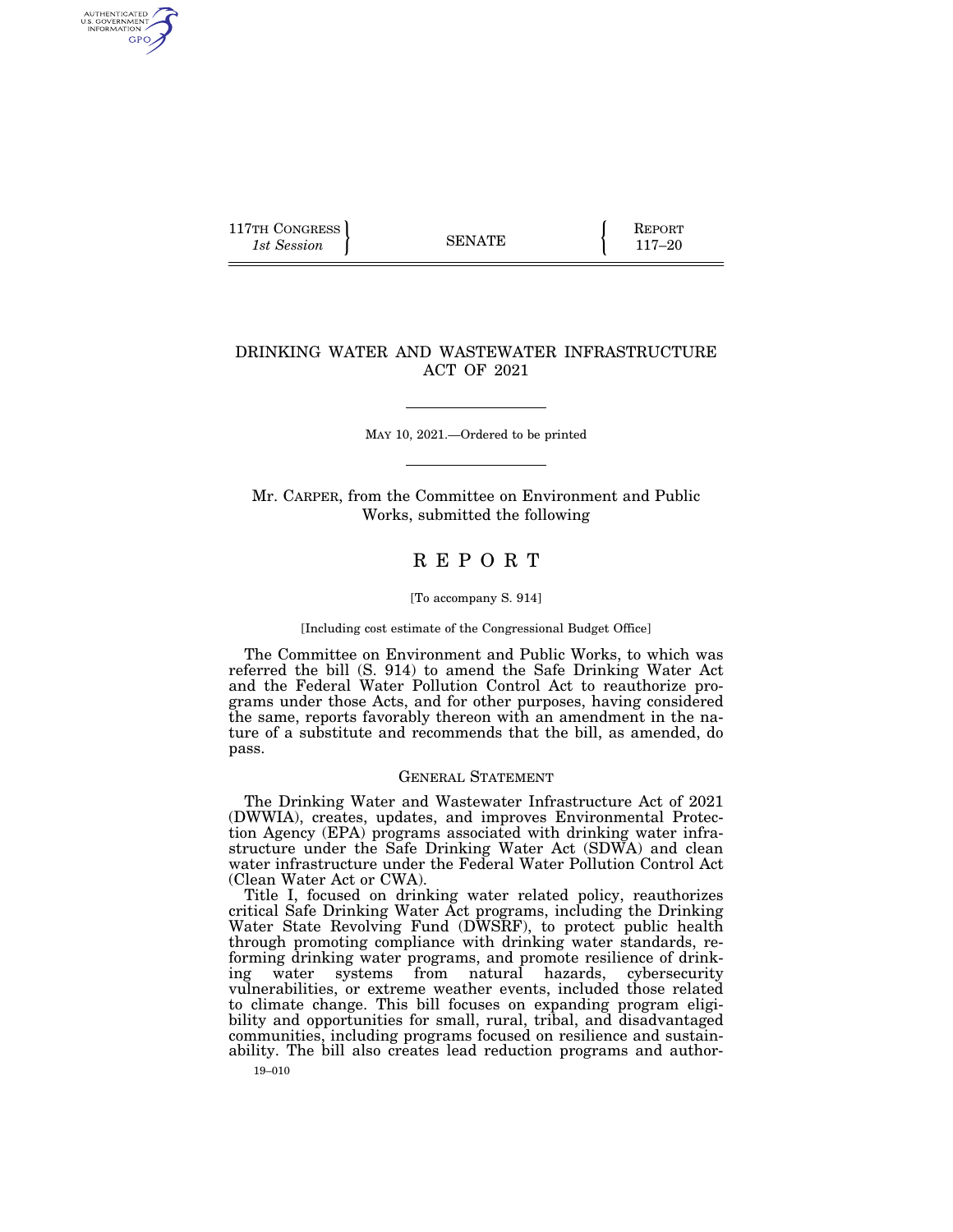izes grants to assist communities and drinking water systems with Safe Drinking Water Act compliance.

Title II, focused on clean water related policy, authorizes water and wastewater infrastructure programs under the Clean Water Act. These programs focus on financial opportunities, construction, technical assistance, resiliency, and efficiency. This title reauthorizes the important financing mechanism the Water Infrastructure and Finance Innovation Act loan program (WIFIA), and it reauthorizes the Clean Water State Revolving Fund (CWSRF) for the first time since 1987. This title also contains several provisions that focus on the critical need of technical assistance and on-site specialists, including a provision to address challenges facing the sufficiency and sustainability of the water utility workforce. This title contains grant programs to assist small and disadvantaged communities, facilitate water efficiency, and improve water system resiliency. The title also authorizes programs for water reuse, water supply, sewer overflow, and stormwater collection.

#### *Objectives of the Legislation*

The objective of S. 914 is to authorize and modify drinking water and wastewater programs to meet the nation's drinking water and wastewater infrastructure needs. It will help sustainably increase access to, and ensure delivery of, safe, reliable drinking water by facilitating critical water infrastructure, resiliency, technical assistance, and financial assistance programs. It will also improve wastewater infrastructure across the country by investing in programs that focus on financial opportunities, construction, technical assistance, resiliency and efficiency for wastewater systems.

#### *Summary of the Major Provisions*

To achieve these objectives, S. 914:

• Increases funding authorizations for the Clean Water State Revolving Fund and Drinking Water State Revolving Fund and provides increased program flexibilities for states to invest in community water projects that address aging infrastructure and improve water quality.

• Increases funding for the Assistance for Small and Disadvantaged Communities Grant Program as well as creates an additional discretionary grant program for states with high demonstrated need to help small, rural, disadvantaged, and tribal communities fund drinking water infrastructure projects.

• Addresses water affordability through a needs assessment and the creation of a Rural and Low-Income Drinking Water Assistance Pilot Program that awards grants to eligible entities to develop and implement programs to assist low-income households with need in maintaining access to affordable and reliable drinking water and wastewater treatment.

• Authorizes set asides and grants for technical assistance to nonprofits in order to assist struggling water systems with maintaining compliance.

• Requires states to use 12 percent of its drinking water capitalization grant and 10 percent of its clean water capitalization grant to provide loan forgiveness, negative interest loans, or grants or to buy, refinance, or purchase debt.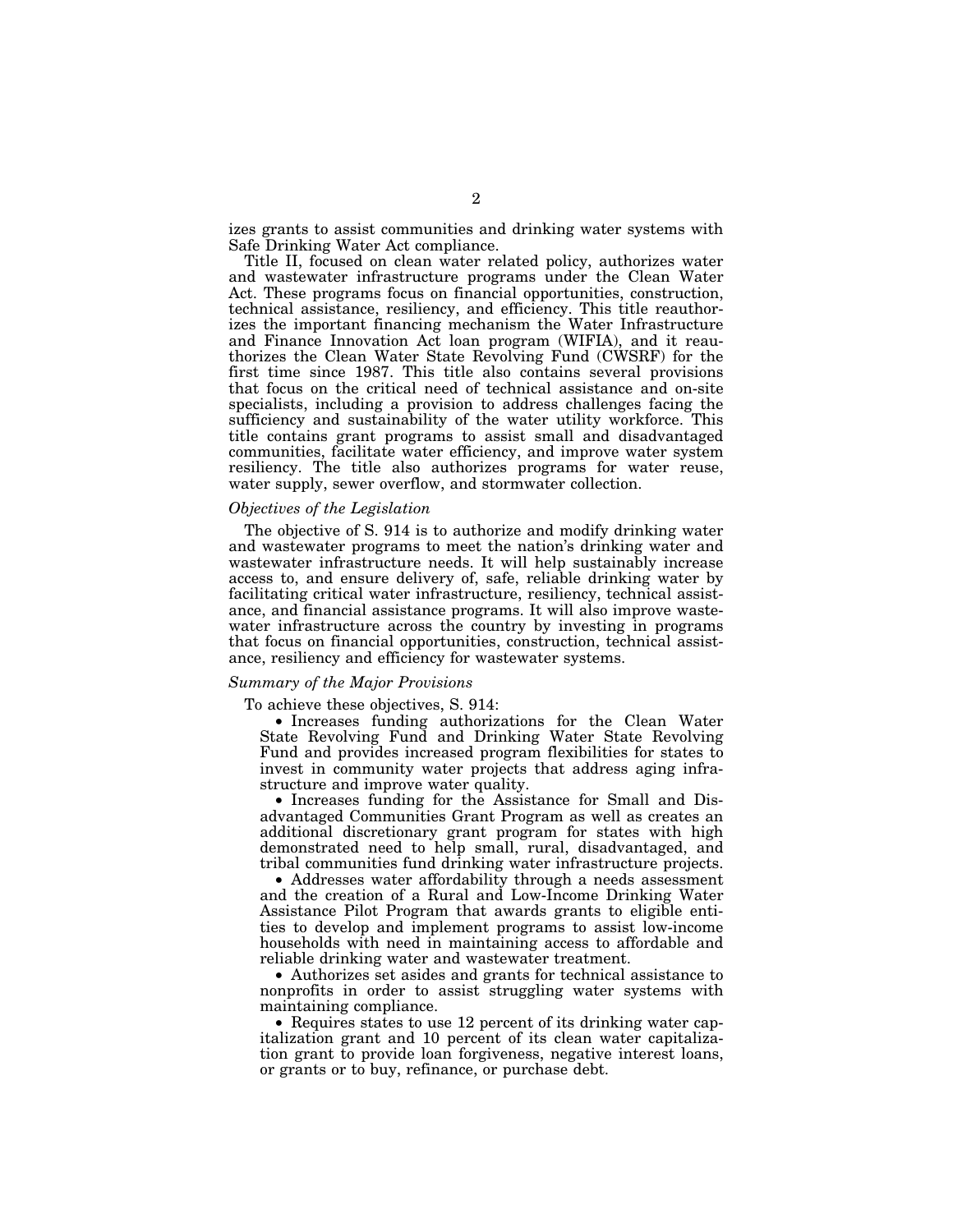• Connects households to public drinking water and wastewater services and decentralized wastewater services and improves sanitation in Alaskan rural and native villages.

• Increases funding for water workforce development through education and apprenticeship programs.

• Authorizes new and existing programs to address lead contamination through lead inventorying and lead abatement, as well as testing and compliance monitoring at schools and childcare facilities.

• Improves the operational sustainability of small public water systems by improving the ability to identify and respond to water infrastructure failures.

• Helps communities combat the effects of natural hazards, cybersecurity vulnerabilities, and extreme weather events, including those due to climate change, by funding Infrastructure Resiliency and Sustainability Grant Programs for drinking water and wastewater infrastructure.

• Provides investment in new technologies across the water sector that can help utilities reduce costs and increase energy efficiency.

#### *Other Noteworthy Provisions*

DWWIA reauthorizes the Research, Technical Assistance, Information, Training of Personnel Grant Program for the first time since 2002. Following the terrorist attacks of 9/11, the Public Health Security and Bioterrorism Preparedness and Response Act of 2002 (P.L. 107–188) reauthorized the appropriation for SDWA section 144(b) at the prior authorized level of \$35 million, expressing Congressional intent to provide funding for drinking water emergencies, including those that may occur from a subsequent terrorist attack. Given the growing problems with drinking water contaminants, including but not limited to lead, per- and polyfluoroalkyl substances (PFAS), and 1,4-dioxane, as well as the continued response to the COVID–19 pandemic, the Committee included an authorization for this program to ensure adequate resources are available to meet current and future drinking water emergencies.

DWWIA also creates a new Rural and Low-Income Drinking Water Assistance Pilot Program to address the growing concern about water affordability. The pilot program is envisioned to be a logical outgrowth of the findings from the Needs Assessment for Nationwide Rural and Urban Low-Income Community Water Assistance that is also created in this bill. However, in contrast to the existing Low-Income Home Energy Assistance Program run by the Department of Health and Human Services, and the accompanying water program Low-Income Household Drinking Water and Wastewater Emergency Assistance Program created in Consolidated Appropriations Act 2021 (P.L. 116–260), and provided additional funding in the American Rescue Plan Act of 2021 (P.L. 117–2), this program awards grants to a municipality, tribal government, or other entity that owns or operates a community water system or treatment works that services a disproportionate level of low-income households, including low-income renters, as defined in the provision, or that has taken on an unsustainable level of debt due to customer nonpayment.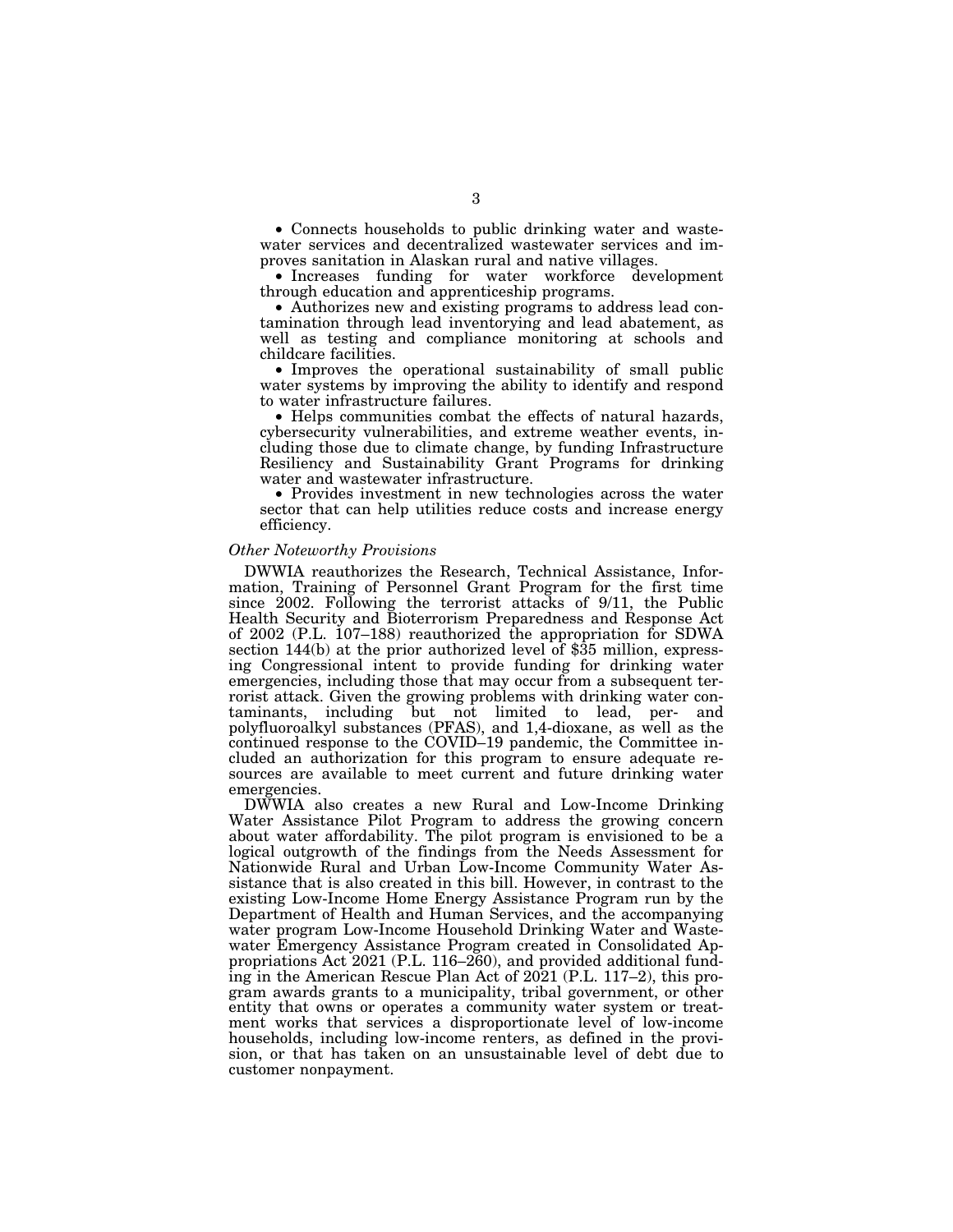The pilot program directs the Administrator to establish, not later than 90 days after the Administrator submits the drinking water needs assessment to Congress, a pilot program to address water affordability. The pilot program will award grants to eligible entities to develop and implement programs to assist low-income households with need in maintaining access to affordable and reliable drinking water and wastewater treatment. Types of assistance could include direct financial assistance, a lifeline rate, bill discounting, special hardship provisions, a percentage-of-income payment plan, or debt relief for the eligible entity of the community water system owned by the eligible entity if it is determine by the Administrator to be in the interest of public health.

#### **BACKGROUND**

The Federal Water Pollution Control Act (Clean Water Act or CWA) was enacted in 1948, significantly revised in 1972 to take its current form, and amended again in 1987 to create the Clean Water State Revolving Fund. The CWA establishes a framework for protecting water quality based on a comprehensive State-Federal program to control the discharges of pollutants into waterways and to provide Federal financial assistance to improve water quality and comply with the requirements of the Act.

Our nation's wastewater infrastructure currently includes more than 16,000 publicly-owned wastewater treatment plants, 800,000 miles of public sewers, and 500,000 miles of private lateral sewers connecting private property to public sewer lines.<sup>1</sup> Initial efforts under the CWA focused on bringing all communities into compliance with secondary treatment standards for the discharge of sewage. This effort was supported by federal grants totaling more than \$53 billion between 1973 and 1990.

The 1987 amendments to the CWA created Clean Water State Revolving Funds, allowing these federal grants to be issued by states to local projects in the form of revolving loans.2 Under these amendments, Congress provides annual appropriations to the Environmental Protection Agency (EPA), which then distributes a grant to each state to capitalize its own state revolving fund. The states then use these funds to make low-interest loans to assist with CWA compliance and finance water and wastewater infrastructure projects. States are also required by Congress to use a portion of the funding to provide additional subsidies for disadvantaged communities (as defined by the State).

Through Fiscal Year 2020, Congress has provided \$48 billion in capitalization grants for the state CWSRFs, including \$1.639 billion in FY 2020. States must provide 20 percent in matching funds.

In January 2016, EPA published its Report to Congress on the Agency's 2012 Clean Watersheds Needs Survey—the sixteenth national survey of capital costs to address water quality since the enactment of the CWA in 1972. The Clean Watersheds Needs Survey estimated the clean water infrastructure need at \$271 billion over the next 20 years. The clean water infrastructure needs include capital needs for publicly-owned wastewater pipes and treatment

 $^1$ https://infrastructurereportcard.org/wp-content/uploads/2020/12/Wastewater-2021.pdf.  $^2$ The Water Quality Act of 1987 (P.L. 100–4) amended numerous Clean Water Act provisions and added Title VI, State Water Pollution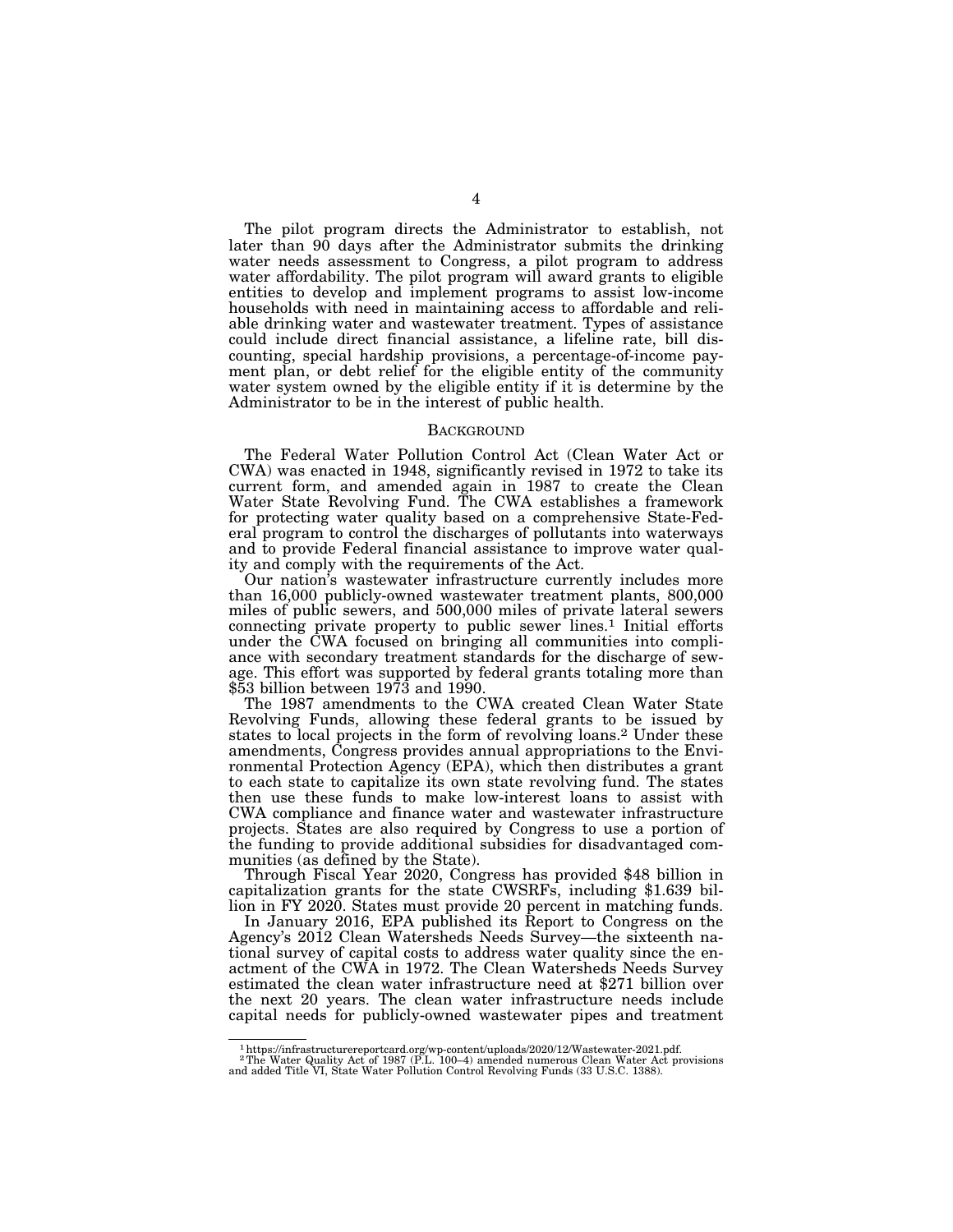facilities (\$197.8 billion), combined sewer overflow infrastructure (\$48.0 billion), stormwater management (\$19.2 billion), and recycled water treatment and distribution (\$6.1 billion).3

The Safe Drinking Water Act (SDWA), enacted in 1974, authorizes EPA to promulgate national primary drinking water regulations to control contaminants in drinking water to protect public health.4 SDWA regulations apply to public water systems that have at least fifteen service connections or regularly serve at least twenty-five individuals.5

In 1996, to help communities meet the health-based requirements of the SDWA, the statute was amended to add the Drinking Water State Revolving Fund (DWSRF).6 Like the CWSRF, the DWSRF provides low-interest loans to community water systems. States are also required use a portion of the funding to provide additional subsidies for disadvantaged communities (as defined by the State).7<br>Through fiscal year 2020, Congress has provided more than

\$24.4 billion in capitalization grants for the DWSRF, including \$1.126 billion in fiscal year  $20\overline{20}$ .<sup>8</sup> States must provide 20 percent in matching funds.9

In March 2018, EPA published its sixth national assessment, Drinking Water Infrastructure Needs Survey, which estimated the infrastructure investment necessary for public water systems to continue to provide safe drinking water. It estimated that the nation's drinking water utilities require \$472.6 billion in infrastructure investments over the next  $20$  years in order to ensure public health, security, and the economic well-being of our cities, towns, and communities.<sup>10</sup><br>According to the EPA Needs Survey, the national drinking water

20-year need includes \$74.4 billion for small water systems (serving 3,300 or fewer people), \$210 billion for medium water systems (serving  $3,301$  to  $100,000$ ), and  $$174.4$  billion for large water systems (serving over  $100,000$ ).<sup>11</sup> The needs of water systems serving Indian, Alaskan Native Village, and not-for-profit water systems totals around \$8.9 billion.12

#### SECTION-BY-SECTION

#### *Title*

To amend the Safe Drinking Water Act and the Federal Water Pollution Control Act to reauthorize programs under those Acts, and for other purposes.

<sup>3</sup>See EPA, *Clean Watersheds Needs Survey (CWNS) Report to Congress—2012,* 2016, https:// www.epa.gov/cwns<br> $4$ SDWA Section 1412(b); 42 U.S.C.  $300g-1(b)$ 

<sup>5</sup> Id.

<sup>6</sup>SDWA Section 1452; 42 U.S.C. 300j–12. The Safe Drinking Water Act Amendments of 1996 (P.L. 104–182, Section 130) added the Drinking Water State Revolving Fund to SDWA. 7SDWA Section 1452(j); 42 U.S.C. 300j–12(j).

<sup>8</sup> Compiled by CRS from annual appropriations acts. 9SDWA Section 1452(e); 42 U.S.C. 300j–12(e).

<sup>10</sup> EPA, *Drinking Water Infrastructure Needs Survey and Assessment: Sixth Report to Con-gress,* 2018, https://www.epa.gov/dwsrf/epas-6th-drinking-water-infrastructure-needs-survey-andassessment. 11From Exhibit 1.5 p.19 of EPA, *Drinking Water Infrastructure Needs Survey and Assessment:* 

*Sixth Report to Congress, 2018, https://www.epa.gov/dwsrf/epas-6th-drinking-water-infrastruc-<br>ture-needs-survey-and-assessment.<br>
<sup>12</sup> From Exhibit 1.5 n 19 of EPA <i>Drinbing Water Infrastructure Needs* Survey and Assessmen

ture-needs-survey-and-assessment.<br><sup>12</sup> From Exhibit 1.5 p.19 of EPA, *Drinking Water Infrastructure Needs Survey and Assessment:*<br>Six*th Report to Congress, 2018, https://www.epa.gov/dwsrf/epas-6th-drinking-water-infrastru*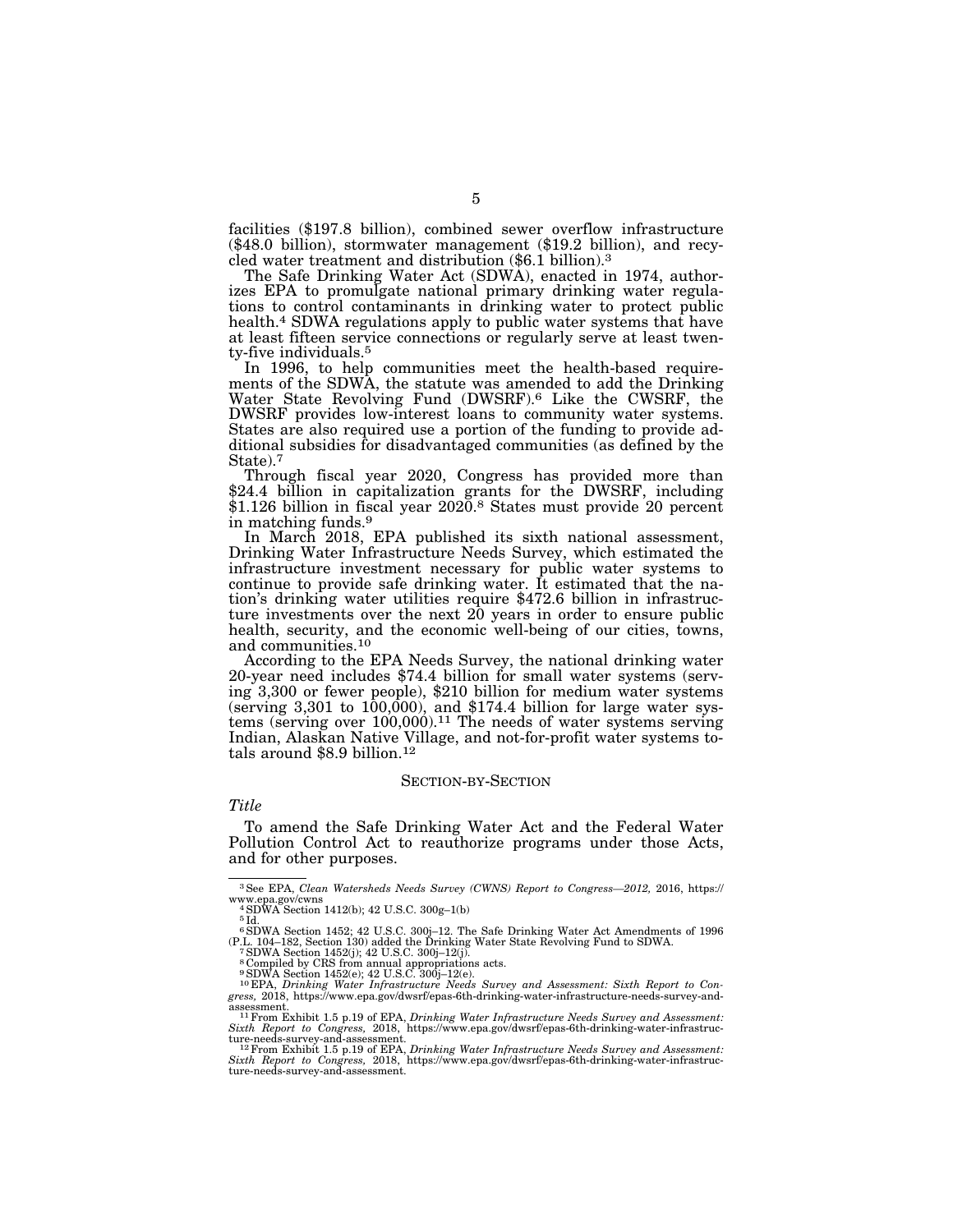#### *Sec. 1. Short title; Table of Contents*

This Act may be cited as the ''Drinking Water and Wastewater Infrastructure Act of 2021.

#### *Sec. 2. Definition of Administrator*

In this Act, the term ''Administrator'' means the Administrator of the Environmental Protection Agency.

#### *Title I: Drinking Water*

#### *Sec. 101. Technical assistance and grants for emergencies affecting public water systems*

This section extends an expired authority in the Safe Drinking Water Act (SDWA), 42 U.S.C. 300j–1, to provide resources to communities that face a public water system emergency. The fund will help mitigate drinking water threats to public health, and is amended to expand the definition of emergency situations to include those resulting from a cybersecurity event or vulnerability and clarifies that the intrusion of lead into the drinking water supply is an allowable use of grant funds. The program is reauthorized at \$35 million for each of fiscal years from 2022 through 2026. In addition, this section also extends the \$15 million authoriza-

tion for technical assistance to public water systems for five years, from fiscal years 2022 through 2026.

The section also makes state-based nonprofit organizations eligible recipients of funding to provide technical assistance to small public water systems in order to achieve compliance with the SDWA. Nonprofits that receive funding under this section are required to consult with the State before carrying out activities utilizing funding.

#### *Sec. 102. Drinking Water State Revolving Loan Funds*

This section reauthorizes the Drinking Water State Revolving Funds (DWSRF) and increases the minimum percentage of funds that must go to disadvantaged communities from 6 percent to 12 percent. This section also broadens the discretionary authority of states to assist disadvantaged communities with grants, negative interest loans, forgiveness of principal, and loan forgiveness. States may also use these funds to buy, refinance, or restructure the debt of a disadvantaged community.

Sec. 102 also reauthorizes a provision in SDWA that allows for up to 2 percent of the DWSRF to be used by nonprofit organizations to provide technical assistance for small systems in order to achieve compliance.

This section also makes permanent the American Iron and Steel requirement for the Drinking Water State Revolving Fund, also known as the ''Buy America'' requirement.

Under this section DWSRF is reauthorized at a level of \$2.4 billion in fiscal year 2022, \$2.75 billion in fiscal year 2023, \$3 billion in fiscal year 2024, and \$3.25 billion for fiscal years 2025 and 2026.

#### *Sec. 103. Source Water Petition Program*

The section reauthorizes the Source Water Petition Program, which allows owners and operators of community water systems, municipal or local governments, and political subdivisions of a state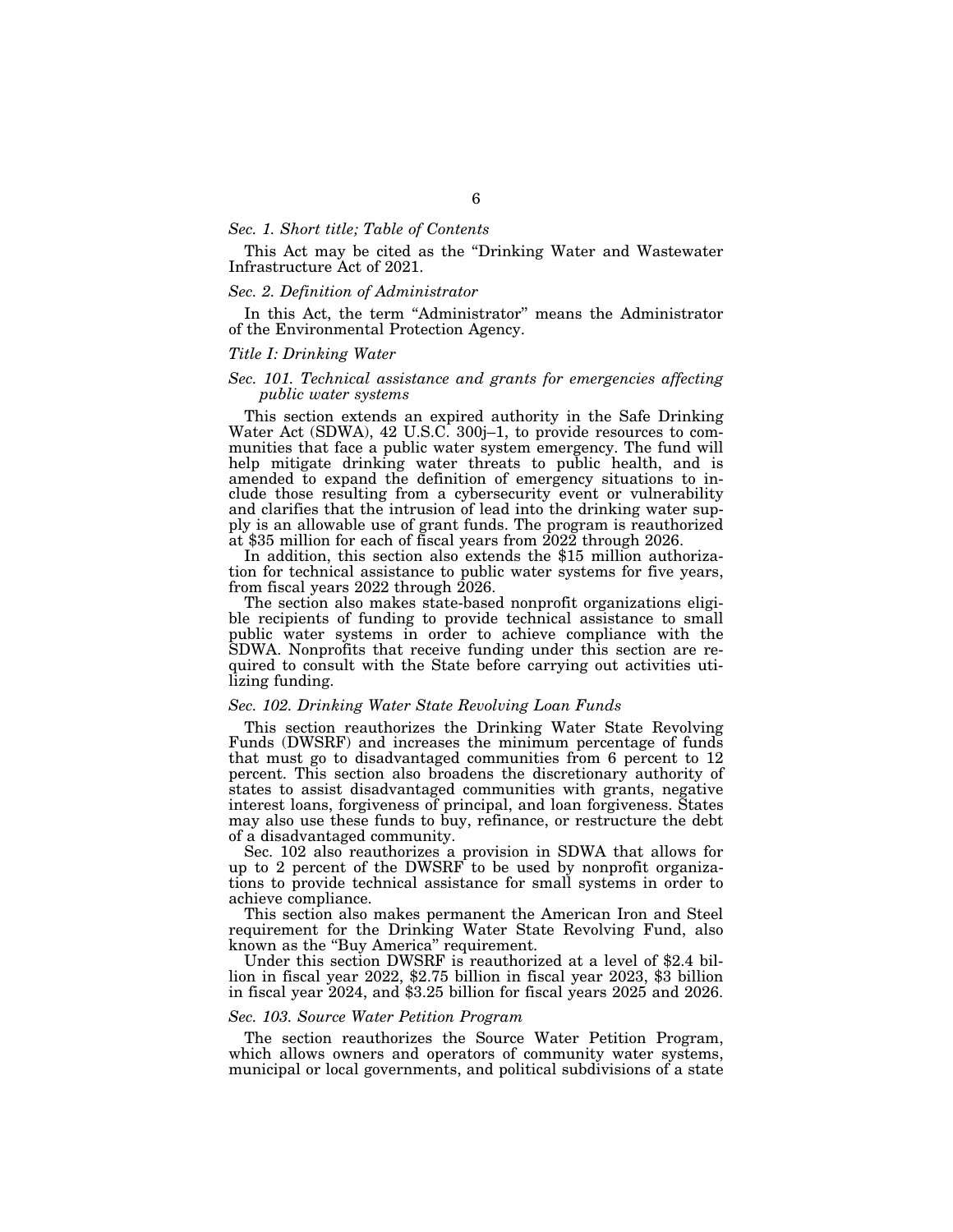to submit a source water quality protection partnership petition to the State requesting that the State assist in the local development of a voluntary, incentive-based partnership among the owner, operator, relevant stakeholder, or government. These petition partnerships are created to help affected parties reduce drinking water contaminants, obtain financial or technical assistance, or develop recommendations for the long-term protection of a community water system's source water.

This section also amends the program to allow states to designate a county to act on behalf of an unincorporated area in the petition, should the unincorporated area voluntarily chose to enter such a partnership, solely for the purpose of pursuing a source water petition for a specific matter.

This program is reauthorized through 2026 at the current fund- ing level of \$5 million annually.

#### *Sec. 104. Assistance for Small and Disadvantaged Communities*

This section addresses multiple programs that fall under Section 1459A of SDWA (42 U.S.C. 300j–19a).

The first part of this section reauthorizes and modifies the Assistance for Small and Disadvantaged Communities Program. This program provides grants to disadvantaged communities or communities with a population of under 10,000 across the country, including those communities within the United States on our borders, which lack household drinking water or wastewater services, or that are served by a public water system that violates or exceeds a requirement of the national primary drinking water regulations. Grants can be used to assist communities in coming into compliance with drinking water regulations, to provide programs for household water quality testing, or to provide assistance that directly and primarily benefits the disadvantaged community on a per-household basis.

Specifically, this section expands the program to allow for the use of funds to purchase filters that remove contaminants of concern from public drinking water systems and for providing information regarding proper filtration use and maintenance, options regarding replacing lead service lines or other sources of lead from water systems, and for technical assistance. Further, the section lowers the required non-federal match for the grant from 45 percent to 10 percent and allows that 10 percent to be waived at the discretion of the Administrator if the Administrator determines that an eligible entity is unable to pay, or would experience significant financial hardship if required to pay, the non-Federal share. This section authorizes the program for \$60 million in fiscal year 2022, \$80 million in fiscal year 2023, \$100 million in fiscal year 2024, \$120 million in fiscal year 2025, and \$140 million in fiscal year 2026.

The second part of this section reauthorizes the existing Drinking Water Infrastructure Risk and Resiliency program for small communities. Funds under this program can be used to address threats from natural hazards or extreme weather events (including extreme weather events that are related to climate change). The program is reauthorized from 2022 through 2026 at a level of \$25 million per year. The section includes a non-federal cost share of 10 percent that can be waived by the Administrator.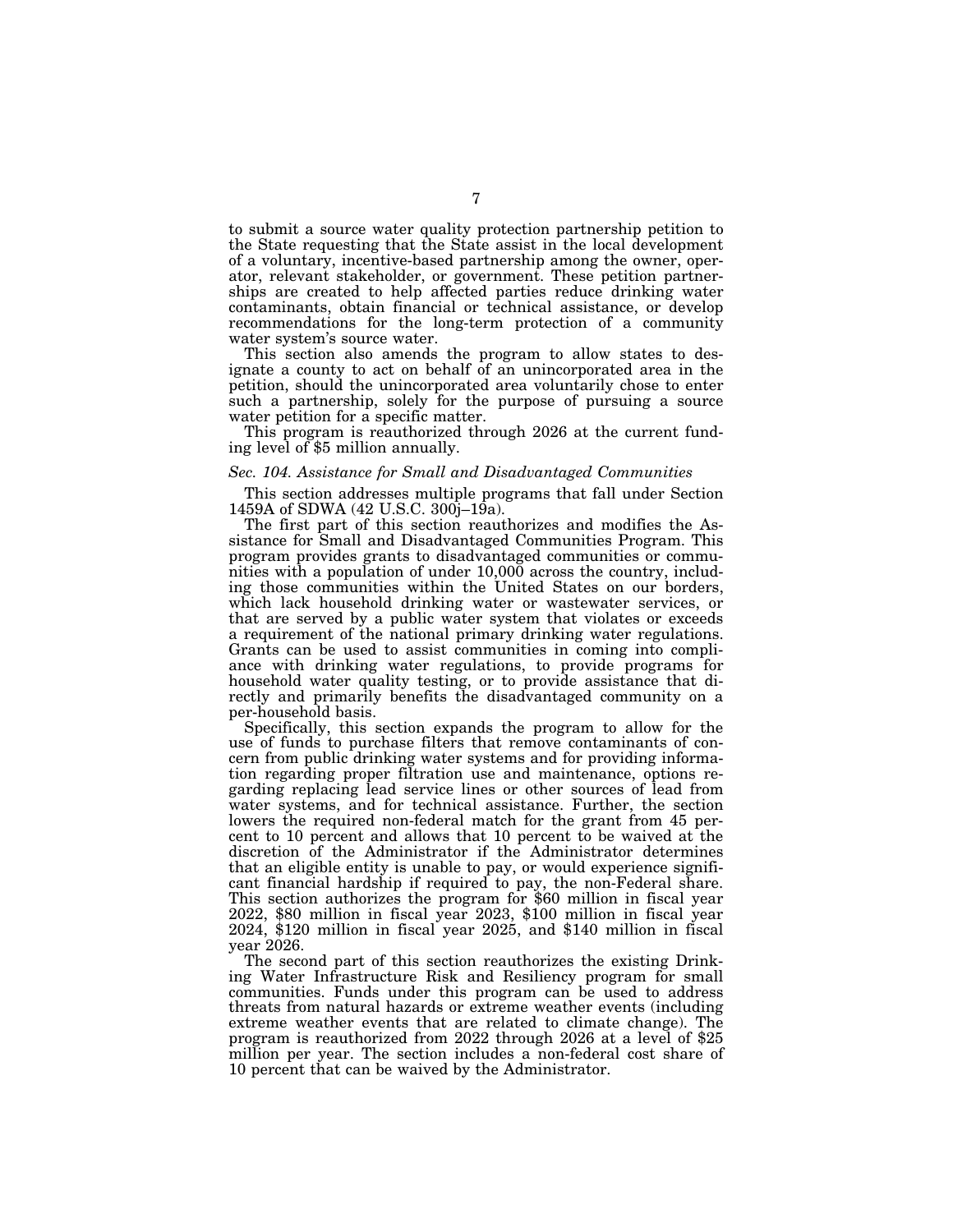Third, this section instructs the Administrator to create a grant program to provide grants to a utility or nonprofit organization to voluntarily connect a low-income household to a municipal public drinking water system. This program is authorized at \$20 million per year for each of fiscal years 2022 through 2026.

These grants are intended to improve the general welfare of low and moderate income individuals without access to drinking water services. Therefore, the Committee believes these funds should not be considered taxable income.

Finally, this section creates an additional competitive grant program administered by the EPA and distributed to states that have demonstrated high numbers of underserved communities, rather than the State Revolving Fund (SRF) formula. This grant program is authorized at \$50 million for each of fiscal years 2022 through 2026.

#### *Sec. 105. Reducing Lead in Drinking Water*

This section reauthorizes EPA's lead reduction projects grant program under 42 U.S.C. 300j–19b and increases the program's authorization to \$100 million annually through fiscal year 2026. This grant money can be used for lead reduction projects, including the replacement of publicly owned lead services lines; testing, planning, or other relevant activities, as determined by the Administrator, to identify and address conditions that contribute to increased concentration of lead in water for human consumption; and providing assistance to low-income homeowners to replace lead service lines.

This section also amends SDWA to create a pilot program to provide grants to carry out lead reduction projects in water systems that, based on available data, information or resources, including existing lead inventorying or mapping, have or are suspected to have, lead in at least 30 percent of their service lines. Two years after the first grant is awarded, the EPA must submit a report to Congress describing the recipients of this grant money, the type of lead inventorying used, and the accuracy and utility of the inventorying in locating lead service lines. The pilot program is authorized for \$10 million and the funds are to remain available until expended.

#### *Sec. 106. Operational Sustainability of Small Public Water Systems*

This section establishes an operational sustainability program under SDWA for small public water systems, including those owned by a federally-recognized Indian Tribe. The program is designed to help improve the ability of such systems to respond to water infrastructure failures through asset management of drinking water systems, pumps, wells, valves, treatment systems and other pertinent activities. These activities include, but are not limited to, identification and prevention of potable water loss due to leaks, breaks, and other metering or infrastructure or system failures. It also allows for the deployment of strategies, techniques, and technologies to enhance operational sustainability and effective use of water resources though water reuse.

This program has a waivable non-federal share of 10 percent and is authorized at \$50 million for each of fiscal years 2022 through 2026.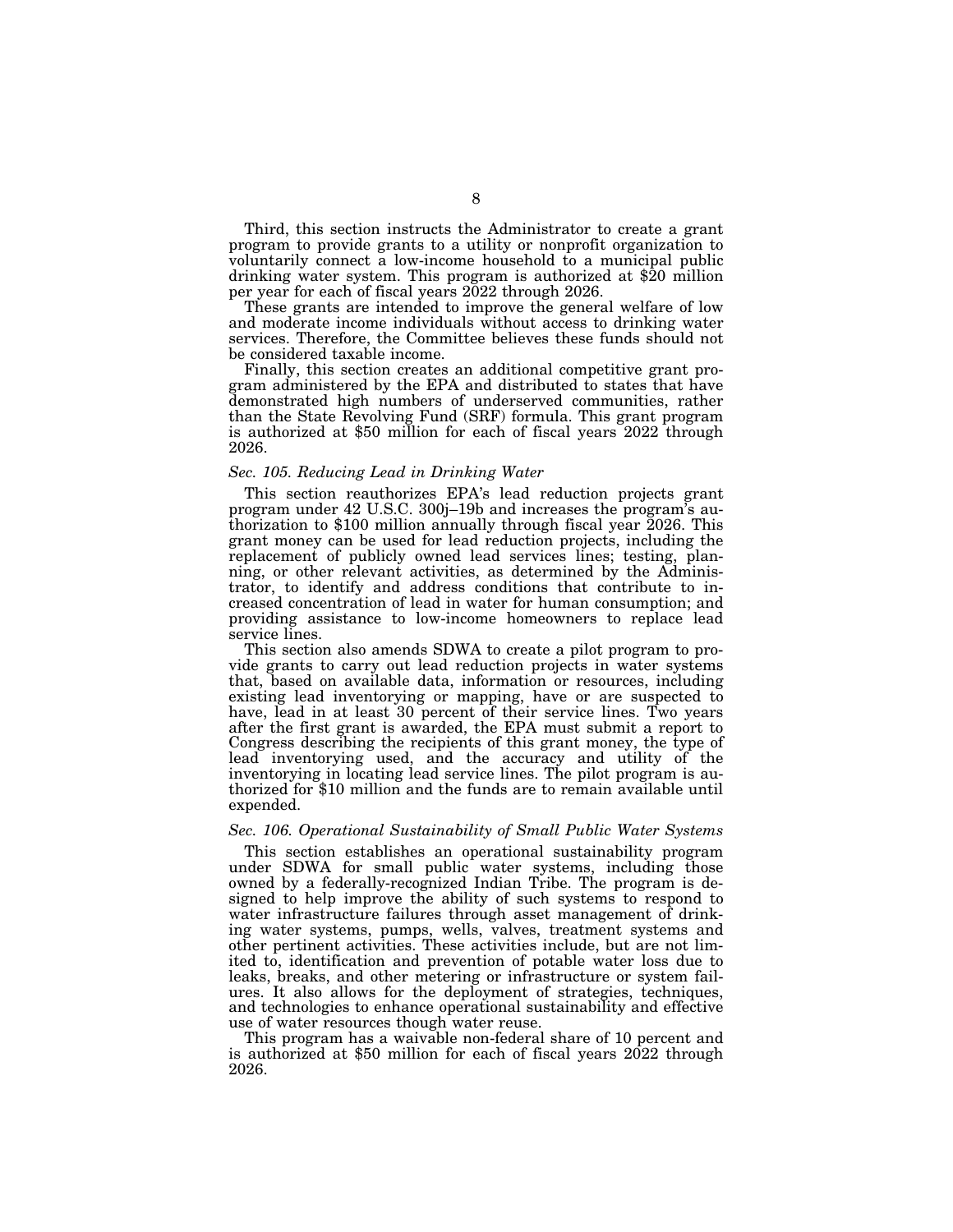#### *Sec. 107. Midsize and large drinking water system infrastructure resilience and sustainability program*

This section creates a grant program to assist midsize and large drinking water systems with increasing their resilience to natural hazards, cybersecurity vulnerabilities, and extreme weather events.

Funds may be used to promote water conservation, enhance water-efficiency, create desalination facilities, relocate or renovate existing vulnerable water systems, enhance water supply, and implement measures to increase resiliency to natural hazards, cybersecurity vulnerabilities, or extreme weather events, including extreme weather events that are a result of climate change.

Of the funding provided, 50 percent must be used to provide grants to eligible entities serving a population of 10,000 to 100,000. The remaining 50 percent is to be used for eligible entities that serve a population equal to or greater than 100,000. This program is authorized at \$50 million for each of fiscal years

2022 through 2026.

#### *Sec. 108. Needs Assessment for Nationwide Rural and Urban Low-Income Community Water Assistance*

This section requires the Administrator, in consultation with relevant stakeholders, to study the prevalence of low-income households in the Unites States that spend a disproportionate amount of household income on public drinking water services to meet household needs. This report to Congress must include recommendations that describe ways to increase access to affordable and reliable drinking water services and the associated costs of each recommendation.

#### *Sec. 109. Rural and Low-Income Drinking Water Assistance pilot program*

This section directs the Administrator to establish, not later than 90 days after the Administrator submits the Needs Assessment for Nationwide Rural and Urban Low-Income Community Water Assistance to Congress, a pilot program to award grants to eligible entities to develop and implement programs to assist low-income households with need in maintaining access to affordable and reliable drinking water and wastewater treatment.

Types of assistance could include direct financial assistance, a lifeline rate, bill discounting, special hardship provisions, a percentage-of-income payment plant, or debt relief for the eligible entity of the community water system owned by the eligible entity if it is determined by the Administrator to be in the interest of public health.

The Administrator shall award not more than 40 grants under the pilot program, 10 for eligible entities that own or operate a rural community water system; 10 for eligible entities that own or operate a medium community water system; 10 for eligible entities that own or operate a large community water system; and 10 for eligible entities that own or operate a community water system or treatment works that services a disadvantaged community. For these projects, priority shall be given to eligible entities that serve a predominant number of customers considered to be low-income or moderate-income and that are subject to consent decrees relating to compliance with the Clean Water Act (CWA), or that plan to de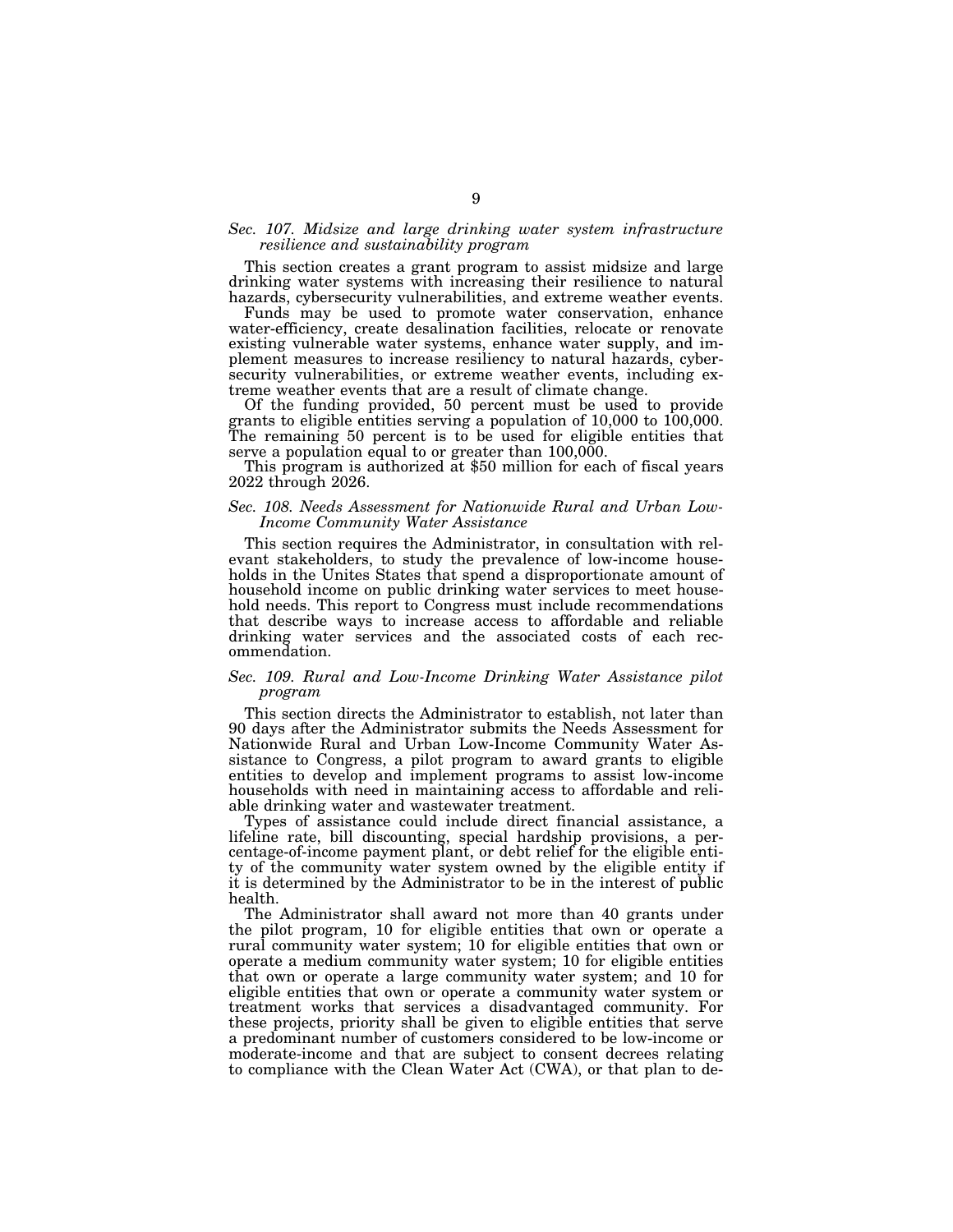velop and implement an equivalent program administered separate from the pilot program.

The Administrator is required to submit an annual report that summarizes the use of grant funds by eligible entities not later than two years after the grants are first distributed to eligible entities on the results of the pilot program. Eligible entities must also submit annual reports to the Administrator that summarize key features of the assistance provided by the eligible entities, including rate structures, rebates, discounts, sources of funding used to supplement federal funds, and eligibility criteria.

#### *Sec. 110. Lead contamination in school drinking water*

This section amends the existing Voluntary School and Childcare Lead Testing Grant Program to make public water systems and eligible nonprofit organizations that service schools and childcare locations eligible grant recipients in order to assist with this testing.

The program is increased from \$25 to \$30 million for fiscal years 2022 through 2024, \$40 million for fiscal year 2025, and \$50 million for fiscal year 2026.

#### *Sec. 111. Indian Reservation Drinking Water Program*

This section amends the Tribal Drinking Water Program to require that 50 percent of the program funds be used nationally, while the other 50 percent of the funds, if sufficient projects exist, must be used to fund fifty projects equally divided between the Missouri River Basin, Upper Rio Grande River Basin, the Columbia River Basin, the Lower Colorado River Basin, and the Arkansas-White-Red River Basin. In addition, two projects in the Missouri River Basin must go to a reservation that serves more than one federally-recognized tribe.

The program is authorized for \$50 million for each of fiscal years 2022 through 2026.

#### *Sec. 112. Advanced drinking water technologies*

This section requires the Administrator to carry out a study, within one year of the date of enactment, to examine the state of existing and emerging technologies that could address cybersecurity vulnerabilities, or enhance or could enhance the treatment, monitoring, affordability, efficiency, and safety of drinking water and wastewater provided by public water systems.

This section also creates a grant program for public water systems that serve a population of  $100,000$  or fewer people or a disadvantaged community. The grant program is designed to identify and/or deploy drinking water infrastructure technology that is new or emerging, but proven, to enhance the treatment, monitoring, affordability, efficiency, and safety of the drinking water provided. There is a waivable 10 percent non-federal share.

This program is authorized at \$10 million for each fiscal year 2022 through 2026.

### *Title II: Clean Water*

#### *Sec. 201. Research, investigations, training, and information*

This section increases the authorization of appropriations under the Clean Water Act (CWA), for technical assistance grants to non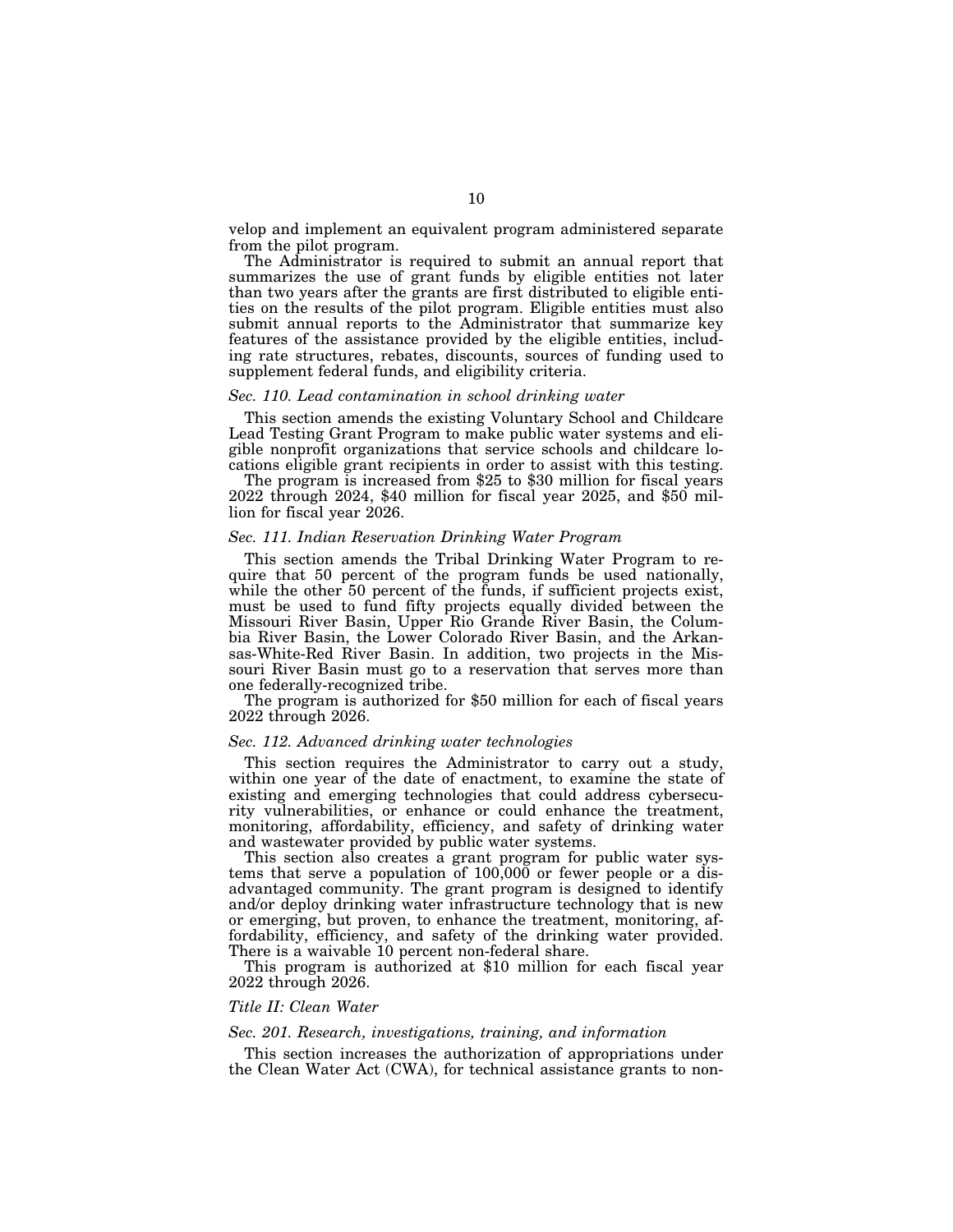profit agencies assisting rural, small, and tribal municipalities. These activities include providing technical assistance and training on water quality; ways to achieve and maintain compliance with laws and regulations; assisting utilities with financing opportunities; and providing information regarding planning, design, construction, and operation of treatment works and decentralized wastewater systems. Nonprofits that receive funding under this section are required to consult with the State in which the assistance is to be expended or otherwise made available before carrying out activities utilizing funding. It also requires the Administrator to submit a report to Congress describing the implementation of the grants no later than two years after the date of enactment.

This section extends the authorization to fiscal year 2026 and increases authorized appropriations to \$75 million annually.

#### *Sec. 202. Wastewater efficiency grant pilot program*

This section creates an EPA pilot program to assist with fifteen projects by publicly-owned treatment works to create or improve waste-to-energy systems. Grants may be awarded for sludge collection systems, anaerobic digesters, methane capture or transfer, and other emerging technologies that transform waste to energy. It requires the EPA to submit to Congress a report every two years regarding who received these grants, what activities these funds covered, and the impacts of these projects.

This section authorizes appropriations for the program of \$20 million for each of fiscal years 2022 through 2026.

#### *Sec. 203. Pilot programs for alternative water source projects*

This section reauthorizes an existing grant program for alternative water source projects. The grants may be used for engineering, design, construction, and final testing of alternative water source projects designed to meet critical water supply needs.

Alternative water source projects include those projects that provide alternative sources of water through conserving, managing, reclaiming or reusing water, stormwater or wastewater.

The program is authorized for \$25 million for each of fiscal years 2022 through 2026.

The Committee notes that it is the intent of this language that before switching to a new source of water the systems should be sure to follow proper testing protocols to ensure that the new water chemistry will not result in introduction of new or additional contaminants into the drinking water supply, such as increased amounts of lead based on disruptions to the optimized corrosion control technology that exists or has existed in a system.

#### *Sec. 204. Sewer overflow and stormwater reuse municipal grants*

This section reauthorizes the existing sewer overflow and stormwater reuse municipal grants program. These grants may be used for the planning, construction, and design of treatment works for municipal combined sewer overflows, sanitary sewer overflows, or stormwater, and any measures to manage, reduce, or recapture stormwater or subsurface drainage. This section also adds notification systems that provide information on dangerous water conditions to communities as an allowable use for grants.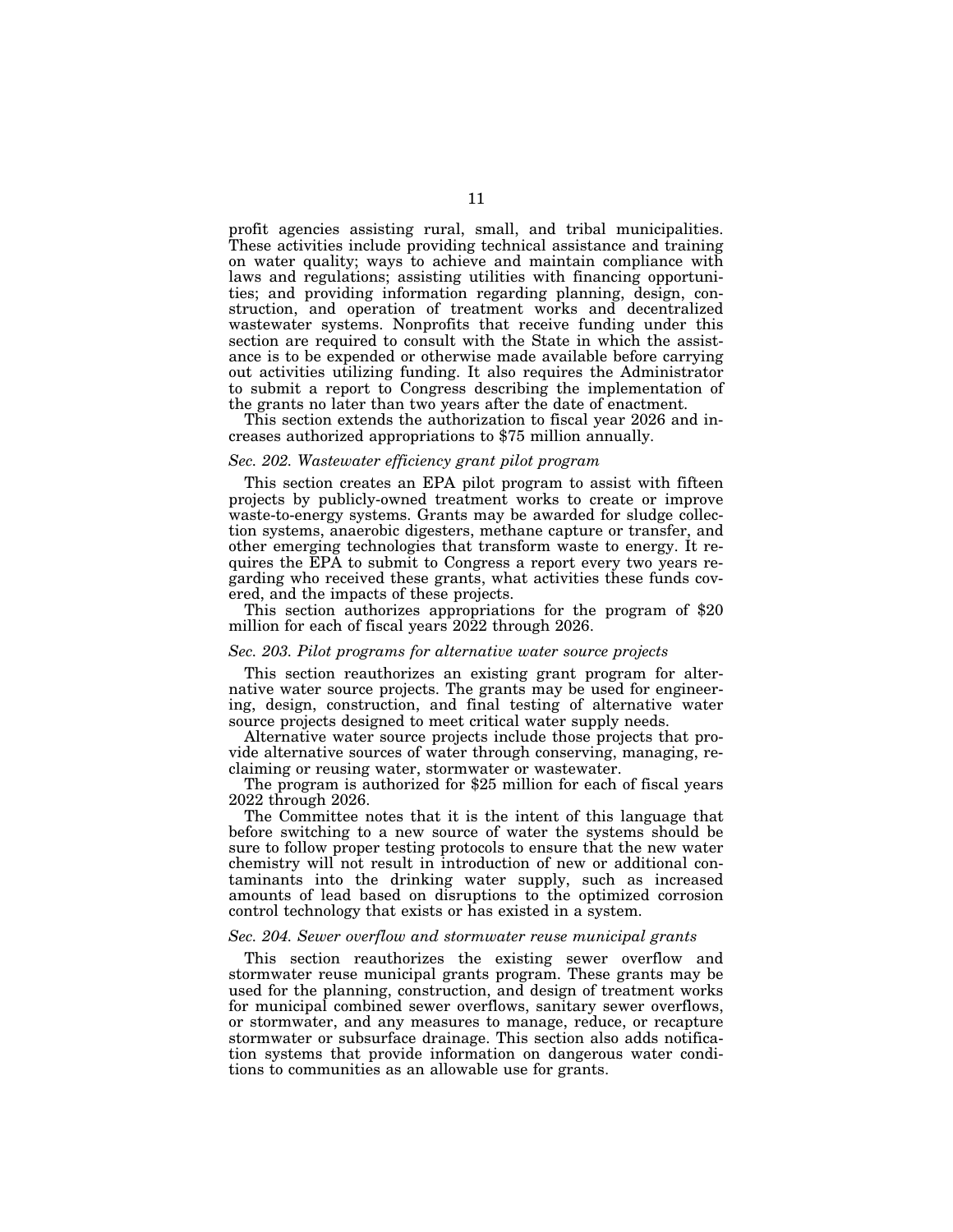In addition, the section creates a new 25 percent set-aside for sewer overflow and stormwater projects in rural or financially distressed communities across the country, including those communities within the United States on our borders, to the extent there are sufficient applications. There is also a waivable non-federal share of 10 percent for these projects. Of the 25-percent set-aside, to the extent there are sufficient applications, not less than 60 percent of the set-aside funding shall be used to carry out projects in rural communities.

The program is reauthorized with increased funding of \$280 million for fiscal years 2022 through 2026.

#### *Sec. 205. Clean Water Infrastructure Resiliency and Sustainability Program*

The section establishes a Clean Water Infrastructure Resiliency and Sustainability Program to address rising threats to clean water infrastructure from climate change or cybersecurity vulnerabilities. An owner or operator of a publicly-owned treatment works can use the grants to assist in the planning, design, construction, implementation, operation, or maintenance of a program or project to increase the resiliency or adaptability of water systems to natural hazards, cybersecurity vulnerabilities, or extreme weather events, including those related to climate change. The section establishes two non-federal cost shares: a 10 percent non-federal cost-share for small or disadvantaged communities and a non-federal cost-share

of 25 percent for all other communities. The program is authorized for \$25 million for fiscal years 2022 through  $2026$ .

#### *Sec. 206. Small and medium publicly-owned treatment works circuit rider program*

This section creates a circuit rider program that awards grants to provide additional on-site technical assistance to owners and operators of small and medium publicly owned treatment works. The program was created as a result of a decrease in technical assistance grants to local, on-site technical assistance providers.

The section requires nonprofits that receive funding under this section to consult with the State in which the assistance is to be expended or otherwise made available before carrying out activities utilizing funding.

This section also requires the EPA to submit to Congress an annual report regarding grant recipients and activities covered by the grants.

This section authorizes appropriations for the program of \$10 million for each of fiscal years 2022 through 2026.

#### *Sec. 207. Small publicly-owned treatment works efficiency grant program*

This section creates an EPA grant program, subject to appropriations, to assist small publicly-owned treatment works that serve fewer than 10,000 people, or a disadvantaged community, with replacing or repairing equipment to increase water efficiency or energy efficiency. It also requires that not less than 15 percent of funds made available under the program be used for grants to publicly owned treatment works that serve fewer than 3,300 people.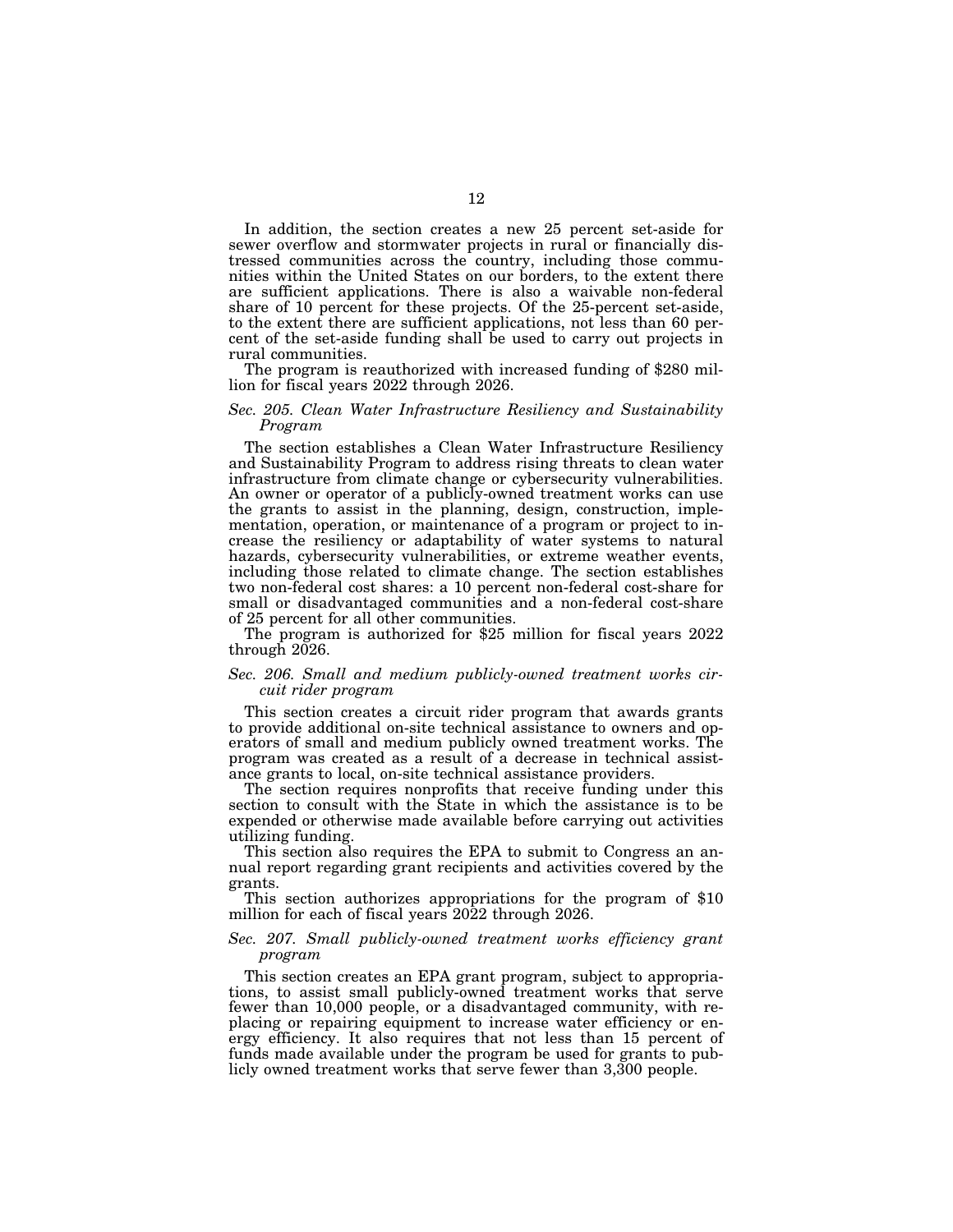Owner or operators of small publicly owned treatment works and nonprofit organizations that seek to assist small public owned treatment works are eligible to receive funding under this program.

The Administrator must also submit a report to Congress not later than two years after the Administrator establishes the efficiency grant program describing the recipients of each grant and a summary of the activities carried out under the grant program.

#### *Sec. 208. Grants for construction and refurbishing of individual household decentralized wastewater systems for individuals with low or moderate income*

This section creates a grant program that allows nonprofit organizations to receive funds for the construction, repair, or replacement of decentralized wastewater systems for low or moderate income households, or groups of such households. The program gives priority to households that do not have access to sanitary sewer disposal systems.

This section requires that EPA submit a report to Congress on the results of the program within two years of enactment of the Act.

This section authorizes appropriations for the program of \$50 million for each of fiscal years 2022 through 2026.

These grants are intended to be used by grantees to improve the general welfare of low and moderate income individuals without access to wastewater services. Therefore, the Committee believes that these funds should not be considered to be taxable income of the grantee or any low and moderate income individuals assisted by the program.

#### *Sec. 209. Connection to publicly-owned treatment works*

This section creates a grant program that allows the EPA to provide grants to publicly-owned treatment works or nonprofit organizations to cover the costs incurred from connecting a household to a municipal or private wastewater system.

This section authorizes appropriations for the program of \$40 million for each of fiscal years 2022 through 2026.

These grants are intended to be used to improve the general welfare of low and moderate income individuals without access to public treatment works. Therefore, the Committee believes these funds should not be considered to be taxable income of the grantee or any low and moderate income individuals assisted by the program.

#### *Sec. 210. Clean Water State Revolving Funds*

This section reauthorizes the Clean Water State Revolving Fund (CWSRF). It also amends the CWA to require, to the extent there are sufficient applications, a minimum of 10 percent of a state's CWSRF to be used for grants, negative interest loans, and loan forgiveness, or to buy, refinance or restructure debt for disadvantaged communities as determined by the state. The amount for additional subsidies may not exceed 30 percent.

This section also allows for up to two percent of a state's CWSRF to be used by nonprofit organizations to provide technical assistance to small, rural, and tribal publicly-owned treatment works.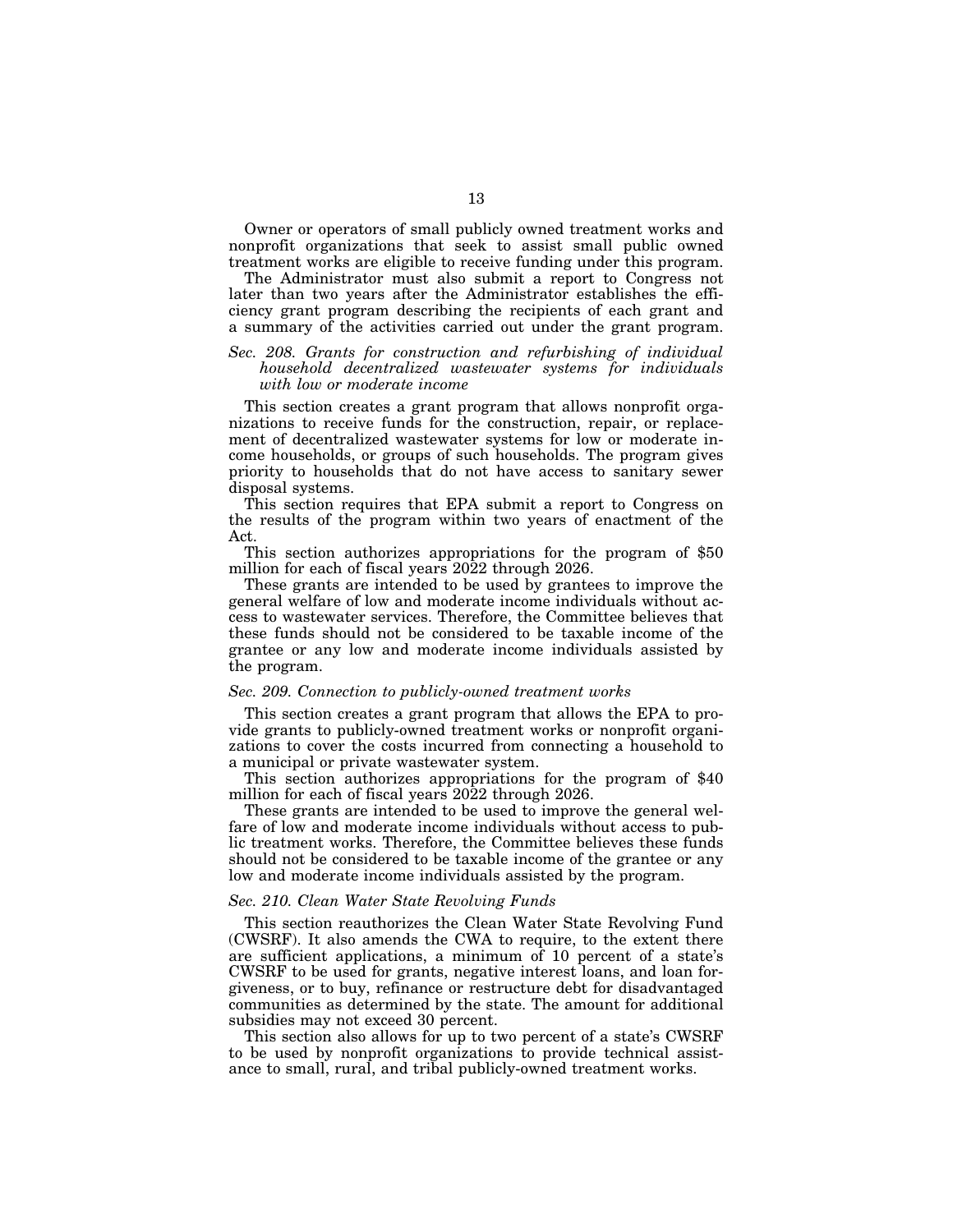The CWSRF is reauthorized at \$2.4 billion in fiscal year 2022, \$2.75 billion in fiscal year 2023, \$3 billion in fiscal year 2024, and \$3.25 billion for fiscal years 2025 and 2026.

#### *Sec. 211. Innovative water infrastructure workforce development program*

This section reauthorizes an existing competitive grant program to promote workforce development in the water utility sector. The section modifies the program to make public works departments and agencies eligible for these grants in addition to schools. It also amends the program to align water and wastewater utility workforce recruitment efforts, including the promotion of diversity, training programs, retention efforts, and community resources with water and wastewater utilities.

This section also directs the Administrator to create a federal interagency working group to address recruitment, training, and retention challenges in the water and wastewater utility workforce. In carrying out the duties of the working group, the working group is required to consult with State operator certification programs.

Not later than one year after the date of enactment, the Administrator, in coordination with the working group, shall submit to Congress a report describing the potential solutions to recruitment, training, and retention challenges in the water and wastewater

This section increases the grant program's authorization to \$5 million for fiscal years 2022 through 2026.

#### *Sec. 212. Grants to Alaska to improve sanitation in rural and native villages*

This section reauthorizes a program that provides grants to the State of Alaska for the benefit of rural and Native villages in Alaska for development and construction of public water systems and wastewater systems to improve the health and sanitation conditions in the villages.

This section reauthorizes appropriations for the program at \$40 million for fiscal years 2022 through 2024, \$50 million for fiscal year 2025, and \$60 million for fiscal year 2026.

#### *Sec. 213. Water data sharing pilot program*

This section amends the CWA to require EPA to establish a pilot program for states to encourage intrastate and interstate information sharing.

The grant program funds information sharing among communities regarding water quality, water infrastructure needs, and water technology. Eligibility for funding is available to states that have either a coastal watershed that has significant pollution levels, a water system with significant pollution levels, a substantive wastewater infrastructure deficit, as well as, a regional consortia of such states.

This section also authorizes funds to assist states in the creation of multi-state consortiums to exchange water data; share information regarding water practices, protocols, technologies, and procedures; and establish regional intended use plans.

Finally, this section requires the Administrator to submit a report to Congress of the awarded grants and recipients.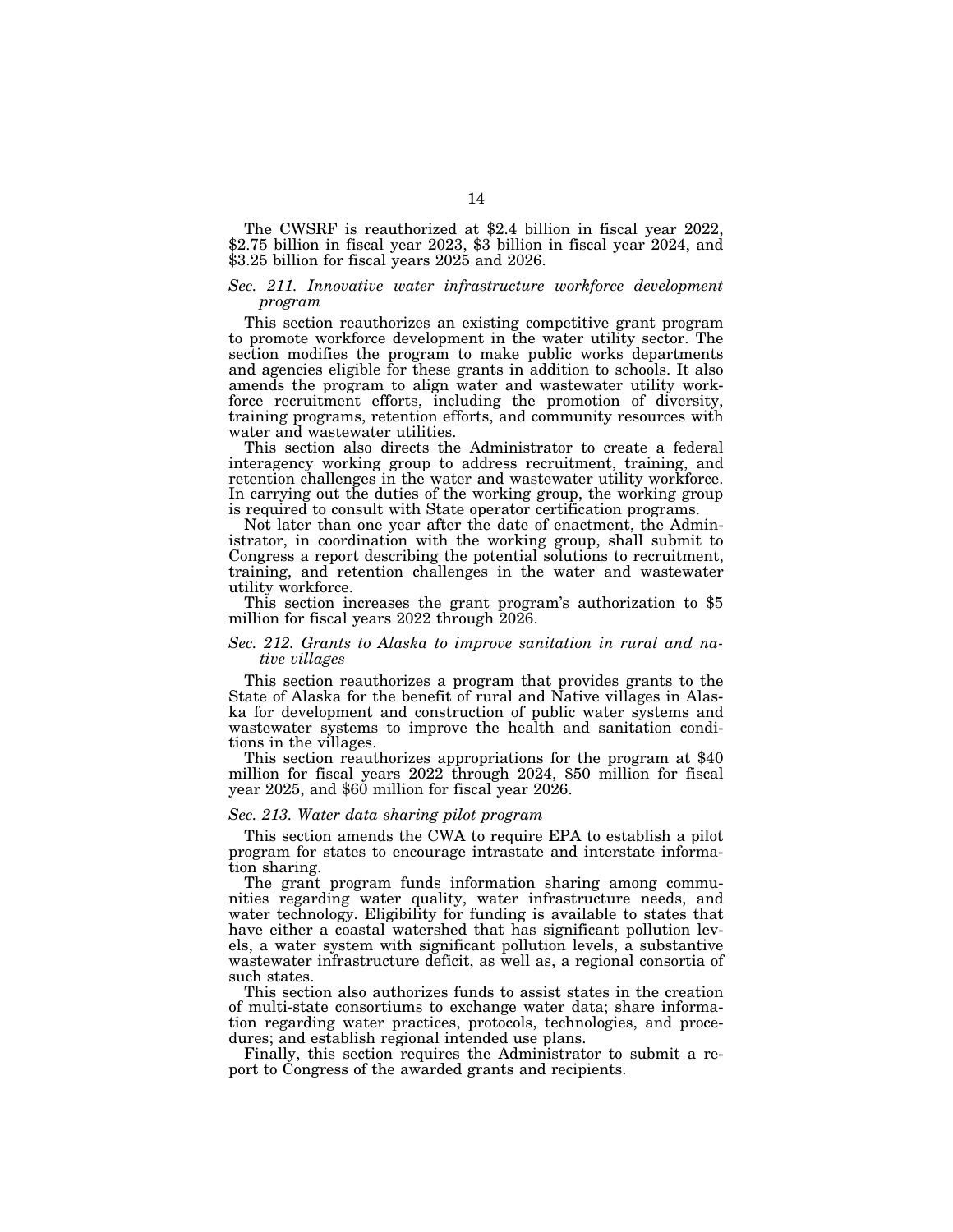This section authorizes appropriations for the grant program of \$15 million for each of fiscal years 2022 through 2026.

#### *Sec. 214. Final rating opinion letters*

This section changes the Water Infrastructure Finance and Innovation Act (WIFIA) requirement that mandates each WIFIA project applicant must provide two final agency rating opinion letters. Under this section, project applicants will only need to provide one final agency rating opinion letter, similar to the requirements of other federal loan programs, prior to final acceptance and financing of the project.

#### *Sec. 215. Water Infrastructure Financing reauthorization*

This section reauthorizes WIFIA through 2026 at the current au- thorization level of \$50 million annually. This section also clarifies existing law that projects eligible for WIFIA assistance that are also eligible for scoring under the Federal Credit Reform Act (as defined in the 1990 law) are non-federal and eligible for non-cash budgetary scoring. This section also reauthorizes ''SWIFIA'' or SRF WIN, which allows smaller water infrastructure projects to bundle their projects into one WIFIA application.

#### *Sec. 216. Small and disadvantaged community analysis*

This section requires EPA to do an analysis of the historical distribution of funds to low-income, rural, and minority communities, as well as communities of indigenous peoples, under SDWA and CWA programs. The EPA is also required to analyze new opportunities and methods to improve the distribution of funds under these programs to those same communities. EPA must submit a report to Congress upon completion of the analysis describing the results of the analysis and the methods used by the Administrator.

#### *Sec. 217. Stormwater infrastructure technology*

This section creates a grant program to assist research institutions, nonprofits, and institutions of higher education with research on new and emerging stormwater control technology. The goal of the program is to improve the effectiveness, cost efficiencies, and protections of public safety and water quality in their operations. The eligible research includes stormwater and sewer overflow reduction, project enhancement, and other infrastructure.

The section authorizes appropriations of \$5 million for each of fiscal years  $2022$  through  $2026$  to establish Centers of Excellence for stormwater control infrastructure and create a public website to share the results of the research.

This section also creates a grant program to fund the development of standards, create fee structures, and develop and deliver training and educational materials for stormwater.

This section authorizes appropriations for the grant program of \$10 million for each of fiscal years 2022 through 2026 at a 20 percent non-federal cost share.

#### *Sec. 218. Water Reuse Interagency Working Group*

This section instructs the EPA to establish a Water Reuse Interagency Working Group to develop and coordinate actions, tools, and resources to advance water reuse across the United States. This in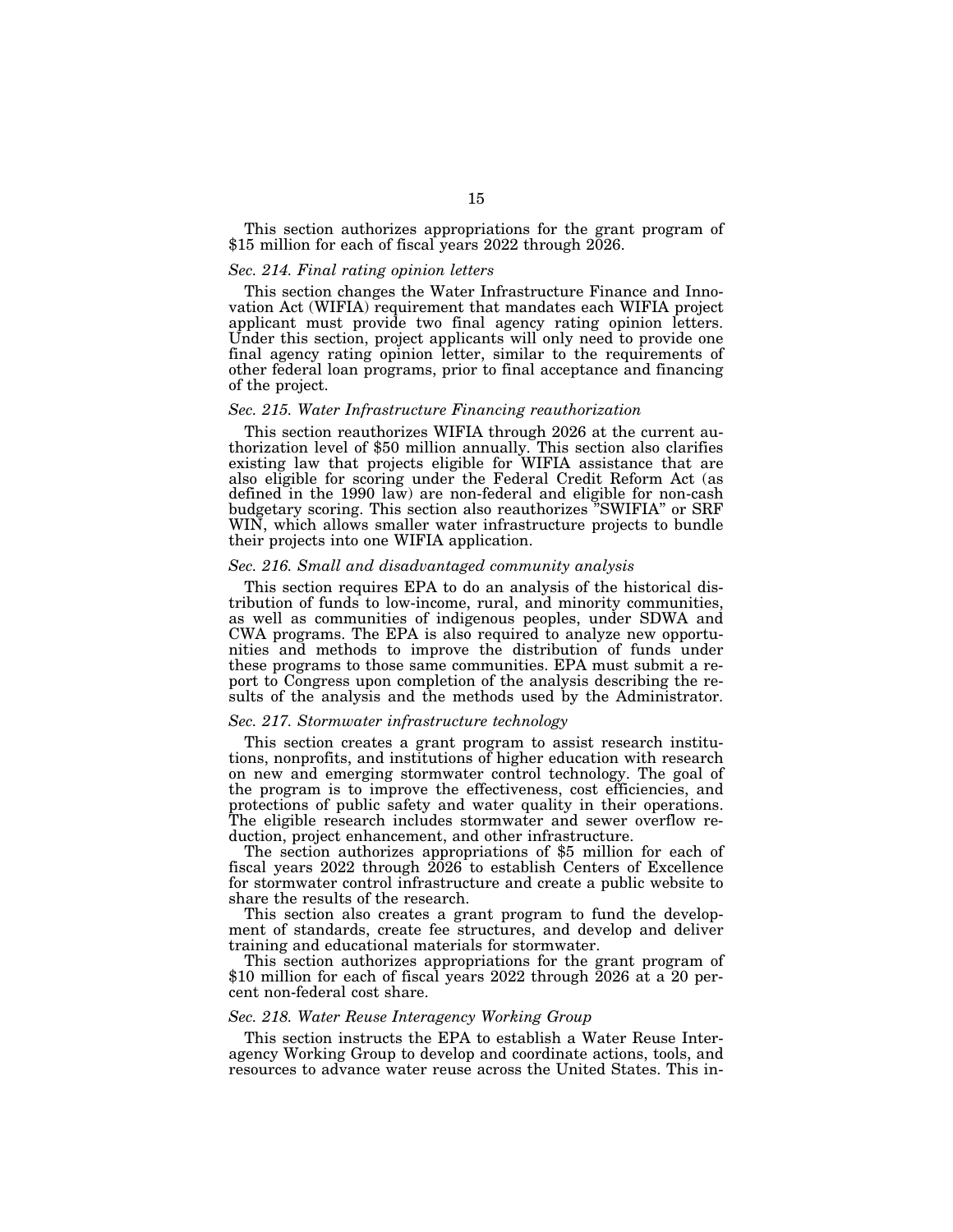cludes establishing a Water Reuse Action Plan that creates opportunities for water reuse in the mission areas of each of the federal agencies. Every two years, the Administrator shall publish a report on the activities and findings of this Working Group. This group shall sunset in six years, unless the Administrator chooses to extend the Working Group.

#### *Sec. 219. Advanced clean water technologies study*

This section directs the Administrator within one year after the date of enactment, and subject to the availability of appropriations to carry out a study that examines the state of existing and potential future technology, including technology that could address cybersecurity threats, or that enhances or could enhance the treatment, monitoring, affordability, efficiency, and safety of wastewater services provided by a treatment works. The Administrator shall submit a report on the study to Congress.

#### *Sec. 220. Clean watersheds needs survey*

This section requires the Administrator to conduct and complete an assessment of wastewater system capital improvement needs of all treatment works in the United States that are eligible for assistance from state water pollution control revolving funds. A report must be submitted to Congress describing the results of the assessment. The report must be completed not later than 18 months after the date of enactment of this Act, and not less frequently than once every four years thereafter.

This section authorizes \$5 million, to remain available until expended, to carry out the initial needs survey.

#### LEGISLATIVE HISTORY

On March 23, 2021, Senator Tammy Duckworth, Chair of the U.S. Senate Environment and Public Works' (EPW) Subcommittee on Fisheries, Water, and Wildlife, introduced S. 914, Drinking Water and Wastewater Infrastructure Act of 2021. Senators Shelley Moore Capito (R–W.Va.), Ranking Member of the EPW Committee; Tom Carper (D–Del.), Chairman of the EPW Committee; Cynthia Lummis (R–Wyo.), Ranking Member of the Subcommittee on Fisheries, Water, and Wildlife; Ben Cardin (D–Md.), Chair of the Subcommittee on Transportation and Infrastructure; and Kevin Cramer (R–N.D.), Ranking Member of the Subcommittee on Transportation and Infrastructure were joined by Senators Whitehouse (D–R.I.), Inhofe (R–Okla.), Stabenow (D–Mich.), Sullivan (R–Alaska), Kelly (D–Ariz.), and Padilla (D–Calif.) as original cosponsors of the legislation. The bill was referred to the Committee on Environment and Public Works.

On March 24, 2021, the Committee on Environment and Public Works conducted the Business Meeting to consider S. 914. The Committee ordered S. 914 to be favorably reported with an amendment in the nature of a substitute by a unanimous roll call vote of 20 to 0. In addition, the Committee agreed by unanimous consent to make a part of the official Business Meeting record the full record of stakeholder comments and letters of support gathered by the Committee. Due to a reporting error, the vote was reaffirmed on April 14th.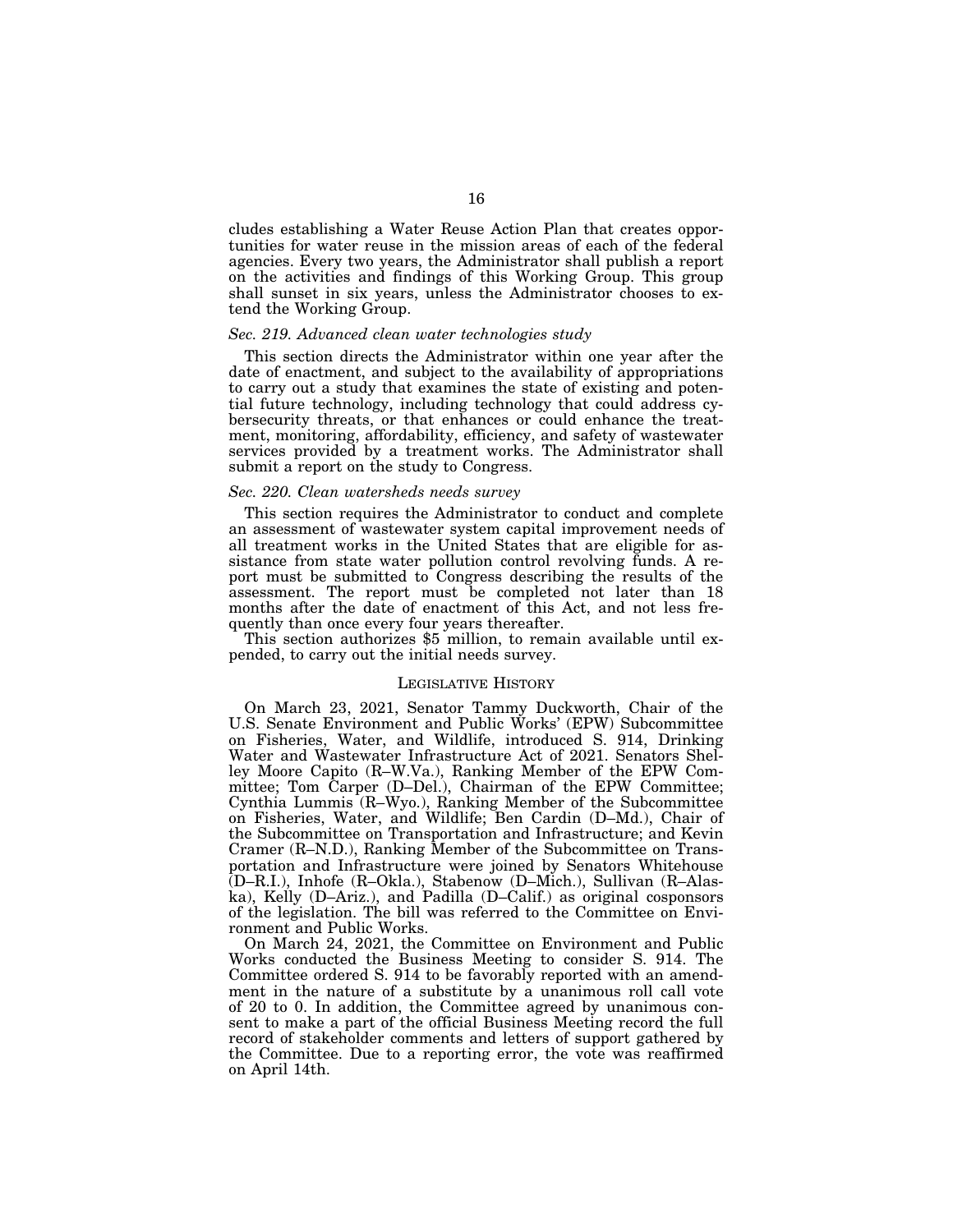#### **HEARINGS**

A water infrastructure related hearing was held by the Committee on Environment and Public Works on March 17th, 2021 entitled '*'Examining the Backlog in Drinking Water and Wastewater Infrastructure Projects.''* The purpose of this hearing was to conduct oversight of the Drinking Water and Clean Water State Revolving Funds (SRFs), as well as other programs used for drinking water and wastewater infrastructure projects. The hearing provided the Committee with a better understanding of the needed legislative reforms to create new and modify existing programs designed to address drinking water and wastewater infrastructure projects. The Committee also examined additional stresses and challenges placed on state SRFs and other programs used for drinking water and wastewater infrastructure projects in light of the ongoing COVID–19 pandemic and climate change.

#### ROLL CALL VOTES

The Committee on Environment and Public Works met to consider S. 914 on March 24, 2021. The bill, with an amendment in the nature of a substitute, was ordered to be favorably reported by a roll call vote of 20 to 0.

#### *Amendments approved*

The following amendment to the amendment in the nature of a substitute to S. 914 was approved by voice vote:

Carper-Capito #1—This amendment contained technical corrections, additions based on stakeholder feedback, and clarifications of the underlying substitute amendment. The amendment clarified that nonprofit organizations receiving funding through several grant programs or providing technical assistance are required to consult with states before taking action. It also increased the timeline for reports in several sections to 2 years. The amendment made technical corrections to the lead inventorying grant program to clarify that determining whether an eligible entity has, or is suspected to have, 30 percent of its service lines containing lead should be based on available data, information or resources, including existing lead inventorying. It added states and nonprofit organizations as eligible entities under the operational sustainability program and requires grant recipients to submit additional information to the Administrator. It replaced the term ''cybersecurity threat'' with ''cybersecurity vulnerabilities'' across several programs. The substitute amended the drinking water and wastewater needs assessment for rural and urban low-income water assistance and created a new EPA pilot program for low-income water assistance. It also made technical corrections to assist schools and childcare facilities in compliance monitoring of lead testing and clarifies that eligible entities may provide either voluntary testing or compliance monitoring with grant dollars. It amended the Tribal Drinking Water Program to add 10 additional tribal projects in the Arkansas-White-Red River Basin. Finally, it required the Federal Agency Working Group created in the Innovative Water Infrastructure Workforce Development Program to consult with state operator certification programs.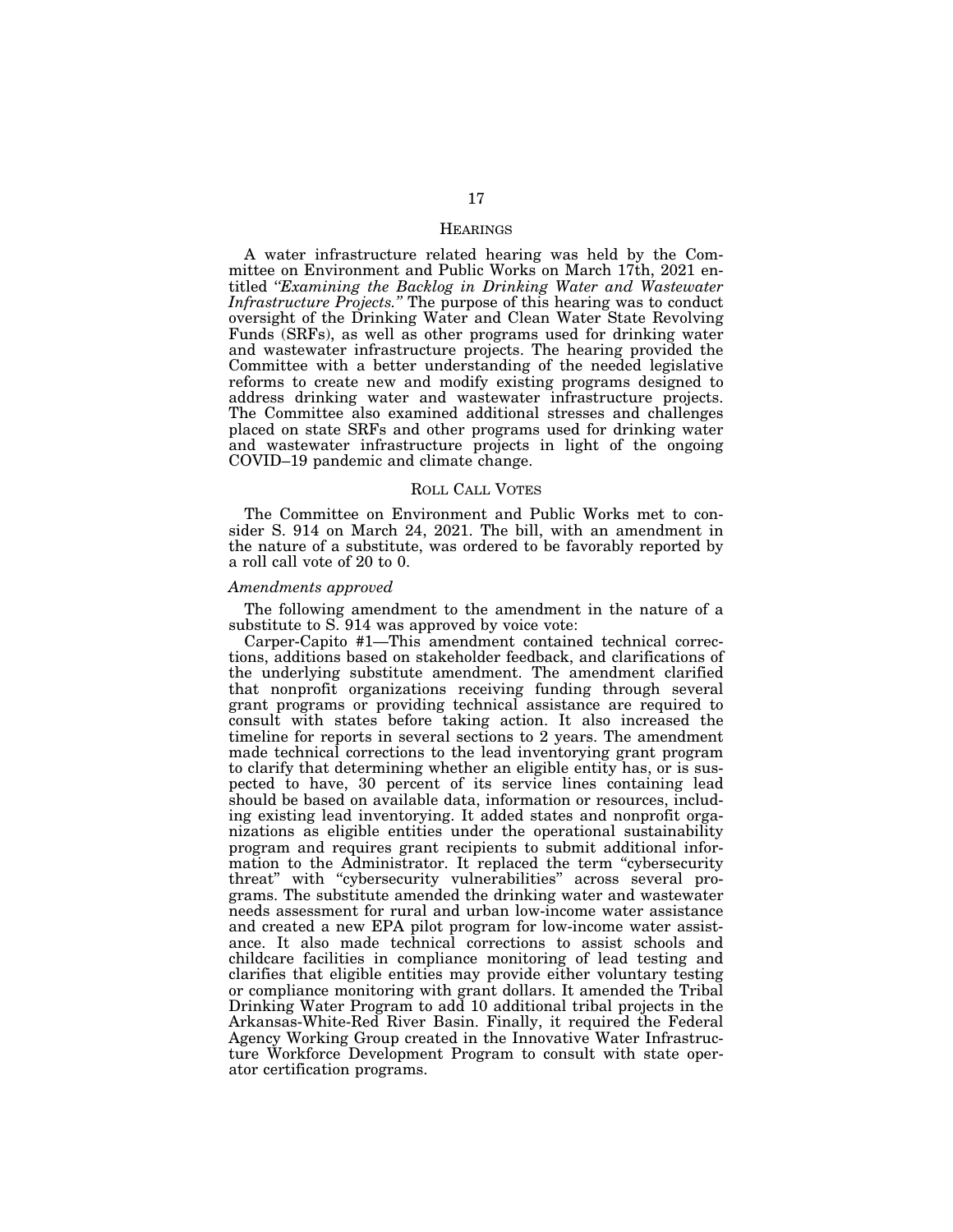#### *Final committee vote to report*

S. 914, with an amendment in the nature of a substitute, as amended by Carper-Capito #1, was ordered to be favorably reported by a roll call vote of 20 to 0 (Senators Boozman, Capito, Cardin, Carper, Cramer, Duckworth, Ernst, Graham, Inhofe, Kelly, Lummis, Markey, Merkley, Padilla, Sanders, Shelby, Stabenow, Sullivan, Whitehouse, and Wicker voted aye). The vote was reaffirmed by voice vote on April 14th to address a technical reporting matter.

#### REGULATORY IMPACT STATEMENT

In compliance with section 11(b) of rule XXVI of the Standing Rules of the Senate, the committee makes evaluation of the regulatory impact of the reported bill.

The bill does not create any additional regulatory burdens, nor will it cause any adverse impact on the personal privacy of individuals.

#### MANDATES ASSESSMENT

In compliance with the Unfunded Mandates Reform Act of 1995 (Public Law 104–4), the committee finds that S. 914 would impose no Federal intergovernmental unfunded mandates on State, local, or tribal governments.

#### COST OF LEGISLATION

Section 403 of the Congressional Budget and Impoundment Control Act requires that a statement of the cost of the reported bill, prepared by the Congressional Budget Office, be included in the report. That statement follows:

CBO'S ESTIMATE OF EFFECTS ON REVENUES AND DIRECT SPENDING OF S. 914, THE DRINKING WATER AND WASTEWATER INFRASTRUCTURE ACT OF 2021, AS ORDERED REPORTED BY THE SENATE COMMITTEE ON ENVIRONMENT AND PUBLIC WORKS ON MARCH 24, 2021

|                                                              | By fiscal year, millions of dollars- |                |              |             |              |              |             |                                                           |              |              |      |           |           |
|--------------------------------------------------------------|--------------------------------------|----------------|--------------|-------------|--------------|--------------|-------------|-----------------------------------------------------------|--------------|--------------|------|-----------|-----------|
|                                                              | 2021                                 | 2022           | 2023         | 2024        | 2025         | 2026         | 2027        | 2028                                                      | 2029         | 2030         | 2031 | 2021-2026 | 2021-2031 |
| Decreases in Revenues                                        |                                      |                |              |             |              |              |             |                                                           |              |              |      |           |           |
| Estimated<br>Revenues                                        | 0                                    | $^\star$       |              |             |              |              |             | $-3$ $-15$ $-38$ $-73$ $-118$ $-164$ $-196$ $-211$ $-215$ |              |              |      | $-130$    | $-1.035$  |
|                                                              | Increases in Direct Spending         |                |              |             |              |              |             |                                                           |              |              |      |           |           |
| Estimated<br>Budget<br>Authority                             | 100                                  | $\mathbf{0}$   | $\mathbf{0}$ | $\mathbf 0$ | $\mathbf{0}$ | $\mathbf{0}$ | $\mathbf 0$ | 0                                                         | $\mathbf{0}$ | $\mathbf{0}$ | 0    | 100       | 100       |
| Estimated<br>Outlays                                         | 0                                    | $\overline{2}$ | 8            | 20          | 20           | 30           | 15          | 5                                                         | $\theta$     | $\theta$     | 0    | 80        | 100       |
| Net Increases in the Deficit From Changes in Direct Spending |                                      |                |              |             |              |              |             |                                                           |              |              |      |           |           |
| Effect on<br>the Def-<br>icit                                | 0                                    | $\mathfrak{p}$ | 11           | 35          | 58           | 103          | 133         | 169                                                       | 196          | 211          | 215  | 210       | 1,135     |

Sources: Congressional Budget Office; staff of the Joint Committee on Taxation.

Components may not sum to totals because of rounding;  $* =$  between  $-$ \$500,000 and zero.

For more information see the notes below.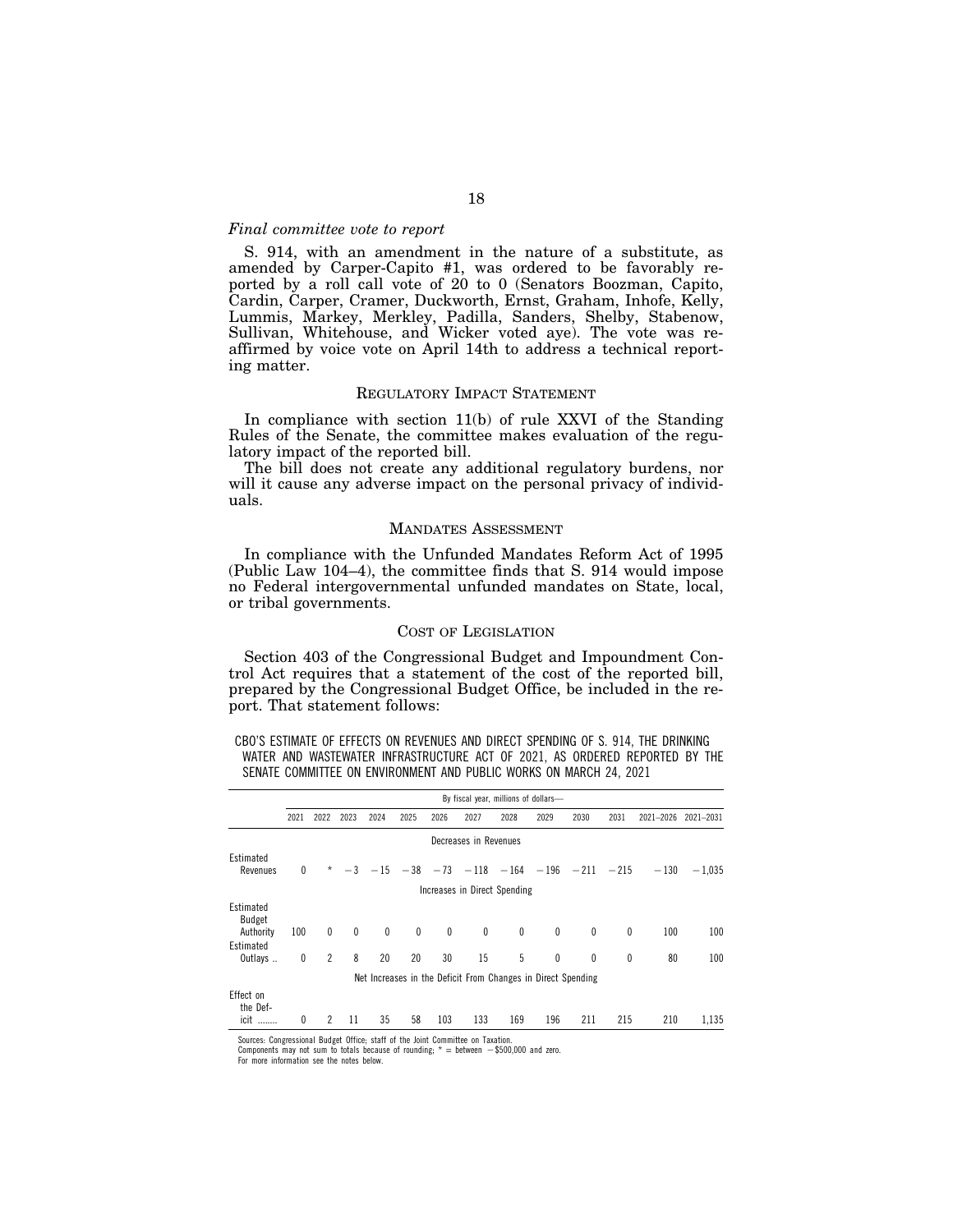#### *Revenues*

The staff of the Joint Committee on Taxation (JCT) expects that some of the funds authorized to be appropriated under S. 914 for grants to state revolving funds would be used by state and local governments to leverage additional funds. Those governments would issue tax-exempt bonds that JCT estimates would reduce federal revenues by about \$1 billion over the 2021–2031 period.

#### *Direct spending*

S. 914 would limit the criteria used to determine the budgetary treatment of loans or loan guarantees made by the Environmental Protection Agency (EPA) and the Army Corps of Engineers under their Water Infrastructure Finance and Innovation Act (WIFIA) programs. The bill would direct any budgetary effects to be recorded on an accrual basis if the borrower is a nonfederal entity that would repay the obligation with nonfederal funds. That provision would allow the costs or savings of loans for projects that meet those criteria to be recorded on an accrual basis even if the federal government is a counterparty to a project through its ownership, control, or financial contributions.

Recording such federal transactions on an accrual basis is inconsistent with current law and practice, especially if the completion of a project is contingent on future legislative action. Under the proposed direction, EPA and the Corps could make loans and loan guarantees for federal projects or assets and record the costs on an accrual basis rather than on a cash basis. On a cash basis, the full loan amount is recorded at the time an obligation is made; thus, the bill's enactment would result in an understatement of the initial funding amounts required for those commitments when the federal government is a counterparty.

The subsidy costs of loans and loan guarantees for the WIFIA program are funded through annual appropriations. For EPA's loans and loan guarantees under WIFIA, some available balances from previously appropriated budget authority could be used for projects covered by the direction in S. 914. CBO estimates that recording those loans and loan guarantees on an accrual basis would increase the upfront costs of those commitments by \$100 million over the 2021–2031 period.

#### *Other spending*

In directing a different budgetary treatment for certain WIFIA loans, the bill would cause future loans or loan guarantees to be recorded in the budget at a lower cost than is required under the recording statute, the Federal Credit Reform Act, and current practice. CBO believes that the difference between the costs on a cash basis and on an accrual basis should be recorded as an increase in spending in addition to amounts appropriated in the future for the programs.

Using information about the costs of qualifying projects for which the federal government may be a counterparty, CBO estimates that the change in budgetary treatment could allow the costs of those projects that receive WIFIA loans through EPA and the Corps to be understated by hundreds of millions of dollars in a given year. CBO has not yet determined whether the estimated costs that result from the bill's changes to those programs should be recorded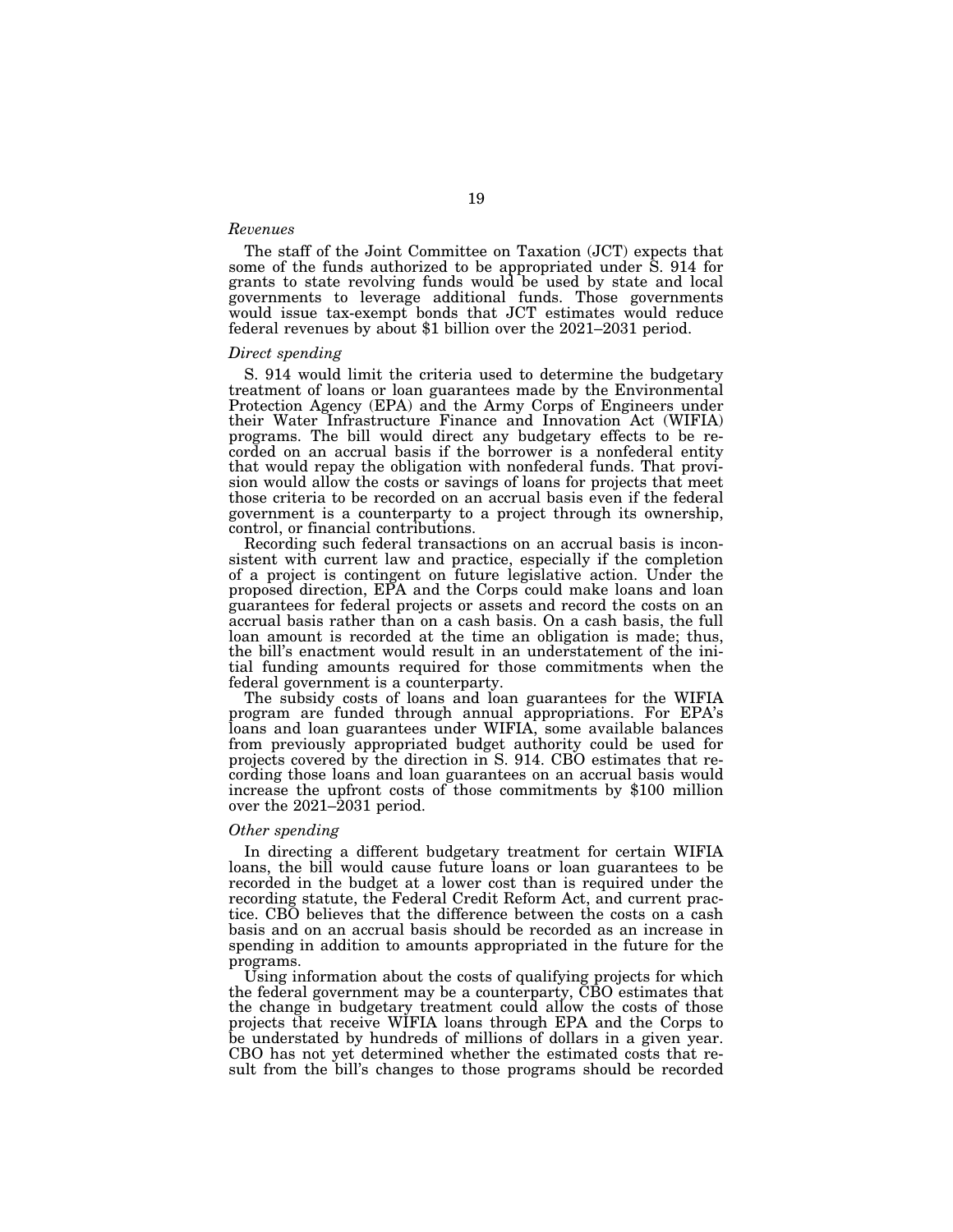as direct spending and attributed to S. 914, attributed to future appropriation bills that provide the obligational authority required to make such loans, or to some combination of both.

#### *Uncertainty*

The estimated budgetary effects of S. 914 are subject to uncertainty. For instance, the size and nature of future appropriations for the subsidy costs of EPA and Corps WIFIA loan programs, the projects that apply for those programs, and the projects approved for loans all could increase or decrease the pool of projects that would, in CBO's estimation, be eligible for a different budgetary treatment than they would receive under current law.

#### *Spending subject to appropriation*

S. 914 would authorize the appropriation of specific amounts for EPA to provide grants and loans to state and local governments, public water systems, nonprofit organizations, and other entities to support various water infrastructure projects and programs to improve water quality. Those authorizations would total about \$35 billion over the 2021–2026 period.

In addition, S. 914 would, among other things, authorize EPA to create a pilot program to provide grants to certain qualifying community water systems or treatment works with high amounts of debt attributable to customer nonpayment. The amounts for the pilot program and certain administrative costs are not specified in the bill but that spending would be subject to the availability of appropriated funds. CBO has not completed an analysis of the costs of those provisions.

#### *Increase in long-term deficits*

JCT and CBO estimate that enacting the bill would not increase on-budget deficits by more than \$5 billion in any of the four consecutive 10-year periods beginning in 2032.

Mandates: None.

#### CHANGES IN EXISTING LAW

In compliance with section 12 of rule XXVI of the Standing Rules of the Senate, changes in existing law made by the bill as reported are shown as follows: Existing law proposed to be omitted is enclosed in **[black brackets]**, new matter is printed in *italic*, existing law in which no change is proposed is shown in roman:

## \* \* \* \* \* \* \*

#### **SAFE DRINKING WATER ACT-(TITLE XIV OF PUBLIC HEALTH SERVICE ACT)**

\* \* \* \* \* \* \*

#### TITLE XIV—SAFETY OF PUBLIC WATER SYSTEMS

SEC. 1400. This title may be cited as the "Safe Drinking Water Act''.

## \* \* \* \* \* \* \*

SEC. 1442. (a)(1) The Administrator may conduct research, studies, and demonstrations relating to the causes, diagnosis, treat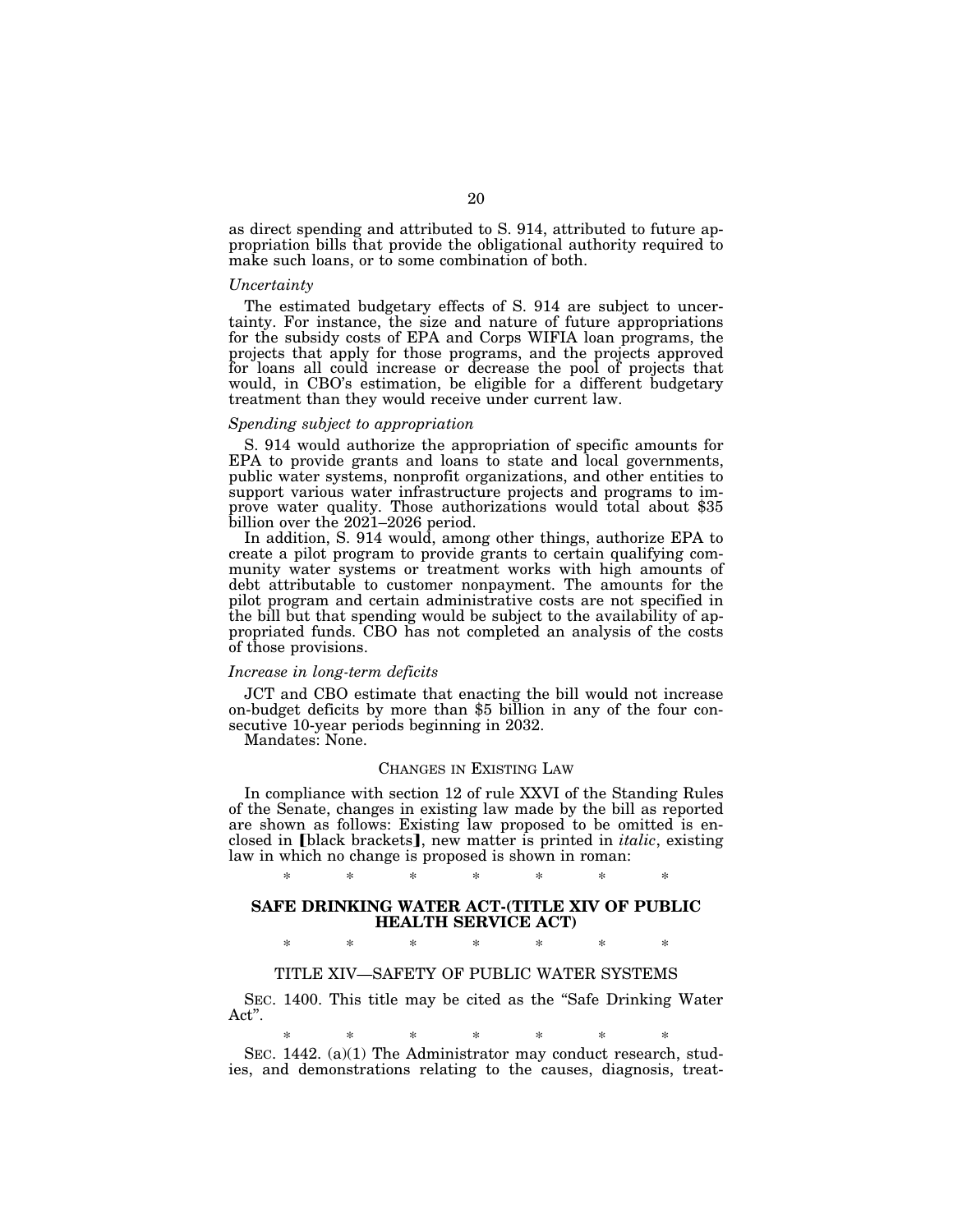ment, control, and prevention of physical and mental diseases and other impairments of man resulting directly or indirectly from contaminants in water, or to the provision of a dependably safe supply of drinking water, including—

 $(A)$ 

\* \* \* \* \* \* \*

(b) The Administrator is authorized to provide technical assistance and to make grants to States, or publicly owned water systems to assist in responding to and alleviating any emergency situation *(including an emergency situation resulting from a cybersecurity event)* affecting public water systems (including sources of water for such systems) which the Administrator determines to present substantial danger to the public health *, including a threat to public health resulting from contaminants, such as, but not limited to, heightened exposure to lead in drinking water*. Grants provided under this subsection shall be used only to support those actions which (i) are necessary for preventing, limiting or mitigating danger to the public health in such emergency situation and (ii) would not, in the judgment of the Administrator, be taken without such emergency assistance. The Administrator may carry out the program authorized under this subparagraph as part of, and in accordance with the terms and conditions of, any other program of assistance for environmental emergencies which the Administrator is authorized to carry out under any other provision of law. No limitation on appropriations for any such other program shall apply to amounts appropriated under this subparagraph.

\* \* \* \* \* \* \* ø(d) There are authorized to be appropriated to carry out subsection (b) not more than \$35,000,000 for the fiscal year 2002 and such sums as may be necessary for each fiscal year thereafter.

*(d)* AUTHORIZATION OF APPROPRIATIONS.—*There is authorized to be appropriated to carry out subsection (b) \$35,000,000 for each of fiscal years 2022 through 2026.* 

(e) TECHNICAL ASSISTANCE TO SMALL PUBLIC WATER SYSTEMS.—  $(1) * *$ 

\* \* \* \* \* \* \*  $(5)$  There are authorized to be appropriated to the Administrator to be used for such technical assistance \$15,000,000 for each of the fiscal years 2015 through 2020.

*(5)* AUTHORIZATION OF APPROPRIATIONS.—*There is authorized to be appropriated to the Administrator to carry out this subsection \$15,000,000 for each of fiscal years 2022 through 2026.* 

\* \* \* \* \* \* \* *(f)* STATE-BASED NONPROFIT ORGANIZATIONS.

*(1)* IN GENERAL.—*The Administrator may provide technical assistance consistent with the authority provided under subsection (e) to State-based nonprofit organizations that are governed by community water systems.* 

*(2)* COMMUNICATION.—*Each State-based nonprofit organization that receives funding under paragraph (1) shall, before using that funding to undertake activities to carry out this subsection, consult with the State in which the assistance is to be expended or otherwise made available.*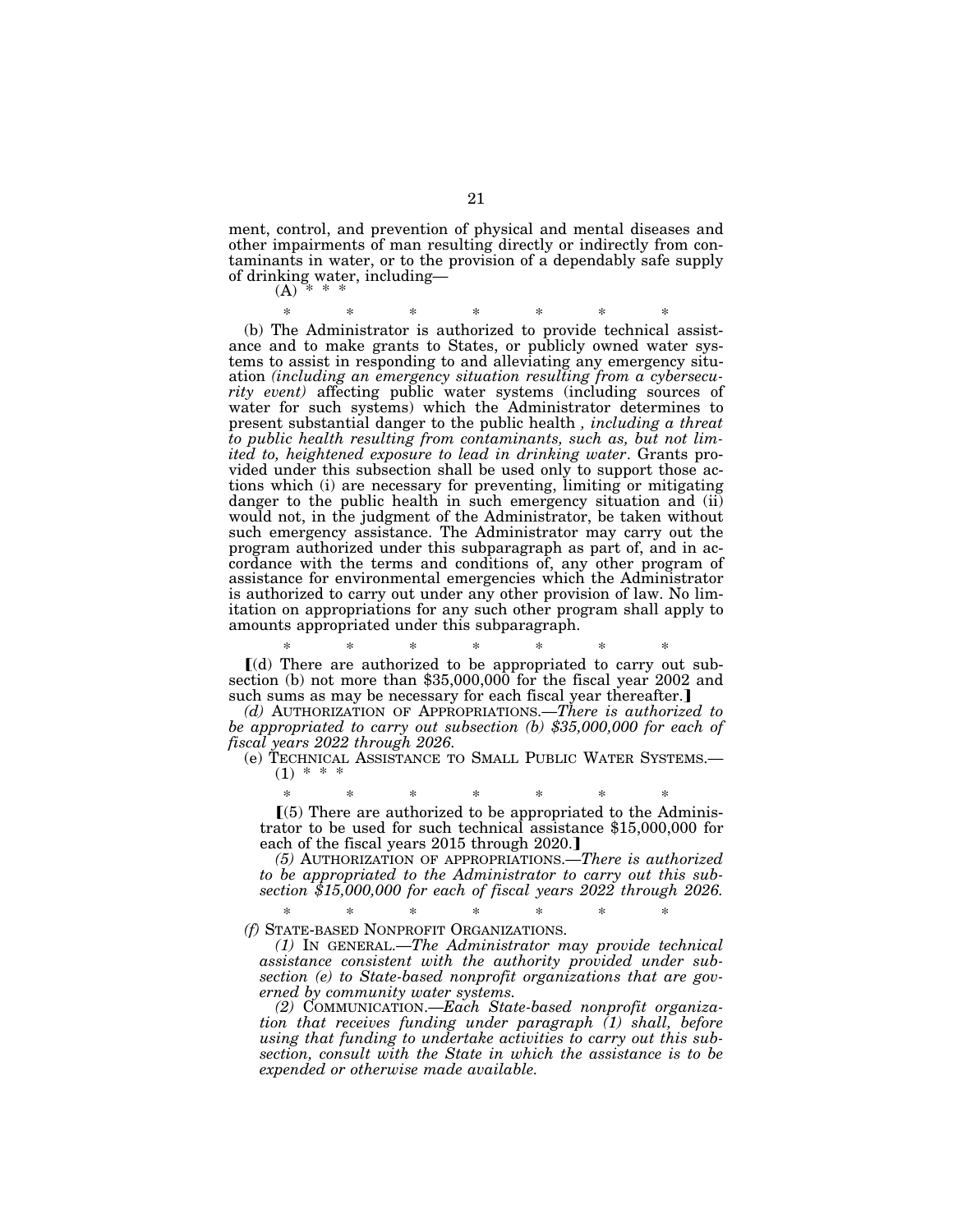$f(f)$  $(g)$  Technical Assistance for Innovative Water Technologies.— \* \* \*

\* \* \* \* \* \* \*

#### STATE REVOLVING LOAN FUNDS

SEC. 1452. (a) GENERAL AUTHORITY.—  $(1)$  \*

\* \* \* \* \* \* \*

(4) AMERICAN IRON AND STEEL PRODUCTS.—

(A) IN GENERAL.-[During fiscal years 2019 through 2023, funds *Funds* made available from a State loan fund established pursuant to this section may not be used for a project for the construction, alteration, or repair of a public water system unless all of the iron and steel products used in the project are produced in the United States.

\* \* \* \* \* \* \* (d) ASSISTANCE FOR DISADVANTAGED COMMUNITIES.—

(1) LOAN SUBSIDY.—Notwithstanding any other provision of this section, in any case in which the State makes a loan pursuant to subsection  $(a)(2)$  to a disadvantaged community or to a community that the State expects to become a disadvantaged community as the result of a proposed project, the State may provide additional subsidization (including forgiveness of principal *, grants, negative interest loans, other loan forgiveness, and through buying, refinancing, or restructuring debt*).

(2) TOTAL AMOUNT OF SUBSIDIES.—For each fiscal year, of the amount of the capitalization grant received by the State for the year, the total amount of loan subsidies made by a State pursuant to paragraph  $(1)$ –

(A) may not exceed 35 percent; and

 $(6)$  to the extent that there are sufficient applications for loans to communities described in paragraph (1), may not be less than 6 percent.]

*(B) to the extent that there are sufficient applications for loans to communities described in paragraph (1), may not be less than 12 percent.* 

\* \* \* \* \* \* \* (m) AUTHORIZATION OF APPROPRIATIONS.—

(1) There are authorized to be appropriated to carry out the purposes of this section, except for subsections  $(a)(2)(G)$  and  $(t)$ —

(A) \$1,174,000,000 for fiscal year 2019;

 $(B)$  \$1,300,000,000 for fiscal year 2020; [and]

 $(C)$  \$1,950,000,000 for fiscal year 2021[.];

(2) To the extent amounts authorized to be appropriated under this subsection in any fiscal year are not appropriated in that fiscal year, such amounts are authorized to be appropriated in a subsequent fiscal year. Such sums shall remain available until expended.

*(D) \$2,400,000,000 for fiscal year 2022;* 

*(E) \$2,750,000,000 for fiscal year 2023;* 

*(F) \$3,000,000,000 for fiscal year 2024; and*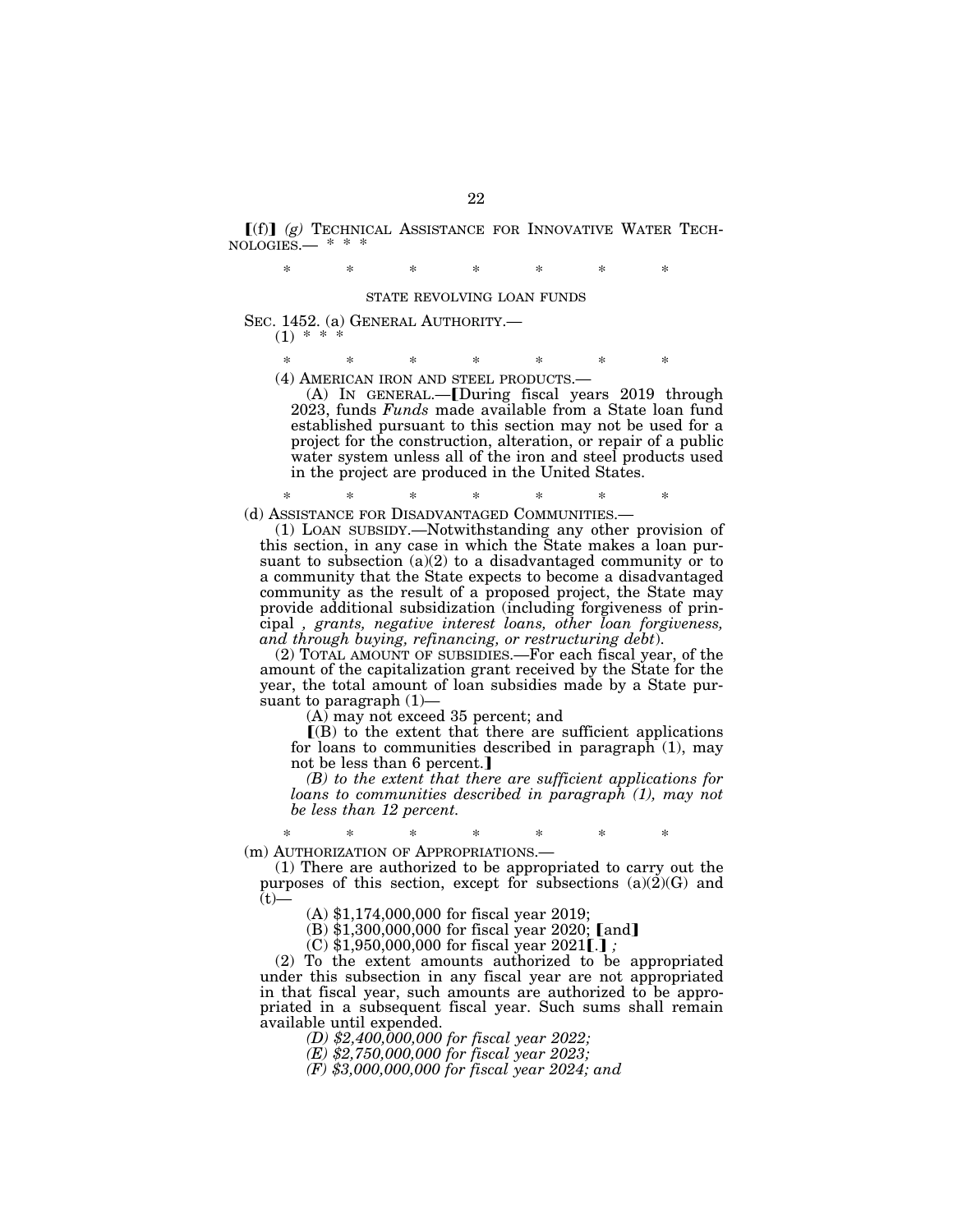*(G) \$3,250,000,000 for each of fiscal years 2025 and 2026.* 

\* \* \* \* \* \* \* (q) SMALL SYSTEM TECHNICAL ASSISTANCE.—The Administrator may reserve up to 2 percent of the total funds made available to carry out this section for each of fiscal years  $[2016$  through  $2021$ *2022 through 2026* to carry out the provisions of section 1442(e) (relating to technical assistance for small systems), except that the total amount of funds made available for such purpose in any fiscal year through appropriations (as authorized by section 1442(e)) and reservations made pursuant to this subsection shall not exceed the amount authorized by section 1442(e).

\* \* \* \* \* \* \*

#### SOURCE WATER PETITION PROGRAM

SEC. 1454. (a) PETITION PROGRAM.—

(1) IN GENERAL.—

(A) ESTABLISHMENT.—A State may establish a program under which an owner or operator of a community water system in the State, or a municipal or local government or **[political subdivision of a State,]** *political subdivision of a State (including a county that is designated by the State to act on behalf of an unincorporated area within that county, with the agreement of that unincorporated area),* may submit a source water quality protection partnership petition to the State requesting that the State assist in the local development of a voluntary, incentive-based partnership, among the owner, operator, or government and other persons likely to be affected by the recommendations of the partnership, to—

\* \* \* \* \* \* \* (4) CONTENTS.—A petition submitted under this subsection shall, at a minimum—

 $(A) *$ 

\* \* \* \* \* \* \* (D) specify the efforts made to establish the voluntary local partnership and obtain the participation of—

(i) the municipal or local government or other political subdivision of the State *(including a county that is designated by the State to act on behalf of an unincorporated area within that county)* with jurisdiction over the source water area delineated under section 1453; and

*(5)* SAVINGS PROVISION.—*Unless otherwise provided within the agreement, an agreement between an unincorporated area and a county for the county to submit a petition under paragraph (1)(A) on behalf of the unincorporated area shall not authorize the county to act on behalf of the unincorporated area in any matter not within a program under this section.* 

\* \* \* \* \* \* \* (e) AUTHORIZATION OF APPROPRIATIONS.—There are authorized to be appropriated to carry out this section \$5,000,000 for each of the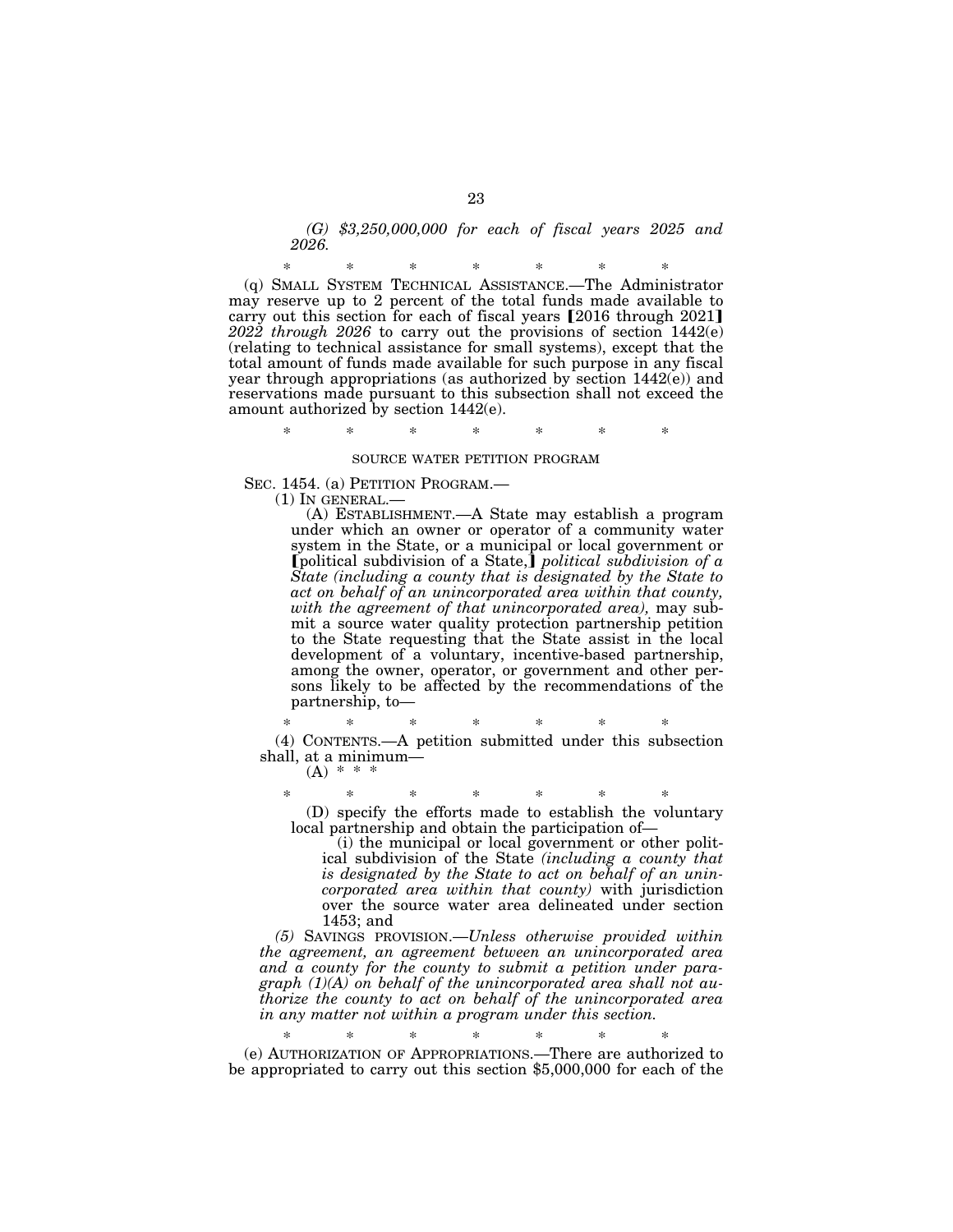fiscal years 2020 through [2021] 2026. Each State with a plan for a program approved under subsection (b) shall receive an equitable portion of the funds available for any fiscal year.

\* \* \* \* \* \* \* **SEC. 1459A. ASSISTANCE FOR SMALL AND DISADVANTAGED COMMU-NITIES.** 

 $(a) * * *$ 

\* \* \* \* \* \* \* (b) ESTABLISHMENT.—  $(1)$  In GENERAL.— \* \* \* \* \* \* \* \*

(2) INCLUSIONS.—Projects and activities under paragraph (1) include—

(A) investments necessary for the public water system to comply with the requirements of this title;

(B) assistance that directly and primarily benefits the disadvantaged community on a per-household basis; [and] (C) programs to provide household water quality testing,

including testing for unregulated contaminants[.*]*;

*(D) the purchase of point-of-entry or point-of-use filters that are independently certified using science-based test methods for the removal of contaminants of concern;* 

*(E) investments necessary for providing accurate and current information about—* 

*(i) the need for filtration and filter safety, including proper use and maintenance practices; and* 

*(ii) the options for replacing lead service lines (as defined section 1459B(a)) and removing other sources of lead in water; and* 

*(F) entering into contracts, including contracts with nonprofit organizations that have water system technical expertise, to assist—* 

*(i) an eligible entity; or* 

*(ii) the State of an eligible entity, on behalf of that eligible entity.* 

(c) ELIGIBLE ENTITIES.<sup>-</sup>[An eligible entity] *Except for purposes of subsections (j) and (m), an eligible entity*; under this section—

\* \* \* \* \* \* \* (g) COST SHARING.—Before providing a grant to an eligible entity under this section, the Administrator shall enter into a binding agreement with the eligible entity to require the eligible entity—

 $(1)$  [to pay not less than 45 percent] *except as provided in subsection (l)(5) and subject to subsection (h), to pay not less than 10 percent*; of the total costs of the project or activity, which may include services, materials, supplies, or other inkind contributions;

\* \* \* \* \* \* \*

ø(k) AUTHORIZATION OF APPROPRIATIONS.—There are authorized to be appropriated to carry out subsections (a) through (j) of this section,  $$60,000,000$  for each of fiscal years 2017 through  $2021$ .

*(k)* AUTHORIZATION OF APPROPRIATIONS.—*There are authorized to be appropriated to carry out subsections (a) through (j)—*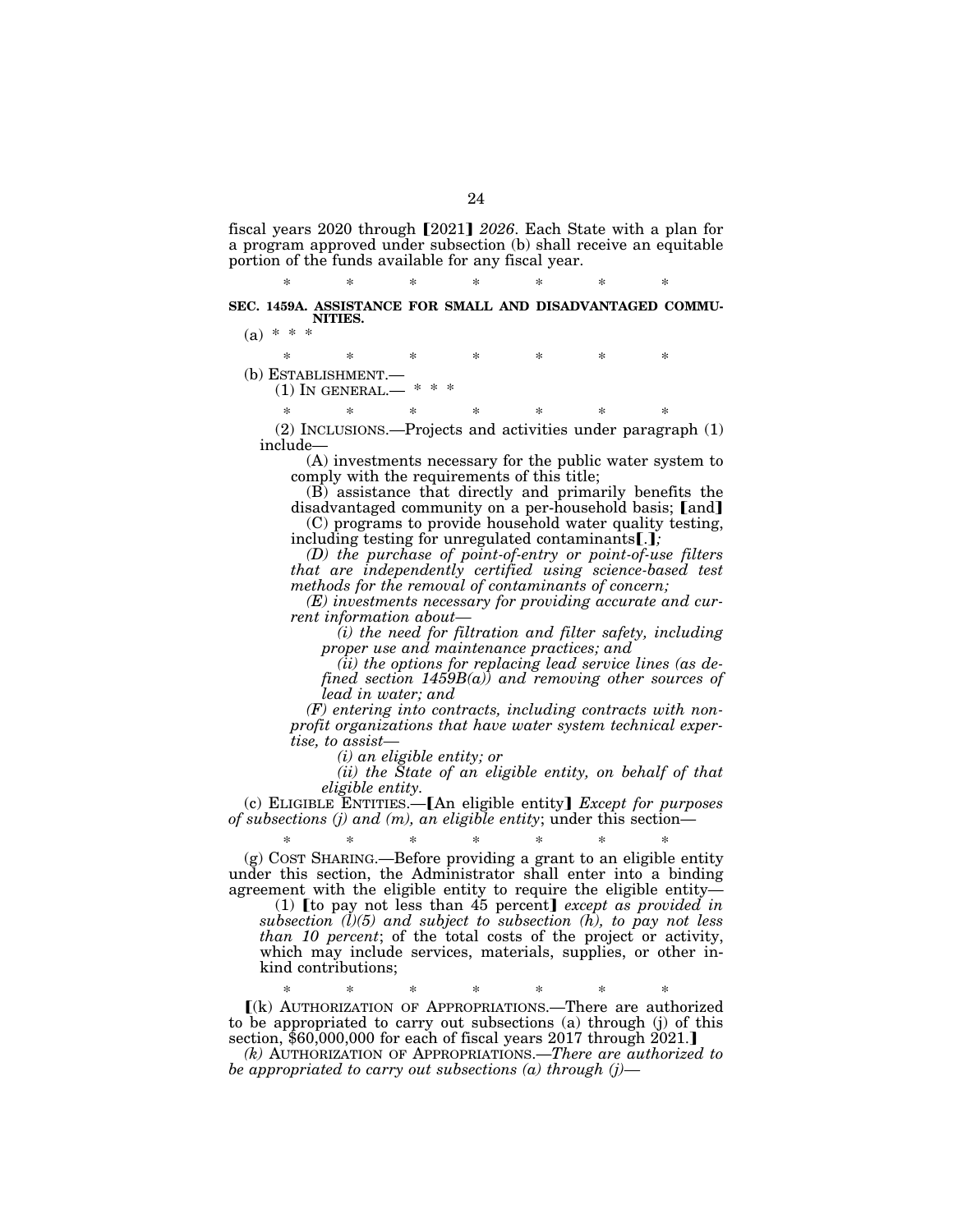*(1) \$60,000,000 for fiscal year 2022;* 

*(2) \$80,000,000 for fiscal year 2023;* 

*(3) \$100,000,000 for fiscal year 2024;* 

*(4) \$120,000,000 for fiscal year 2025; and* 

*(5) \$140,000,000 for fiscal year 2026.* 

(l) DRINKING WATER INFRASTRUCTURE RESILIENCE AND SUSTAIN-ABILITY.—

(1) RESILIENCE AND NATURAL HAZARD.—The terms ''resilience" and "natural hazard" have the meaning given such terms in section 1433(h).

(2) IN GENERAL.—**[The Administrator may]** The Adminis*trator shall* establish and carry out a program, to be known as the Drinking Water System Infrastructure Resilience and Sustainability Program, under which the Administrator, subject to the availability of appropriations for such purpose, shall award grants in each of **[fiscal years 2019** and 2020] *fiscal years 2022 through 2026* to eligible entities for the purpose of increasing resilience to natural hazards.

\* \* \* \* \* \* \* (4) APPLICATION.—To seek a grant under this subsection, the eligible entity shall submit to the Administrator an application that—

 $(A) * * * *$ 

\* \* \* \* \* \* \*

*(5)* FEDERAL SHARE FOR SMALL, RURAL, AND DISADVANTAGED COMMUNITIES.— *(A)* IN GENERAL.—*Subject to subparagraph (B), with re-*

*spect to a program or project that serves an eligible entity and is carried out using a grant under this subsection, the Federal share of the cost of the program or project shall be 90 percent.* 

*(B)* WAIVER.—*The Administrator may increase the Federal share under subparagraph (A) to 100 percent if the Administrator determines that an eligible entity is unable to pay, or would experience significant financial hardship if required to pay, the non-Federal share.* 

 $[(5)]$  (6) AUTHORIZATION OF APPROPRIATIONS.—There is authorized to be appropriated to carry out this subsection  $[\$4,000,000$  for each of fiscal years 2019 and 2020] *\$25,000,000 for each of fiscal years 2022 through 2026*.

*(m)* CONNECTION TO PUBLIC WATER SYSTEMS.—

*(1)* DEFINITIONS.—*In this subsection:* 

*(A)* ELIGIBLE ENTITY.—*The term 'eligible entity' means— (i) an owner or operator of a public water system that assists or is seeking to assist eligible individuals with connecting the household of the eligible individual to the public water system; or* 

*(ii) a nonprofit entity that assists or is seeking to assist eligible individuals with the costs associated with connecting the household of the eligible individual to a public water system.* 

*(B)* ELIGIBLE INDIVIDUAL.—*The term 'eligible individual' has the meaning given the term in section 603(j) of the Federal Water Pollution Control Act (33 U.S.C. 1383(j)).*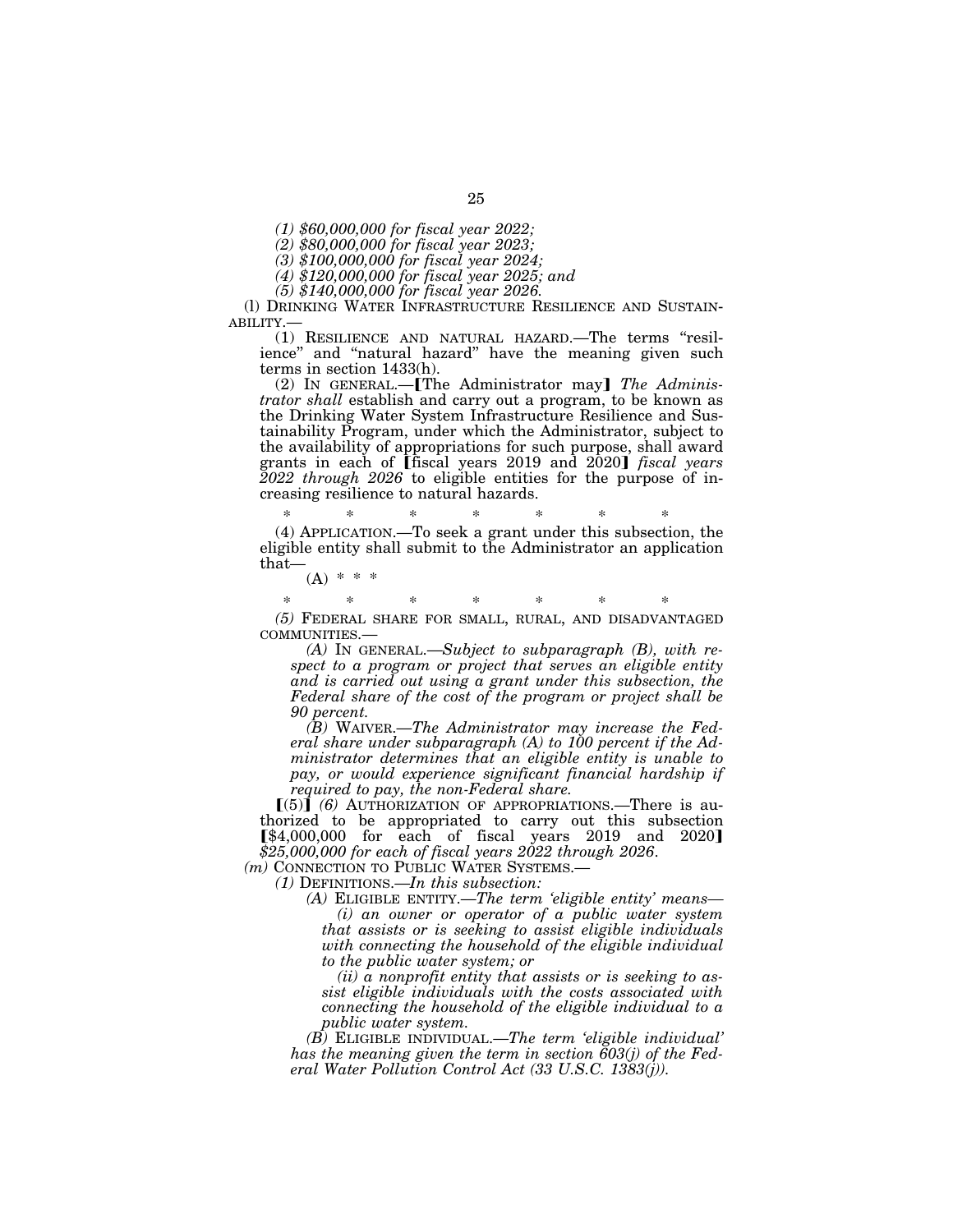*(C)* PROGRAM.—*The term 'program' means the competitive grant program established under paragraph (2).* 

*(2)* ESTABLISHMENT.—*Subject to the availability of appropriations, the Administrator shall establish a competitive grant program for the purpose of improving the general welfare under which the Administrator awards grants to eligible entities to provide funds to assist eligible individuals in covering the costs incurred by the eligible individual in connecting the household of the eligible individual to a public water system.* 

*(3)* APPLICATION.—*An eligible entity seeking a grant under the program shall submit to the Administrator an application at such time, in such manner, and containing such information as the Administrator may require.* 

*(4)* CRITERIA.—*In selecting recipients for grants under the program, the Administrator shall consider—* 

*(A) how public health would improve by awarding a grant to a particular eligible entity;* 

*(B) the environmental implications of awarding a grant to a particular eligible entity;* 

*(C) whether it is economically feasible for an eligible enti-*

*ty to provide the assistance described in paragraph (2); and (D) whether it is technically feasible for an eligible entity* 

*to provide the assistance described in paragraph (2).* 

*(5)* VOLUNTARY CONNECTION.—*Before providing funds to an eligible individual for the costs described in paragraph (2), an eligible entity shall ensure and certify to the Administrator that—* 

*(A) the eligible individual is voluntarily seeking connection to the public water system;* 

*(B) if the eligible entity is not the owner or operator of the public water system to which the eligible individual seeks to connect, the public water system to which the eligible individual seeks to connect has agreed to the connection; and* 

*(C) the connection of the household of the eligible individual to the public water system meets all applicable local and State regulations, requirements, and codes.* 

*(6)* REPORT.—*Not later than 2 years after the date of enactment of the Drinking Water and Wastewater Infrastructure Act of 2021, the Administrator shall submit to Congress a report that describes the implementation of the program, which shall include a description of the use and deployment of amounts made available under the program.* 

*(7)* AUTHORIZATION OF APPROPRIATIONS.—*There is authorized to be appropriated to carry out the program \$20,000,000 for each of fiscal years 2022 through 2026.* 

*(n)* STATE COMPETITIVE GRANTS FOR UNDERSERVED COMMU-NITIES.—

*(1)* IN GENERAL.—*In addition to amounts authorized to be appropriated under subsection (k), there is authorized to be appropriated to carry out subsections (a) through (j) \$50,000,000 for each of fiscal years 2022 through 2026 in accordance with paragraph (2).* 

*(2)* COMPETITIVE GRANTS.—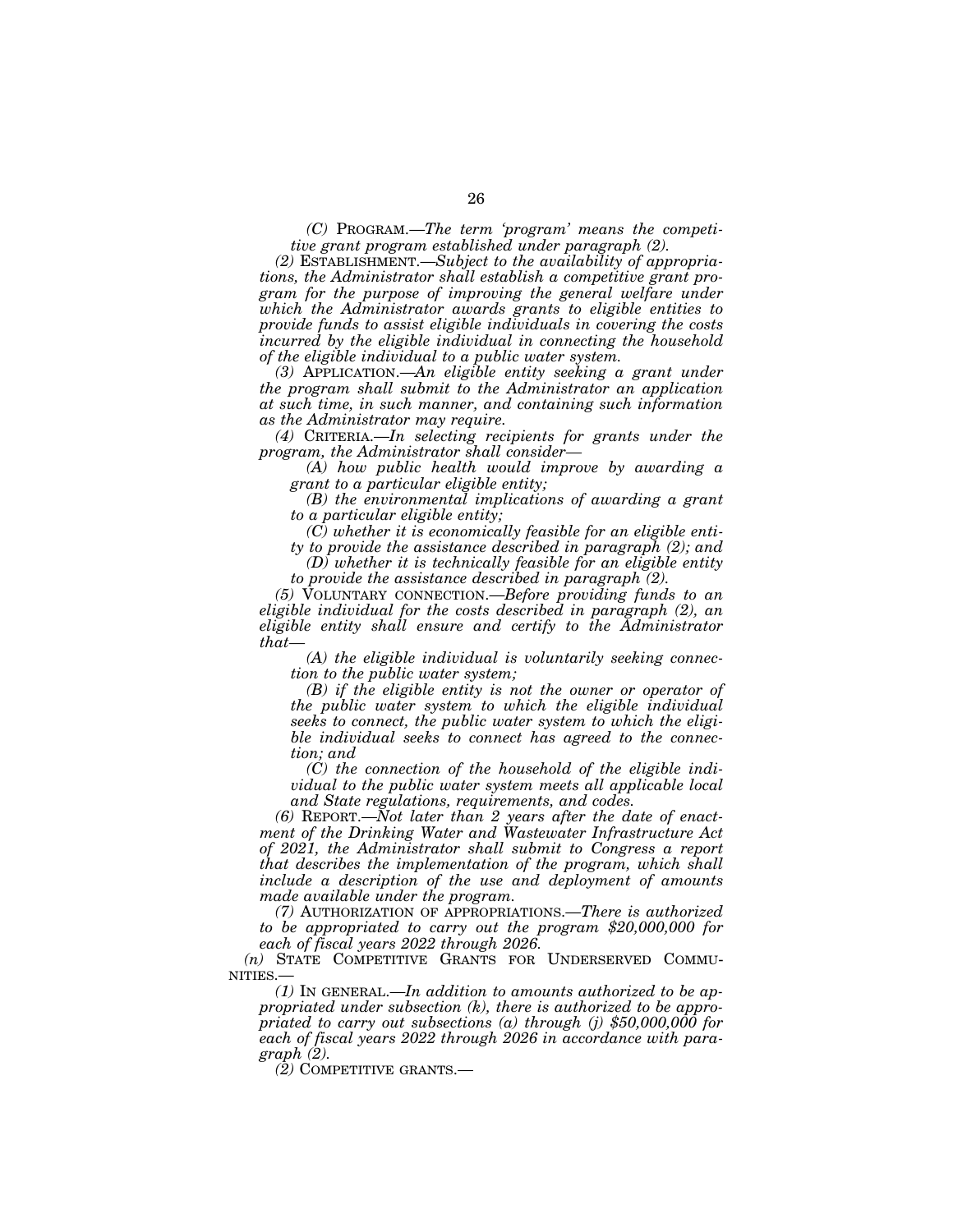*(A)* IN GENERAL.—*Notwithstanding any other provision of this section, the Administrator shall distribute amounts made available under paragraph (1) to States through a competitive grant program.* 

*(B)* APPLICATIONS.—*To seek a grant under the competitive grant program under subparagraph (A), a State shall submit to the Administrator an application at such time, in such manner, and containing such information as the Administrator may require.* 

*(C)* CRITERIA.—*In selecting recipients of grants under the competitive grant program under subparagraph (A), the Administrator shall establish criteria that give priority to States with a high proportion of underserved communities that meet the condition described in subsection (a)(2)(A).* 

*(3)* REPORT.—*Not later than 2 years after the date of enactment of the Drinking Water and Wastewater Infrastructure Act of 2021, the Administrator shall submit to Congress a report that describes the implementation of the competitive grant program under paragraph (2)(A), which shall include a description of the use and deployment of amounts made available under the competitive grant program.* 

*(4)* SAVINGS PROVISION.—*Nothing in this paragraph affects the distribution of amounts made available under subsection (k), including any methods used by the Administrator for distribution of amounts made available under that subsection as in effect on the day before the date of enactment of this subsection.* 

#### **SEC. 1459B. REDUCING LEAD IN DRINKING WATER.**

(a) DEFINITIONS.—In this section:  $(1)$  ELIGIBLE ENTITY.— \* \*

\* \* \* \* \* \* \* (c) LIMITATION ON USE OF FUNDS.

\* \* \* \* \* \* \* *(d)* LEAD INVENTORYING UTILIZATION GRANT PILOT PROGRAM.— *(1)* DEFINITIONS.—*In this subsection:* 

*(A)* ELIGIBLE ENTITY.—*The term 'eligible entity' means a municipality that is served by a community water system or a nontransient noncommunity water system in which not less than 30 percent of the service lines are known, or suspected, to contain lead, based on available data, information, or resources, including existing lead inventorying.* 

*(B)* PILOT PROGRAM.—*The term 'pilot program' means the pilot program established under paragraph (2).* 

*(2)* ESTABLISHMENT.—*The Administrator shall establish a pilot program under which the Administrator shall provide grants to eligible entities to carry out lead reduction projects that are demonstrated to exist or are suspected to exist, based on available data, information, or resources, including existing lead inventorying of those eligible entities.* 

*(3)* SELECTION.— *(A)* APPLICATION.—*To be eligible to receive a grant under the pilot program, an eligible entity shall submit to the Administrator an application at such time, in such manner,*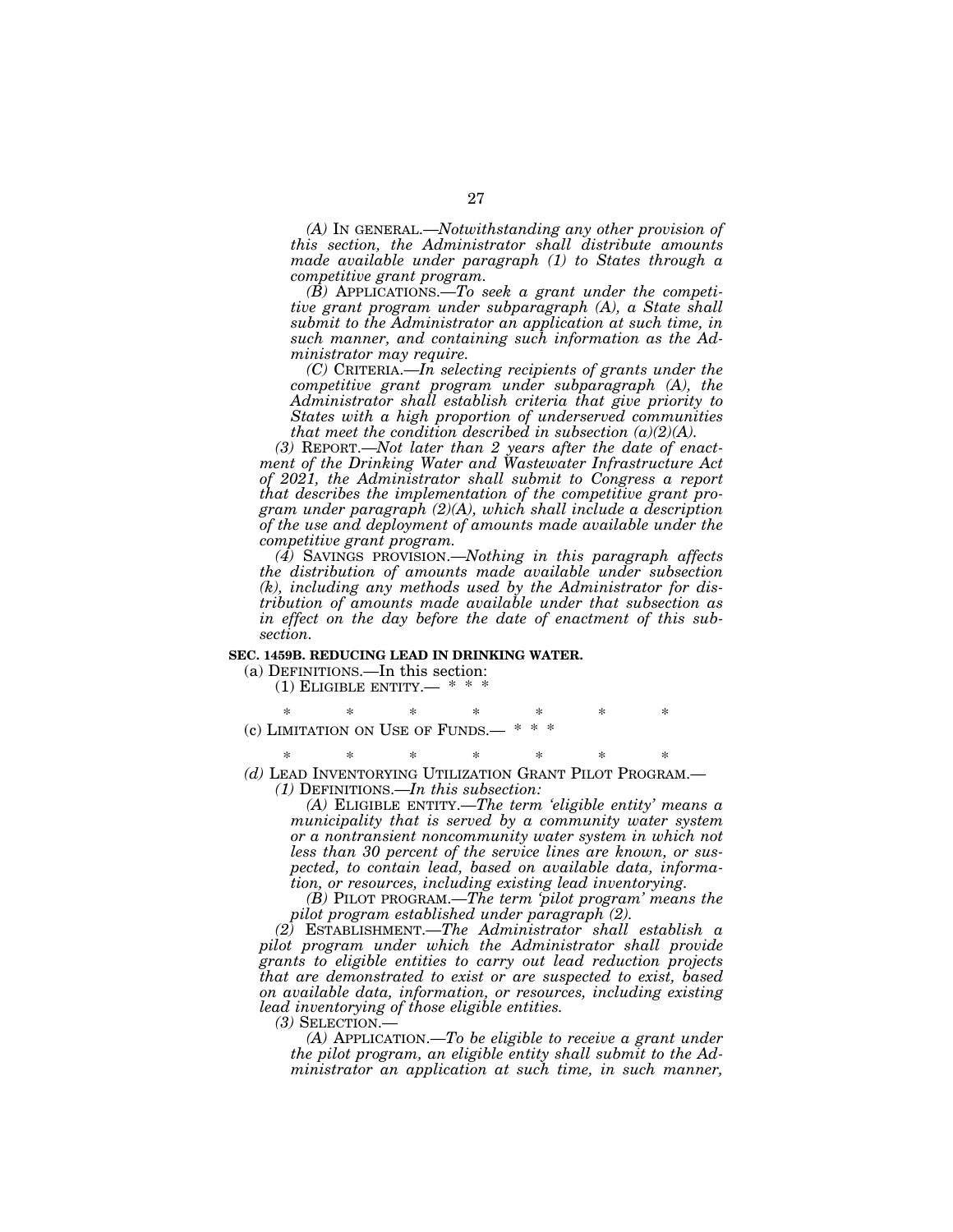*and containing such information as the Administrator may require.* 

*(B)* PRIORITIZATION.—*In selecting recipients under the pilot program, the Administrator shall give priority to—* 

*(i) an eligible entity that meets the affordability criteria of the applicable State established under section 1452(d)(3); and* 

*(ii) an eligible entity that is located in an area other than a State that has established affordability criteria under section 1452(d)(3).* 

*(4)* REPORT.—*Not later 2 years after the Administrator first awards a grant under the pilot program, the Administrator shall submit to the Committee on Environment and Public Works of the Senate and the Committee on Energy and Commerce of the House of Representatives a report describing—* 

*(A) the recipients of grants under the pilot program;* 

*(B) the existing lead inventorying that was available to recipients of grants under the pilot program; and* 

(C) how useful and accurate the lead inventorying described in subparagraph (B) was in locating lead service lines of the eligible entity.

(5) AUTHORIZATION OF APPROPRIATIONS.—*There is authorized to be appropriated to carry out the pilot program \$10,000,000, to remain available until expended.* 

ø(d)¿ *(e)* AUTHORIZATION OF APPROPRIATIONS.—There is authorized to be appropriated to carry out this section *(except for subsection (d))* (§60,000,000 for each of fiscal years 2017 through 2021¿ *\$100,000,000 for each of fiscal years 2022 through 2026* 

 $[(e)]$  (f) SAVINGS CLAUSE.—Nothing in this section affects whether a public water system is responsible for the replacement of a lead service line that is—

(1) subject to the control of the public water system; and

(2) located on private property.

#### **SEC. 1459C. STUDY ON INTRACTABLE WATER SYSTEMS.**

(a) DEFINITION OF INTRACTABLE WATER SYSTEM.-

\* \* \* \* \* \* \*

*SEC. 1459E. OPERATIONAL SUSTAINABILITY OF SMALL PUBLIC WATER SYSTEMS.* 

*(a)* DEFINITIONS.—*In this section:* 

*(1)* ELIGIBLE ENTITY.—*The term 'eligible entity' means—* 

*(A) a State;* 

*(B) a unit of local government;* 

*(C) a public corporation established by a unit of local government to provide water service;* 

*(D) a nonprofit corporation, public trust, or cooperative association that owns or operates a public water system;* 

*(E) an Indian Tribe that owns or operates a public water system;* 

*(F) a nonprofit organization that provides technical assistance to public water systems; and* 

*(G) a Tribal consortium.* 

*(2)* OPERATIONAL SUSTAINABILITY.—*The term 'operational sustainability' means the ability to improve the operation of a small system through the identification and prevention of pota-*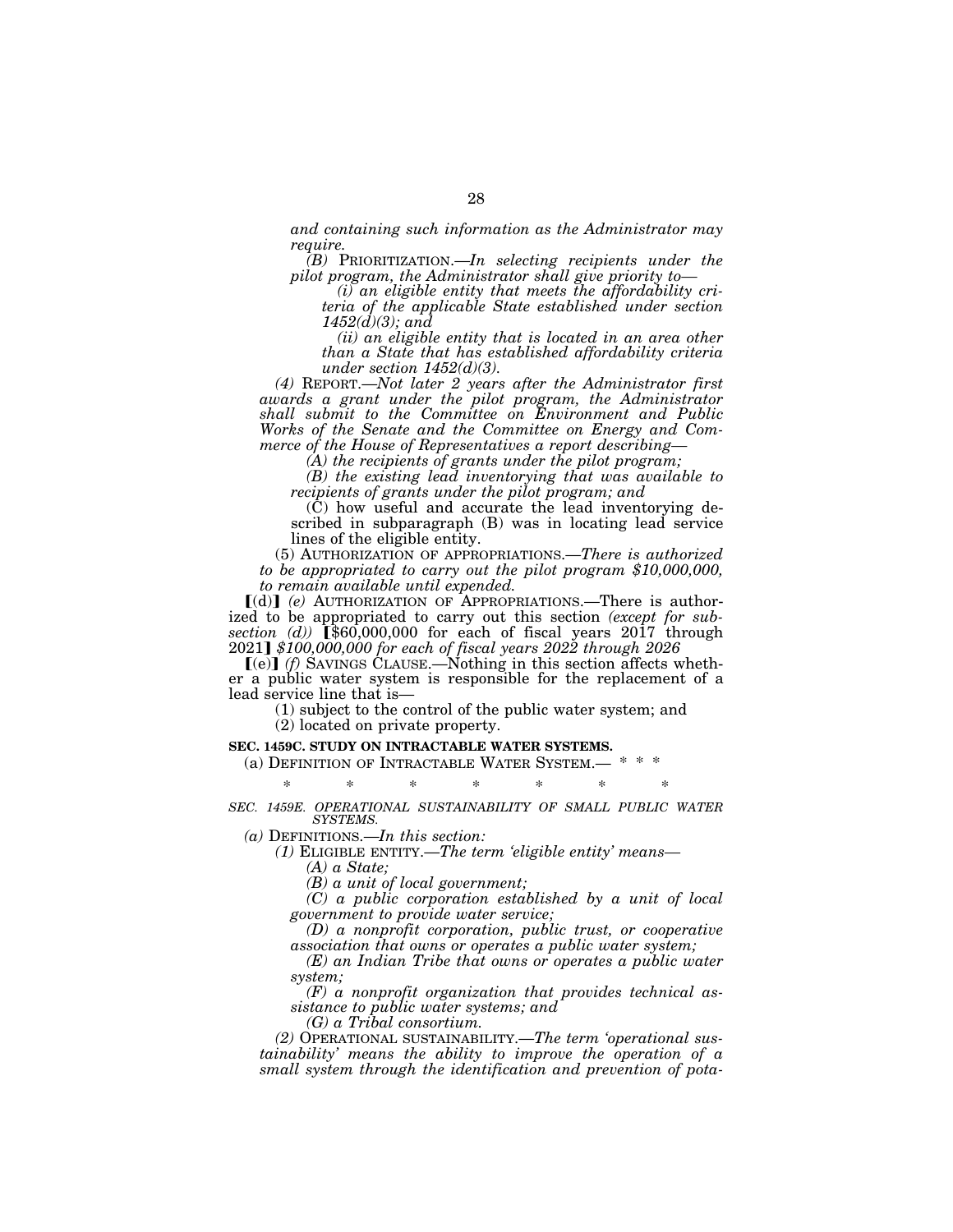*ble water loss due to leaks, breaks, and other metering or infrastructure failures.* 

*(3)* PROGRAM.—*The term 'program' means the grant program established under subsection (b).* 

*(4)* SMALL SYSTEM.—*The term 'small system' means a public water system that—* 

*(A) serves fewer than 10,000 people; and* 

*(B) is owned or operated by—* 

*(i) a unit of local government;* 

*(ii) a public corporation;* 

*(iii) a nonprofit corporation;* 

*(iv) a public trust;* 

*(v) a cooperative association; or* 

*(vi) an Indian Tribe.* 

*(b)* ESTABLISHMENT.—*Subject to the availability of appropriations, the Administrator shall establish a program to award grants to eligible entities for the purpose of improving the operational sustainability of 1 or more small systems.* 

*(c)* APPLICATIONS.—*To be eligible to receive a grant under the program, an eligible entity shall submit to the Administrator an application at such time, in such manner, and containing such information as the Administrator may require, including—* 

*(1) a proposal of the project to be carried out using grant funds under the program;* 

*(2) documentation prepared by the eligible entity describing the deficiencies or suspected deficiencies in operational sustainability of 1 or more small systems that are to be addressed through the proposed project;* 

*(3) a description of how the proposed project will improve the operational sustainability of 1 or more small systems;* 

*(4) a description of how the improvements described in paragraph (3) will be maintained beyond the life of the proposed project, including a plan to maintain and update any asset data collected as a result of the proposed project; and* 

*(5) any additional information the Administrator may require.* 

*(d)* ADDITIONAL REQUIRED INFORMATION.—*Before awarding funds for a grant under the program to a grant recipient, the grant recipient shall submit to the Administrator—* 

*(1) if the grant recipient is located in a State that has established a State drinking water treatment revolving loan fund under section 1452, a copy of a written agreement between the grant recipient and the State in which the grant recipient agrees to provide a copy of any data collected under the proposed project to the State agency administering the State drinking water treatment revolving loan fund (or a designee); or* 

*(2) if the grant recipient is located in an area other than a State that has established a State drinking water treatment revolving loan fund under section 1452, a copy of a written agreement between the grant recipient and the Administrator in which the eligible entity agrees to provide a copy of any data collected under the proposed project to the Administrator (or a designee).* 

*(e)* USE OF FUNDS.—*An eligible entity that receives a grant under the program shall use the grant funds to carry out projects that im-*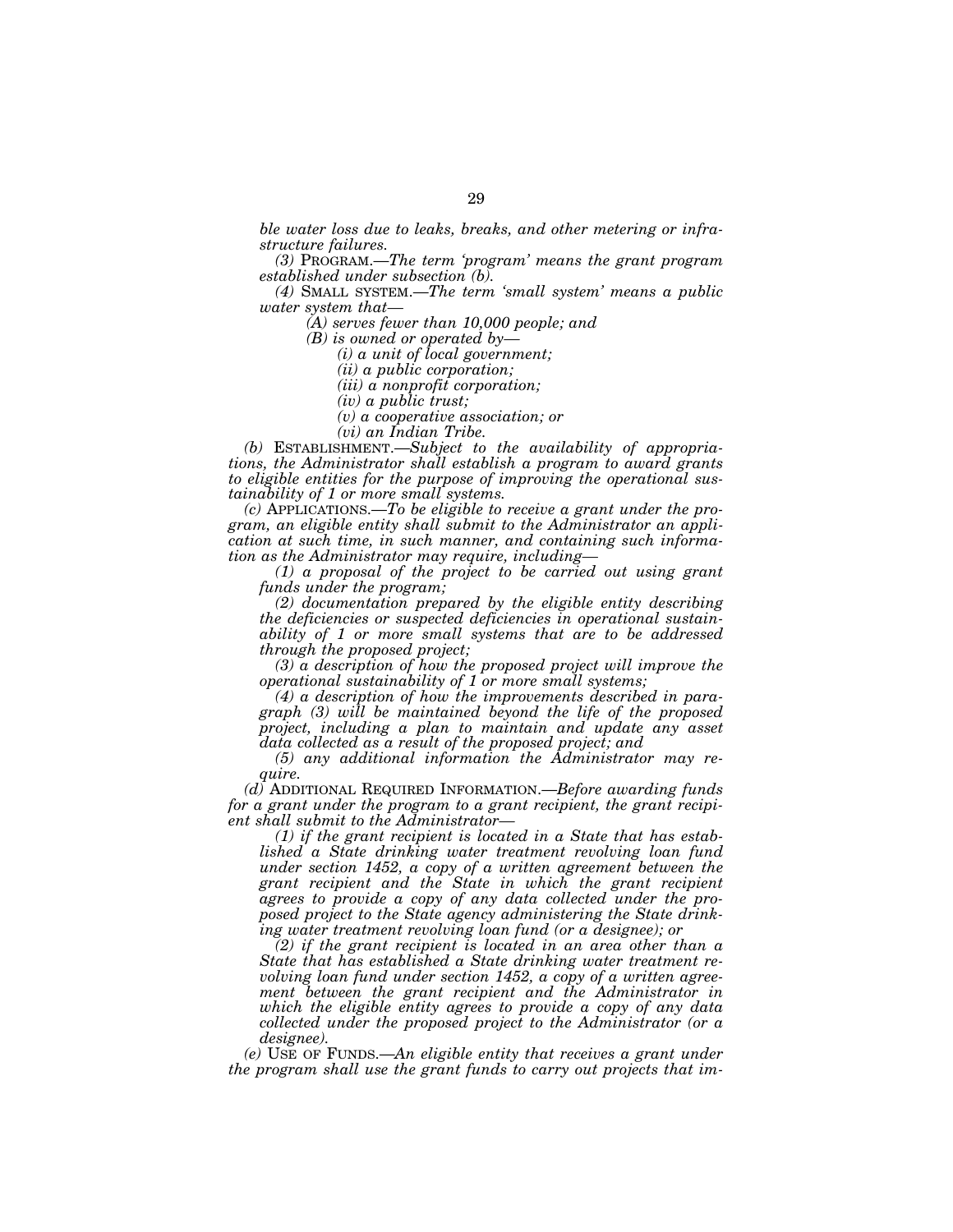*prove the operational sustainability of 1 or more small systems through—* 

*(1) the development of a detailed asset inventory, which may include drinking water sources, wells, storage, valves, treatment systems, distribution lines, hydrants, pumps, controls, and other essential infrastructure;* 

*(2) the development of an infrastructure asset map, including a map that uses technology such as—* 

*(A) geographic information system software; and* 

*(B) global positioning system software;* 

*(3) the deployment of leak detection technology;* 

*(4) the deployment of metering technology;* 

*(5) training in asset management strategies, techniques, and technologies for appropriate staff employed by—* 

*(A) the eligible entity; or* 

*(B) the small systems for which the grant was received; (6) the deployment of strategies, techniques, and technologies to enhance the operational sustainability and effective use of water resources through water reuse; and* 

*(7) the development or deployment of other strategies, techniques, or technologies that the Administrator may determine to be appropriate under the program.* 

*(f)* COST SHARE.—

*(1)* IN GENERAL.—*Subject to paragraph (2), the Federal share of the cost of a project carried out using a grant under the program shall be 90 percent of the total cost of the project.* 

*(2)* WAIVER.—*The Administrator may increase the Federal share under paragraph (1) to 100 percent.* 

*(g)* REPORT.—Not later than 2 years after the date of enactment of the Drinking Water and Wastewater Infrastructure Act of 2021, the Administrator shall submit to Congress a report that describes the implementation of the program, which shall include a description of the use and deployment of amounts made available under the program.

*(h)* AUTHORIZATION OF APPROPRIATIONS.—*There is authorized to be appropriated to carry out this section \$50,000,000 for each of fiscal years 2022 through 2026.* 

*SEC. 1459F. MIDSIZE AND LARGE DRINKING WATER SYSTEM INFRASTRUC-TURE RESILIENCE AND SUSTAINABILITY PROGRAM.* 

*(a)* DEFINITIONS.—*In this section:* 

*(1)* ELIGIBLE ENTITY.—*The term 'eligible entity' means a public water system that serves a community with a population of greater than 10,000.* 

*(2)* NATURAL HAZARD; RESILIENCE.—*The terms 'resilience' and 'natural hazard' have the meanings given those terms in section 1433(h).* 

*(3)* RESILIENCE AND SUSTAINABILITY PROGRAM.—*The term 'resilience and sustainability program' means the Midsize and Large Drinking Water System Infrastructure Resilience and Sustainability Program established under subsection (b).* 

*(b)* ESTABLISHMENT.—*The Administrator shall establish and carry out a program, to be known as the 'Midsize and Large Drinking Water System Infrastructure Resilience and Sustainability Program', under which the Administrator, subject to the availability of*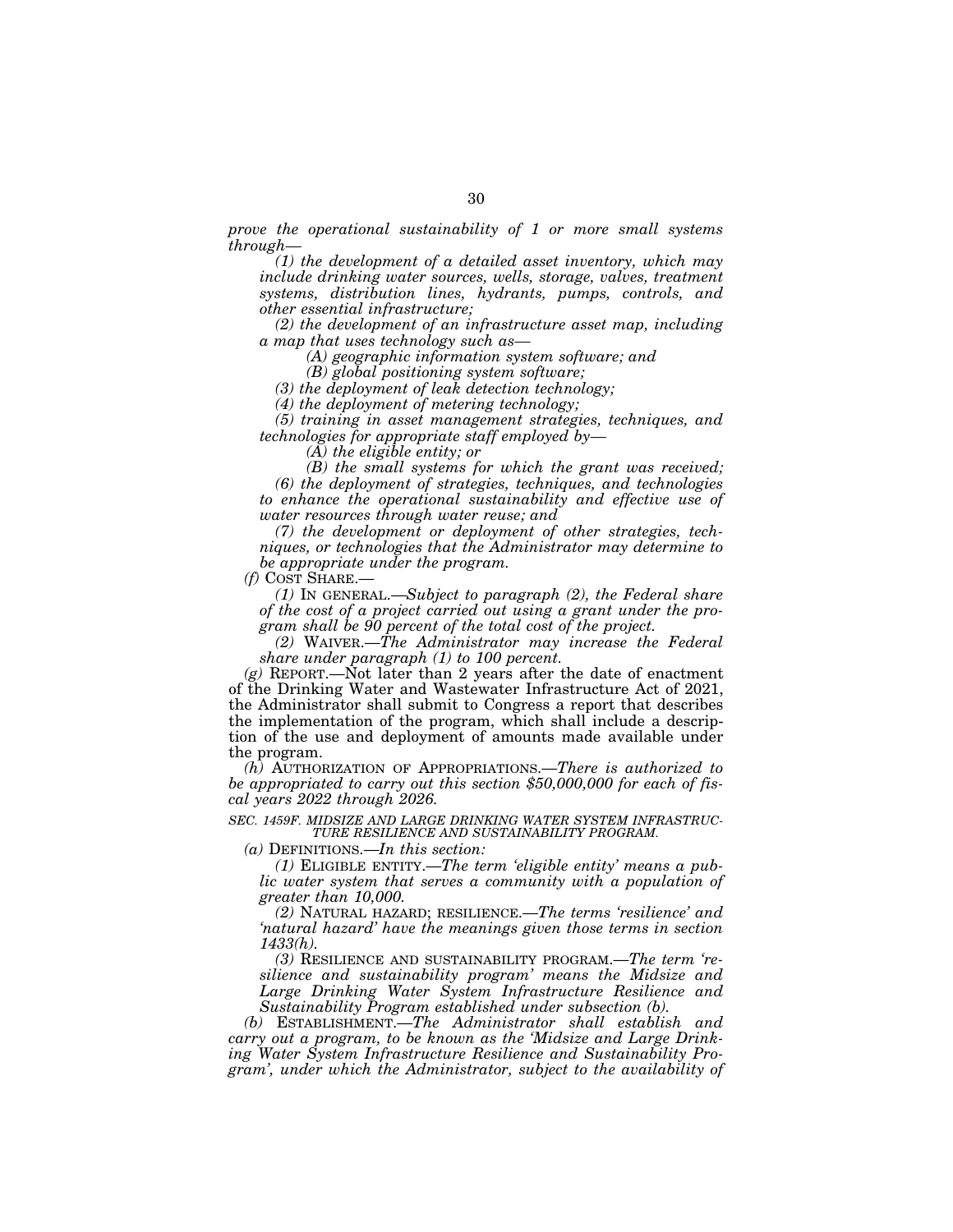*appropriations for the resilience and sustainability program, shall award grants to eligible entities for the purpose of—* 

*(1) increasing resilience to natural hazards and extreme weather events; and* 

*(2) reducing cybersecurity vulnerabilities.* 

*(c)* USE OF FUNDS.—*An eligible entity may only use grant funds received under the resilience and sustainability program to assist in the planning, design, construction, implementation, operation, or maintenance of a program or project that increases resilience to natural hazards and extreme weather events, or reduces cybersecurity vulnerabilities, through—* 

*(1) the conservation of water or the enhancement of water-use efficiency;* 

*(2) the modification or relocation of existing drinking water system infrastructure made, or that is at risk of being, significantly impaired by natural hazards or extreme weather events, including risks to drinking water from flooding;* 

*(3) the design or construction of new or modified desalination facilities to serve existing communities;* 

*(4) the enhancement of water supply through the use of watershed management and source water protection;* 

*(5) the enhancement of energy efficiency or the use and generation of renewable energy in the conveyance or treatment of drinking water;* 

*(6) the development and implementation of measures—* 

*(A) to increase the resilience of the eligible entity to nat-*

*ural hazards and extreme weather events; or* 

*(B) to reduce cybersecurity vulnerabilities; or* 

*(7) the conservation of water or the enhancement of a water supply through the implementation of water reuse measures.* 

*(d)* APPLICATION.—*To seek a grant under the resilience and sustainability program, an eligible entity shall submit to the Administrator an application at such time, in such manner, and containing such information as the Administrator may require, including—* 

*(1) a proposal of the program or project to be planned, designed, constructed, implemented, operated, or maintained by the eligible entity;* 

*(2) an identification of the natural hazard risks, extreme weather events, or potential cybersecurity vulnerabilities, as applicable, to be addressed by the proposed program or project;* 

*(3) documentation prepared by a Federal, State, regional, or local government agency of the natural hazard risk, potential cybersecurity vulnerability, or risk for extreme weather events to the area where the proposed program or project is to be located;* 

*(4) a description of any recent natural hazards, cybersecurity events, or extreme weather events that have affected the community water system of the eligible entity;* 

*(5) a description of how the proposed program or project would improve the performance of the community water system of the eligible entity under the anticipated natural hazards, cybersecurity vulnerabilities, or extreme weather events; and* 

*(6) an explanation of how the proposed program or project is expected—*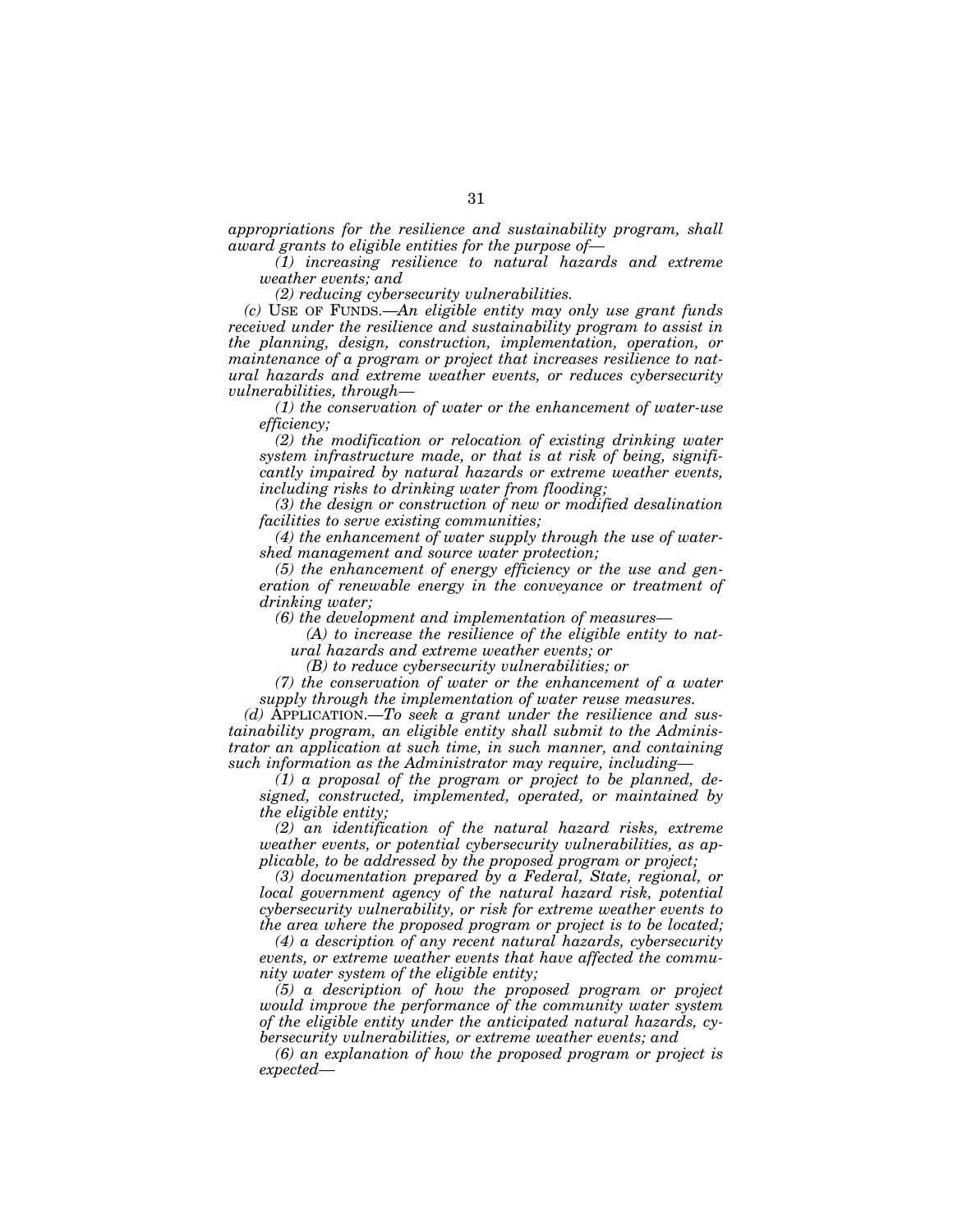*(A) to enhance the resilience of the community water system of the eligible entity to the anticipated natural hazards or extreme weather events; or* 

*(B) to reduce cybersecurity vulnerabilities.* 

*(e)* REPORT.—*Not later than 2 years after the date of enactment of the Drinking Water and Wastewater Infrastructure Act of 2021, the Administrator shall submit to Congress a report that describes the implementation of the resilience and sustainability program, which shall include a description of the use and deployment of amounts made available to carry out the resilience and sustainability program.* 

*(f)* AUTHORIZATION OF APPROPRIATIONS.—

*(1)* IN GENERAL.—*There is authorized to be appropriated to carry out the resilience and sustainability program \$50,000,000 for each of fiscal years 2022 through 2026.* 

*(2)* USE OF FUNDS.—*Of the amounts made available under paragraph (1) for grants to eligible entities under the resilience and sustainability program—* 

*(A) 50 percent shall be used to provide grants to eligible entities that serve a population of—* 

*(i) greater than 10,000; and* 

*(ii) fewer than 100,000; and* 

*(B) 50 percent shall be used to provide grants to eligible entities that serve a population equal to or greater than 100,000.* 

*(3)* ADMINISTRATIVE COSTS.—*Of the amounts made available under paragraph (1), not more than 2 percent may be used by the Administrator for the administrative costs of carrying out the resilience and sustainability program.* 

*SEC. 1459G. NEEDS ASSESSMENT FOR NATIONWIDE RURAL AND URBAN LOW-INCOME COMMUNITY WATER ASSISTANCE.* 

*(a)* DEFINITIONS.—*In this section:* 

*(1)* LARGE COMMUNITY WATER SYSTEM.—The term 'large community water system' means a community water system or treatment works that serves a population of more than 100,000 inhabitants.

*(2)* LOW-INCOME HOUSEHOLD.—*The term 'low-income household' means a household that has an income that, as determined by the State in which the household is located, does not exceed the greater of—* 

*(A) an amount equal to 150 percent of the poverty level of that State; and* 

*(B) an amount equal to 60 percent of the State median income for that State.* 

*(3)* MEDIUM COMMUNITY WATER SYSTEM.—*The term 'medium community water system' means a community water system or treatment works that serves a population of more than 10,000 inhabitants and not more than 100,000 inhabitants.* 

*(4)* NEED.—*The term 'need', with respect to a household, means the expenditure of a disproportionate amount of household income on access to public drinking water or wastewater services.* 

*(5)* RURAL COMMUNITY WATER SYSTEM.—*The term 'rural community water system' means a community water system or*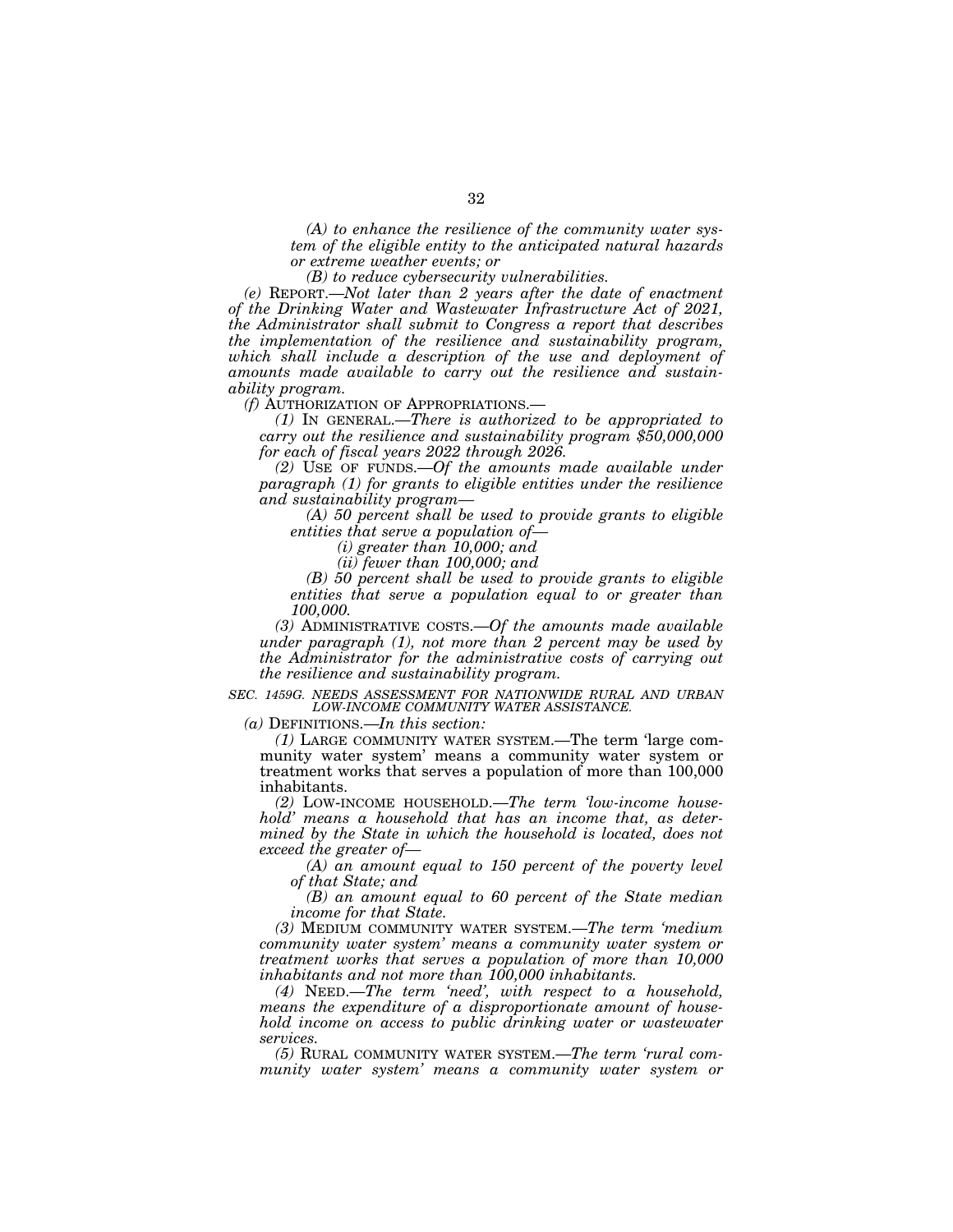*treatment works that serves a population of not more than 10,000 inhabitants.* 

*(6)* TREATMENT WORKS.—*The term 'treatment works' has the meaning given the term in section 212 of the Federal Water Pollution Control Act (33 U.S.C. 1292).* 

*(b)* STUDY; REPORT.—

*(1)* IN GENERAL.—*The Administrator shall conduct, and submit to Congress a report describing the results of, a study regarding the prevalence throughout the United States of municipalities, public entities, or Tribal governments that—* 

*(A) own or operate rural community water systems, medium community water systems, or large community water systems that service a disproportionate level of low-income households with need, including low-income renters with need or a community water system or treatment works that provides services to a disadvantaged community (as defined in section 1452(d)(3)); or* 

*(B) have taken on an unsustainable level of debt due to customer nonpayment for the services provided by a community water system or treatment works.* 

*(2)* INCLUSIONS.—*The report under paragraph (1) shall include—* 

*(A) recommendations of the Administrator regarding the best methods to increase access to affordable and reliable drinking water and wastewater services;* 

*(B) a description of the cost of each method described in subparagraph (A); and* 

*(C) with respect to the development of the report, a consultation with all relevant stakeholders.* 

*(3)* AGREEMENTS.—*The Administrator may enter into an agreement with another Federal agency to carry out the study under paragraph (1).* 

*SEC. 1459H. RURAL AND LOW-INCOME DRINKING WATER ASSISTANCE PILOT PROGRAM.* 

*(a)* DEFINITIONS.—*In this section:* 

*(1)* ELIGIBLE ENTITY.—*The term 'eligible entity' means a municipality, Tribal government, or other entity that—* 

*(A) owns or operates a community water system or treatment works that services a disproportionate level of low-income households (as defined in section 1459E(a)), including low-income renters; or* 

*(B) has taken on an unsustainable level of debt due to customer nonpayment for the services provided by a community water system or treatment works.* 

*(2)* LARGE COMMUNITY WATER SYSTEM.—*The term 'large community water system' means a community water system or treatment works that serves a population of more than 100,000 inhabitants.* 

*(3)* MEDIUM COMMUNITY WATER SYSTEM.—*The term 'medium community water system' means a community water system or treatment works that serves a population of more than 10,000 inhabitants and not more than 100,000 inhabitants.* 

*(4)* NEED.—*The term 'need', with respect to a household, means the expenditure of a disproportionate amount of house-*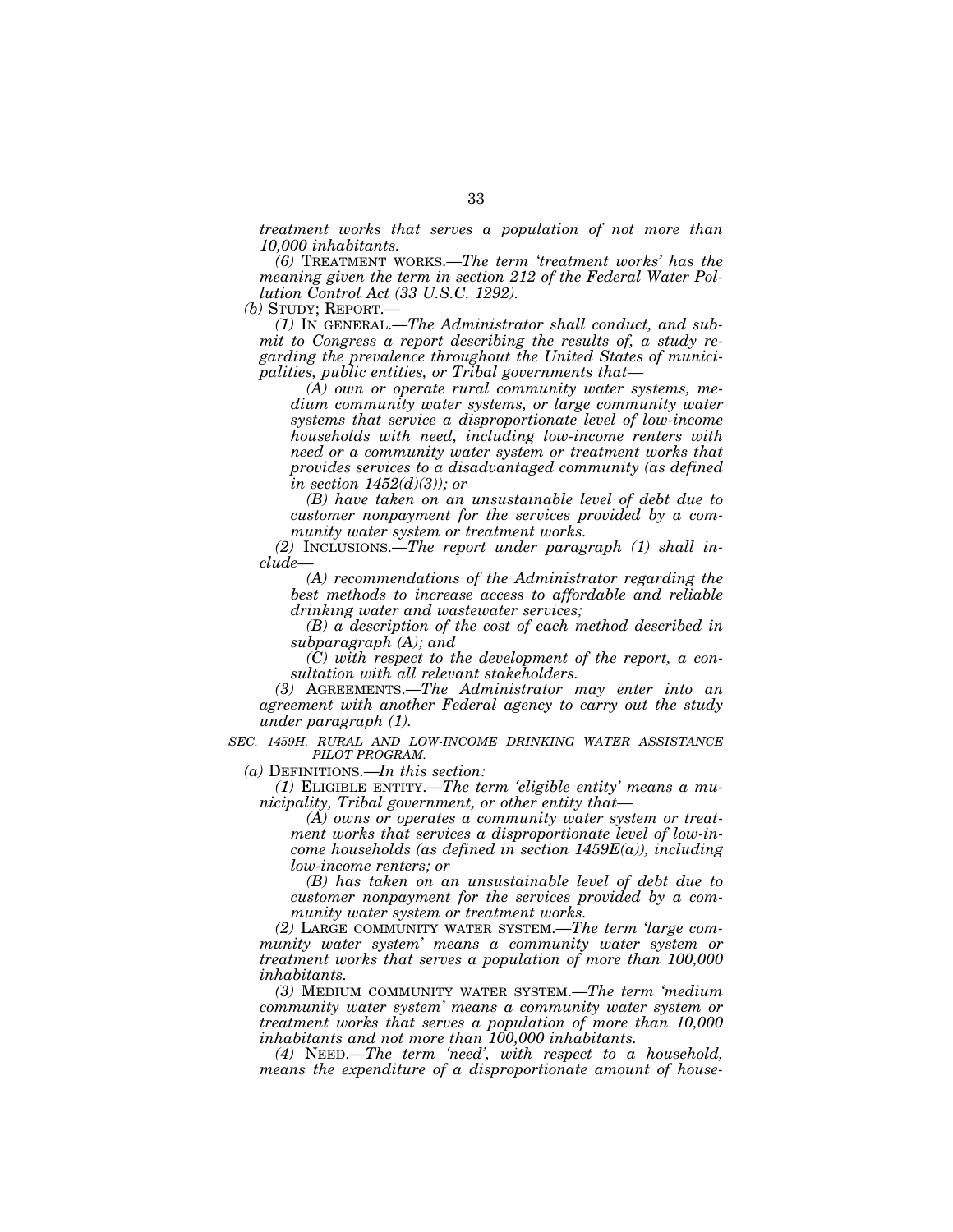*hold income on access to public drinking water or wastewater services.* 

*(5)* PILOT PROGRAM.—*The term 'pilot program' means the pilot program established by the Administrator under subsection (b)(1).* 

*(6)* RURAL COMMUNITY WATER SYSTEM.—*The term 'rural community water system' means a community water system or treatment works that serves a population of not more than 10,000 inhabitants.* 

*(7)* TREATMENT WORKS.—*The term 'treatment works' has the meaning given the term in section 212 of the Federal Water Pollution Control Act (33 U.S.C. 1292).* 

(8) WATER SERVICES NEEDS ASSESSMENT.—*The term 'water services needs assessment' means the report required under section 1459G(b)(1).* 

*(b)* ESTABLISHMENT.—

*(1)* IN GENERAL.—*Not later than 90 days after the date on which the Administrator submits the drinking water needs assessment to Congress, the Administrator shall establish a pilot program to award grants to eligible entities to develop and implement programs to assist low-income households with need in maintaining access to affordable and reliable drinking water and wastewater treatment.* 

*(2)* REQUIREMENT.—*In establishing the pilot program, the Administrator shall ensure that the water services needs assessment directly contributes to the structure of the pilot program by informing the types of assistance and criteria used for priority consideration with the demonstrated need from the study conducted under section 1459G(b)(1) and the water services needs assessment.* 

*(3)* USE OF FUNDS LIMITATIONS.—*A grant under the pilot program—* 

*(A) shall not be used to replace funds for any existing similar program; but* 

*(B) may be used to supplement or enhance an existing program, including a program that receives assistance from other Federal grants.* 

*(4)* TERM.—*The term of a grant awarded under the pilot program shall be subject to the availability of appropriations.* 

*(5)* TYPES OF ASSISTANCE.—*In establishing the pilot program, the Administrator may include provisions for—* 

*(A) direct financial assistance;* 

*(B) a lifeline rate;* 

*(C) bill discounting;* 

*(D) special hardship provisions;* 

*(E) a percentage-of-income payment plan; or* 

*(F) debt relief for the eligible entity or the community water system owned by the eligible entity for debt that is due to customer nonpayment for the services provided by the eligible entity or the community water system that is determined by the Administrator to be in the interest of public health.* 

*(6)* REQUIREMENT.—*The Administrator shall award not more than 40 grants under the pilot program, of which—*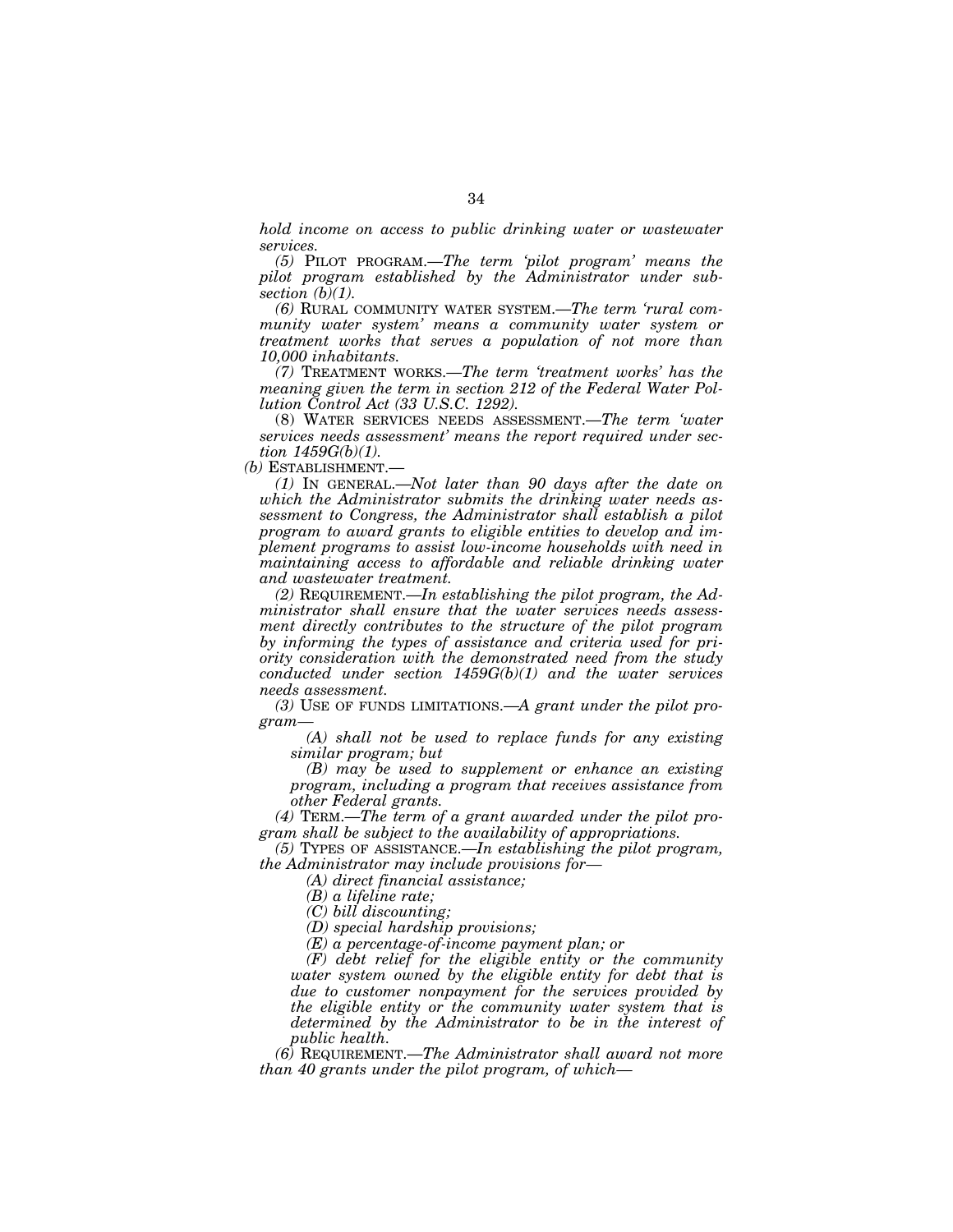*(A) 10 shall be to eligible entities that own or operate a rural community water system;* 

*(B) 10 shall be to eligible entities that own or operate a medium community water system;* 

*(C) 10 shall be to eligible entities that own or operate a large community water system; and* 

*(D) 10 shall be to eligible entities that own or operate a community water system or treatment works that services a disadvantaged community (as defined in section 1452(d)(3)).* 

*(7)* CRITERIA.—*In addition to any priority criteria established by the Administrator in response to the findings in the water services needs assessment, in awarding grants under the pilot program, the Administrator shall give priority consideration to eligible entities that—* 

*(A)(i) serve a predominant number of customers considered to be low-income or moderate-income, as identified in the drinking water needs assessment; and* 

*(ii) are subject to consent decrees relating to compliance with the Federal Water Pollution Control Act (33 U.S.C. 1251 et seq.) or this title; or* 

*(B) develop an equivalent program, as determined by the Administrator, that is administered separately by the eligible entity.* 

*(8)* REPORTING REQUIREMENTS.— *(A)* IN GENERAL.—*In addition to any other applicable Federal or agency-specific grant reporting requirements, as a condition of receiving a grant under the pilot program, an eligible entity (or a State, on behalf of an eligible entity) shall submit to the Administrator an annual report that summarizes, in a manner determined by the Administrator, the use of grant funds by the eligible entity, including—* 

*(i) key features of the assistance provided by the eligible entity, including rate structures, rebates, discounts, and related initiatives that assist households, including—* 

*(I) budget billing;* 

*(II) bill timing; and* 

*(III) pretermination protections;* 

*(ii) sources of funding used to supplement Federal funds; and* 

*(iii) eligibility criteria.* 

*(B)* PUBLICATION.—*The Administrator shall publish each report submitted under subparagraph (A).* 

*(c)* TECHNICAL ASSISTANCE.—*The Administrator shall provide technical assistance to each eligible entity, and each State, on behalf of an eligible entity, that receives a grant under the pilot program to ensure full implementation of the program.* 

*(d)* REPORT.—*Not later than 2 years after the date on which grant funds are first disbursed to an eligible entity (or a State, on behalf of an eligible entity) under the program, and every year thereafter for the duration of the terms of the grants, the Administrator shall submit to Congress a report on the results of the pilot program.* 

*SEC. 1459I. ADVANCED DRINKING WATER TECHNOLOGIES.* 

 $(a)$  STUDY.—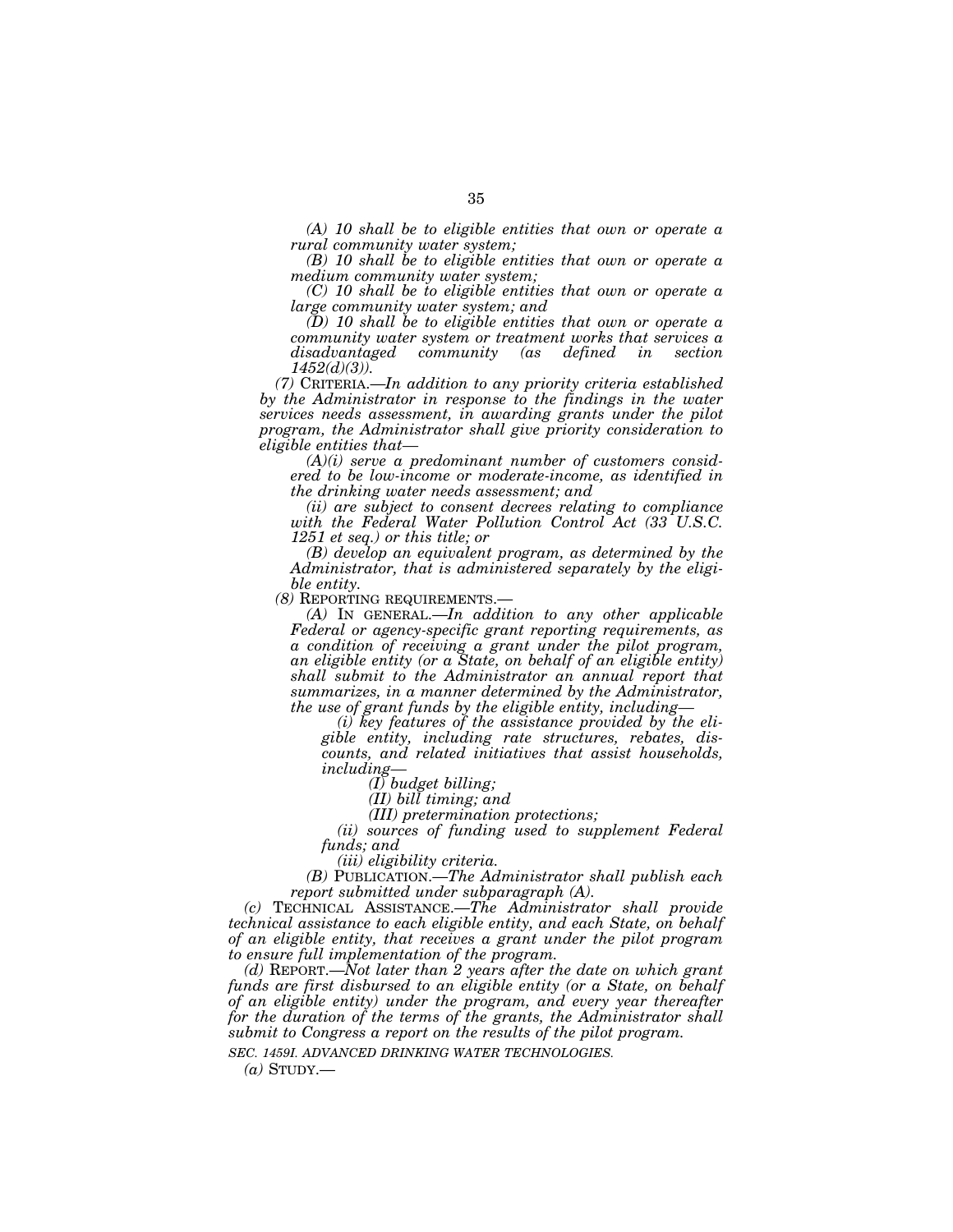*(1)* IN GENERAL.—*Subject to the availability of appropriations, not later than 1 year after the date of enactment of the Drinking Water and Wastewater Infrastructure Act of 2021, the Administrator shall carry out a study that examines the state of existing and potential future technology, including technology that could address cybersecurity vulnerabilities, that enhances or could enhance the treatment, monitoring, affordability, efficiency, and safety of drinking water provided by a public water system.* 

*(2)* REPORT.—*The Administrator shall submit to the Committee on Environment and Public Works of the Senate and the Committee on Energy and Commerce of the House of Representatives a report that describes the results of the study under paragraph (1).* 

*(b)* ADVANCED DRINKING WATER TECHNOLOGY GRANT PRO-GRAM.—

*(1)* DEFINITIONS.—*In this subsection:* 

*(A)* ELIGIBLE ENTITY.—*The term 'eligible entity' means the owner or operator of a public water system that—* 

*(i) serves—* 

*(I) a population of not more than 100,000 people; or* 

*(II) an underserved community;* 

*(ii) has plans to identify or has identified opportunities in the operations of the public water system to employ new, existing, or emerging, yet proven, technologies, including technology that could address cybersecurity vulnerabilities, as determined by the Administrator, that enhance treatment, monitoring, affordability, efficiency, or safety of the drinking water provided by the public water system, including technologies not identified in the study conducted under subsection (a)(1); and* 

*(iii) has expressed an interest in the opportunities in the operation of the public water system to employ new, existing, or emerging, yet proven, technologies, including technology that could address cybersecurity vulnerabilities, as determined by the Administrator, that enhance treatment, monitoring, affordability, efficiency, or safety of the drinking water provided by the public water system, including technologies not identified in the study conducted under subsection (a)(1).* 

*(B)* PROGRAM.—*The term 'program' means the competitive grant program established under paragraph (2).* 

*(C)* UNDERSERVED COMMUNITY.—*The term 'underserved community' means a political subdivision of a State that, as determined by the Administrator, has an inadequate system for obtaining drinking water.* 

*(2)* ESTABLISHMENT.—*The Administrator shall establish a competitive grant program under which the Administrator shall award grants to eligible entities for the purpose of identifying, deploying, or identifying and deploying technologies described in paragraph (1)(A)(ii).* 

*(3)* REQUIREMENTS.—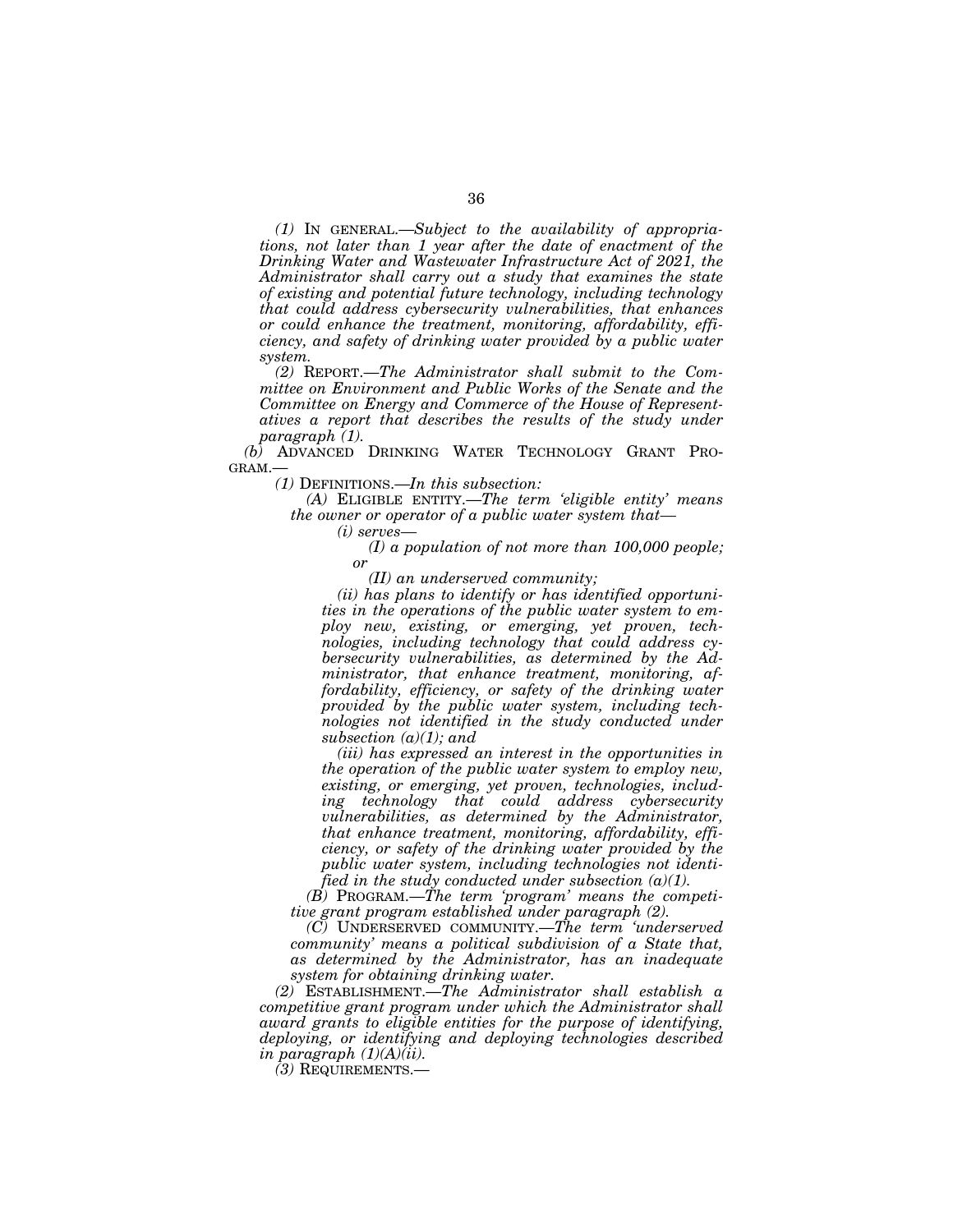*(A)* APPLICATIONS.—*To be eligible to receive a grant under the program, an eligible entity shall submit to the Administrator an application at such time, in such manner, and containing such information as the Administrator may require.* 

*(i)* In GENERAL.—Subject to clause *(ii), the Federal share of the cost of a project carried out using a grant under the program shall not exceed 90 percent of the total cost of the project.* 

*(ii)* WAIVER.—*The Administrator may increase the Federal share under clause (i) to 100 percent if the Administrator determines that an eligible entity is unable to pay, or would experience significant financial hardship if required to pay, the non-Federal share.* 

*(4)* REPORT.—*Not later than 2 years after the date on which Administrator first awards a grant under the program, and annually thereafter, the Administrator shall submit to Congress a report describing—* 

*(A) each recipient of a grant under the program during the previous 1-year period; and* 

*(B) a summary of the activities carried out using grants awarded under the program.* 

*(5)* FUNDING.— *(A)* AUTHORIZATION OF APPROPRIATIONS.—*There is authorized to be appropriated to carry out the program \$10,000,000 for each of fiscal years 2022 through 2026, to remain available until expended.* 

*(B)* ADMINISTRATIVE COSTS.—Not more than 2 percent of the amount made available for a fiscal year under subparagraph (A) to carry out the program may be used by the Administrator for the administrative costs of carrying out the program.

\* \* \* \* \* \* \*

#### LEAD CONTAMINATION IN SCHOOL DRINKING WATER

SEC. 1464. (a) DISTRIBUTION OF DRINKING WATER COOLER LIST.

\* \* \* \* \* \* \*

(b) GUIDANCE DOCUMENT AND TESTING PROTOCOL.—The Administrator shall publish a guidance document and a testing protocol to assist *public water systems and* schools in determining the source and degree of lead contamination in school drinking water supplies and in remedying such contamination. The guidance document shall include guidelines for sample preservation. The guidance document shall also include guidance to assist States, schools, *public water systems,* and the general public in ascertaining the levels of lead contamination in drinking water coolers and in taking appropriate action to reduce or eliminate such contamination. The guidance document shall contain a testing protocol for the identification of drinking water coolers which contribute to lead contamination in drinking water. Such document and protocol may be revised, republished and redistributed as the Administrator deems necessary. The Administrator shall distribute the guidance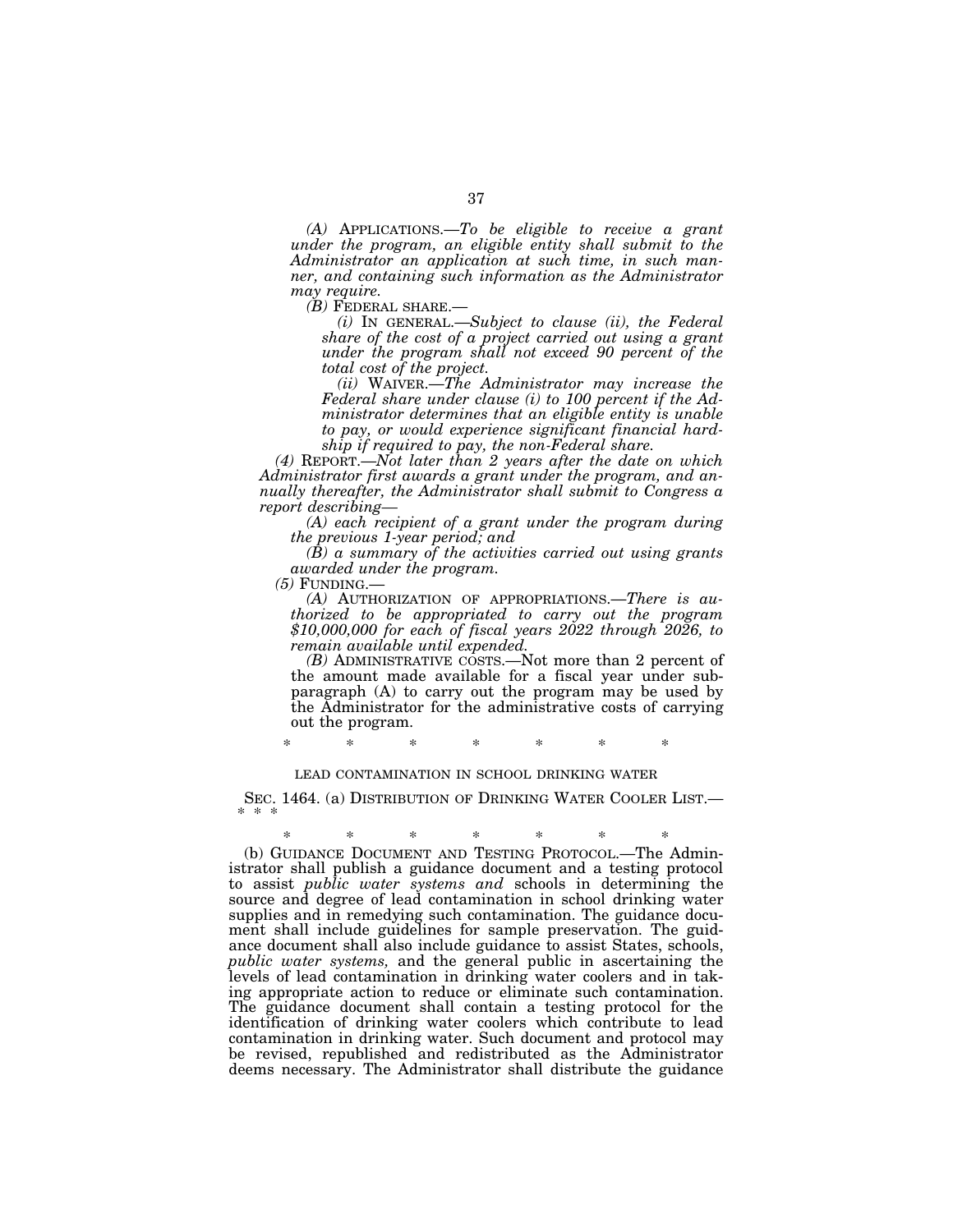document and testing protocol to the States within 100 days after the enactment of this section.

\* \* \* \* \* \* \* (d) VOLUNTARY SCHOOL AND CHILD CARE PROGRAM LEAD TEST- ING GRANT PROGRAM.—<br>(1) DEFINITIONS.—

\* \* \* \* \* \* \*

(2) ESTABLISHMENT.— (A) IN GENERAL.—Not later than 180 days after the date of enactment of the Water and Waste Act of 2016, the Administrator shall establish a voluntary school and child care program lead testing grant program to make [grants] available to States] grants available to-

*(i) States* to assist local educational agencies **[in vol**untary testing], *public water systems that serve schools and child care programs under the jurisdiction of those local educational agencies, and qualified nonprofit organizations in voluntary testing or compliance monitoring* 

(II) by striking the period at the end and inserting ''; and''; for lead contamination in drinking water at schools and child care programs under the jurisdiction of the local educational agen- $\vec{c}$ ies $\vec{I}$ . *jand* 

*(ii) tribal consortia to assist tribal education agencies (as defined in section 3 of the National Environmental Education Act (20 U.S.C. 5502)) in voluntary testing for lead contamination in drinking water at schools and child care programs under the jurisdiction of the tribal education agency.* 

(B) DIRECT GRANTS TO LOCAL EDUCATIONAL AGENCIES.— The Administrator may make a grant for the voluntary testing described in subparagraph (A) directly available to—

(i) any local educational agency described in clause (i) or (iii) of paragraph  $(1)(\overline{B})$  located in a State that does not participate in the voluntary grant program established under subparagraph  $(A)$ ; [or]

(ii) any local educational agency described in clause (ii) of paragraph  $(1)(B)[.]$ ;

*(iii) any public water system that is located in a State that does not participate in the voluntary grant program established under subparagraph (A) that—* 

*(I) assists schools or child care programs in lead testing;* 

*(II) assists schools or child care programs with compliance monitoring; or* 

*(III) provides technical assistance to schools or child care programs in carrying out lead testing; or* 

*(iv) a qualified nonprofit organization, as determined by the Administrator.* 

(3) APPLICATION.—To be eligible to receive a grant under this subsection, a [State or local educational agency] *State, local*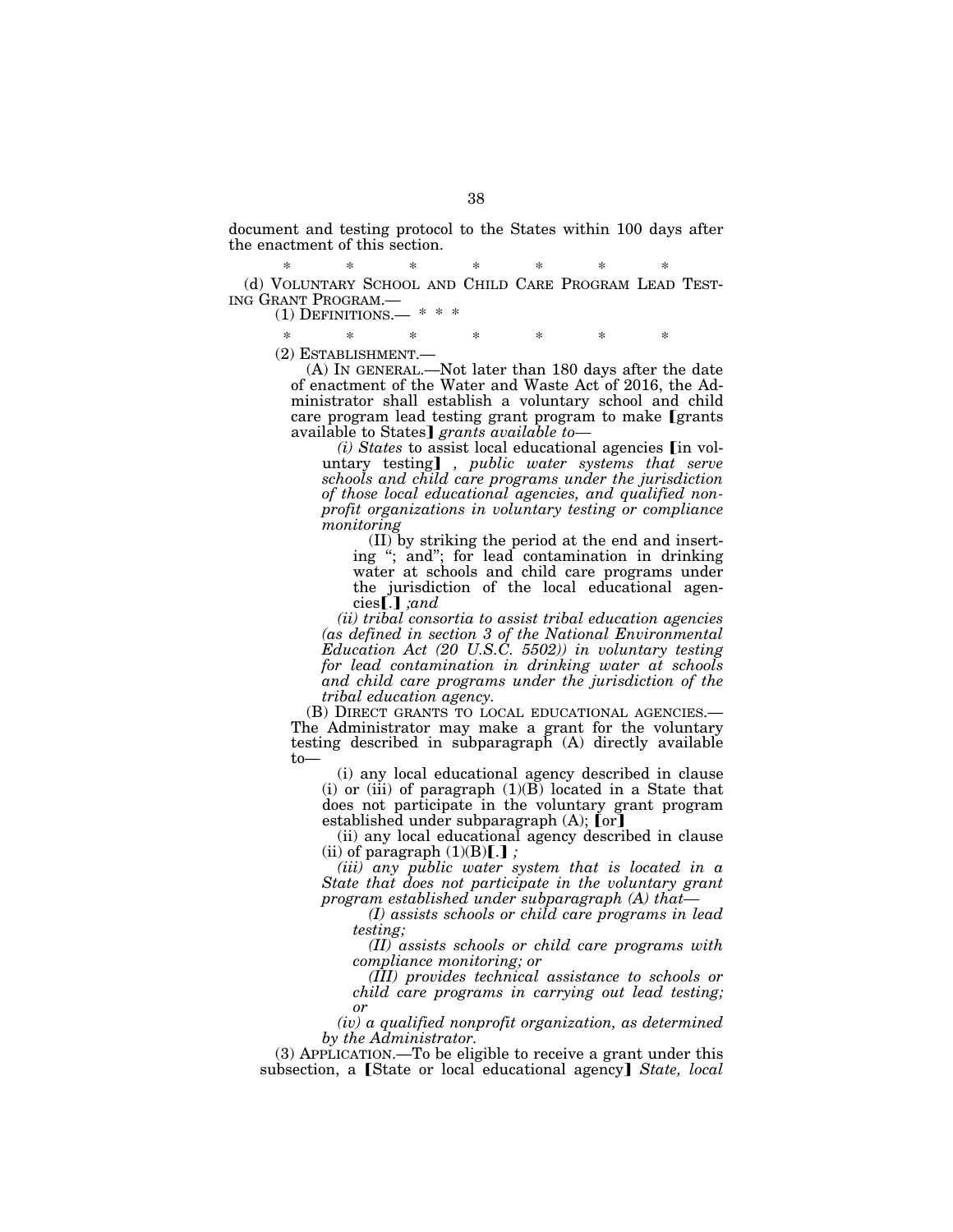*educational agency, public water system, tribal consortium, or qualified nonprofit organization* shall submit to the Administrator an application at such time, in such manner, and containing such information as the Administrator may require.

(4) PRIORITY.—In making grants under this subsection, the Administrator shall give priority to [States and local educational agencies] *States, local educational agencies, public water systems, tribal consortia, and qualified nonprofit organizations* that will assist in voluntary testing for lead contamination in drinking water at schools and child care programs that are in low-income areas.

(5) LIMITATION ON USE OF FUNDS.—Not more than 4 percent of grant funds accepted by a [State or local educational agency] State, local educational agency, public water system, tribal *consortium, or qualified nonprofit organization* for a fiscal year under this subsection shall be used to pay the administrative costs of carrying out this subsection.

(6) GUIDANCE; PUBLIC AVAILABILITY.—As a condition of receiving a grant under this subsection, the recipient [State or local educational agency] State, local educational agency, pub*lic water system, tribal consortium, or qualified nonprofit organization* shall ensure that each local educational agency *, public water system, tribal consortium, or qualified nonprofit organization* to which grant funds are distributed shall—

(A) expend grant funds in accordance with—

(i) the guidance of the Environmental Protection Agency entitled ''3Ts for Reducing Lead in Drinking Water in Schools: Revised Technical Guidance'' and dated October 2006 (or any successor guidance); or

(ii) applicable State *or tribal* regulations or guidance regarding reducing lead in drinking water in schools and child care programs that are not less stringent than the guidance referred to in clause (i); and

(B)(i) make available, if applicable, in the administrative offices and, to the extent practicable, on the Internet website of the *applicable* local educational agency for inspection by the public (including teachers, other school personnel, and parents) a copy of the results of any voluntary testing for lead contamination in school and child care program drinking water carried out using grant funds under this subsection; and

(ii) notify parent, teacher, and employee organizations of the availability of the results described in clause (i).

(7) MAINTENANCE OF EFFORT.—If resources are available to a [State or local educational agency] State, *local educational agency, public water system, tribal consortium, or qualified nonprofit organization* from any other Federal agency, a State, or a private foundation for testing for lead contamination in drinking water, the State or local educational agency shall demonstrate that the funds provided under this subsection will not displace those resources.

ø(8) AUTHORIZATION OF APPROPRIATIONS.—There are authorized to be appropriated to carry out this subsection \$20,000,000 for each of fiscal years 2017 through 2019, and \$25,000,000 for each of fiscal years 2020 and 2021.]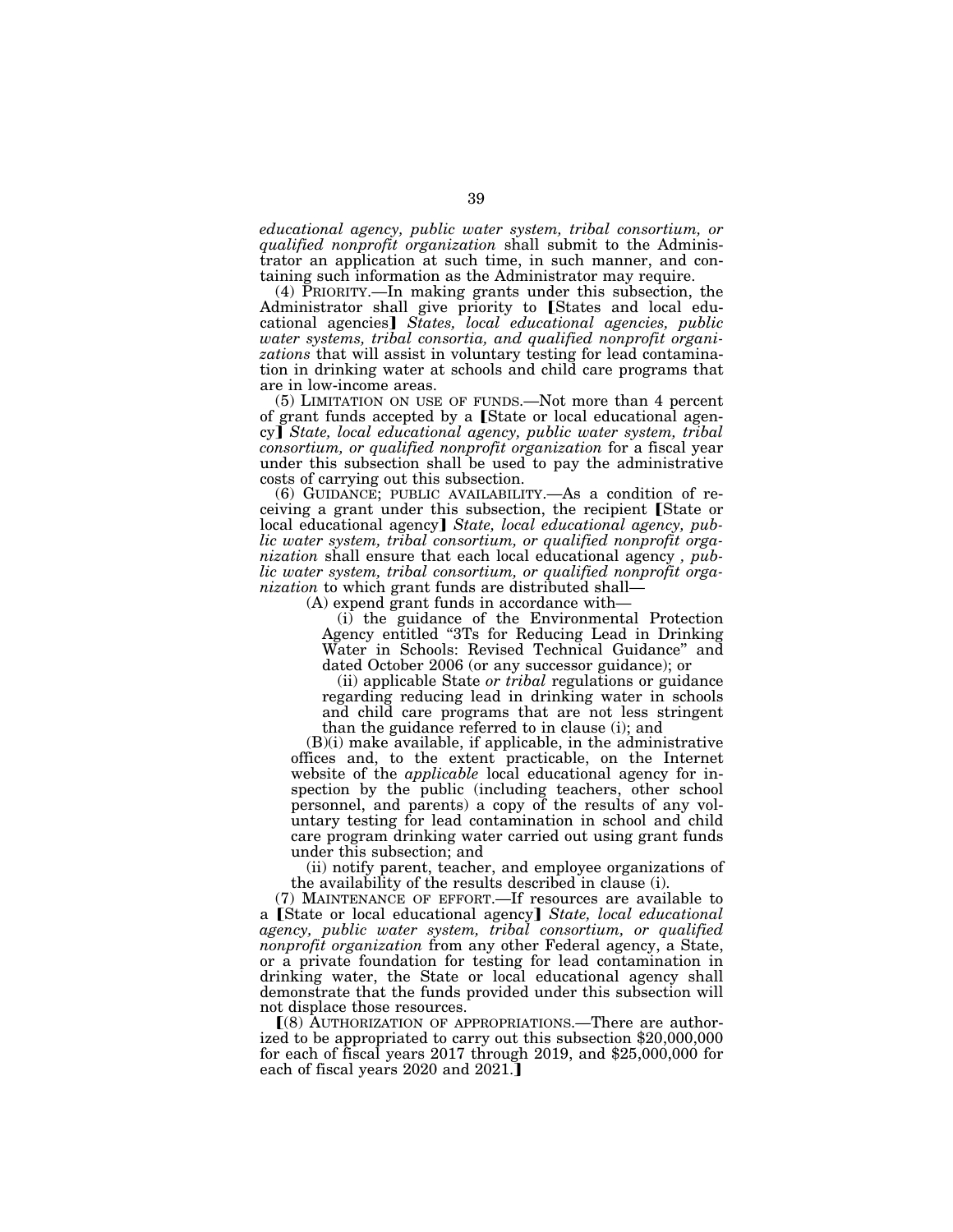*(8)* AUTHORIZATION OF APPROPRIATIONS.—*There are author-*

*ized to be appropriated to carry out this subsection— (A) \$30,000,000 for each of fiscal years 2022 through 2024;* 

*(B) \$40,000,000 for fiscal year 2025; and* 

*(C) \$50,000,000 for fiscal year 2026.* 

\* \* \* \* \* \* \*

**America's Water Infrastructure Act of 2018** 

\* \* \* \* \* \* \*

**SECTION 1. SHORT TITLE; TABLE OF CONTENTS.** 

(a)  $[33 \text{ U.S.C. } 2201 \text{ note}]$  SHORT TITLE.—This Act may be cited as ''America's Water Infrastructure Act of 2018''.

\* \* \* \* \* \* \*

(b) TABLE OF CONTENTS.— \*

## **TITLE II—DRINKING WATER SYSTEM IMPROVEMENT**

# SEC. 2001. [42 U.S.C. 300j-3c note] INDIAN RESERVATION DRINKING WATER PROGRAM.

(a) IN GENERAL.— $[Subject to the availability of approxiations,$ the Administrator of the Environmental Protection Agency¿ *The Administrator of the Environmental Protection Agency (referred to in this section as the 'Administrator'*) shall carry out a program[to implement*—to implement eligible projects described in subsection (b).* 

 $(1)$  10 eligible projects described in subsection (b) that are within the Upper Missouri River Basin; and

 $(2)$  10 eligible projects described in subsection (b) that are within the Upper Rio Grande Basin.]

\* \* \* \* \* \* \*  $(c)$  REQUIREMENT.—In carrying out the program under subsection (a)(1), the Administrator of the Environmental Protection Agency shall select not less than one eligible project for a reservation that serves more than one federally recognized Indian Tribe.] *(c)* REQUIRED PROJECTS.—

*(1)* IN GENERAL.—*If sufficient projects exist, of the funds made available to carry out this section, the Administrator shall use 50 percent to carry out—* 

*(A) 10 eligible projects described in subsection (b) that are within the Upper Missouri River Basin;* 

*(B) 10 eligible projects described in subsection (b) that are within the Upper Rio Grande Basin;* 

*(C) 10 eligible projects described in subsection (b) that are within the Columbia River Basin;* 

*(D) 10 eligible projects described in subsection (b) that are within the Lower Colorado River Basin; and* 

*(E) 10 eligible projects described in subsection (b) that are within the Arkansas-White-Red River Basin.* 

*(2)* REQUIREMENT.—*In carrying out paragraph (1)(A), the Administrator shall select not fewer than 2 eligible projects for a*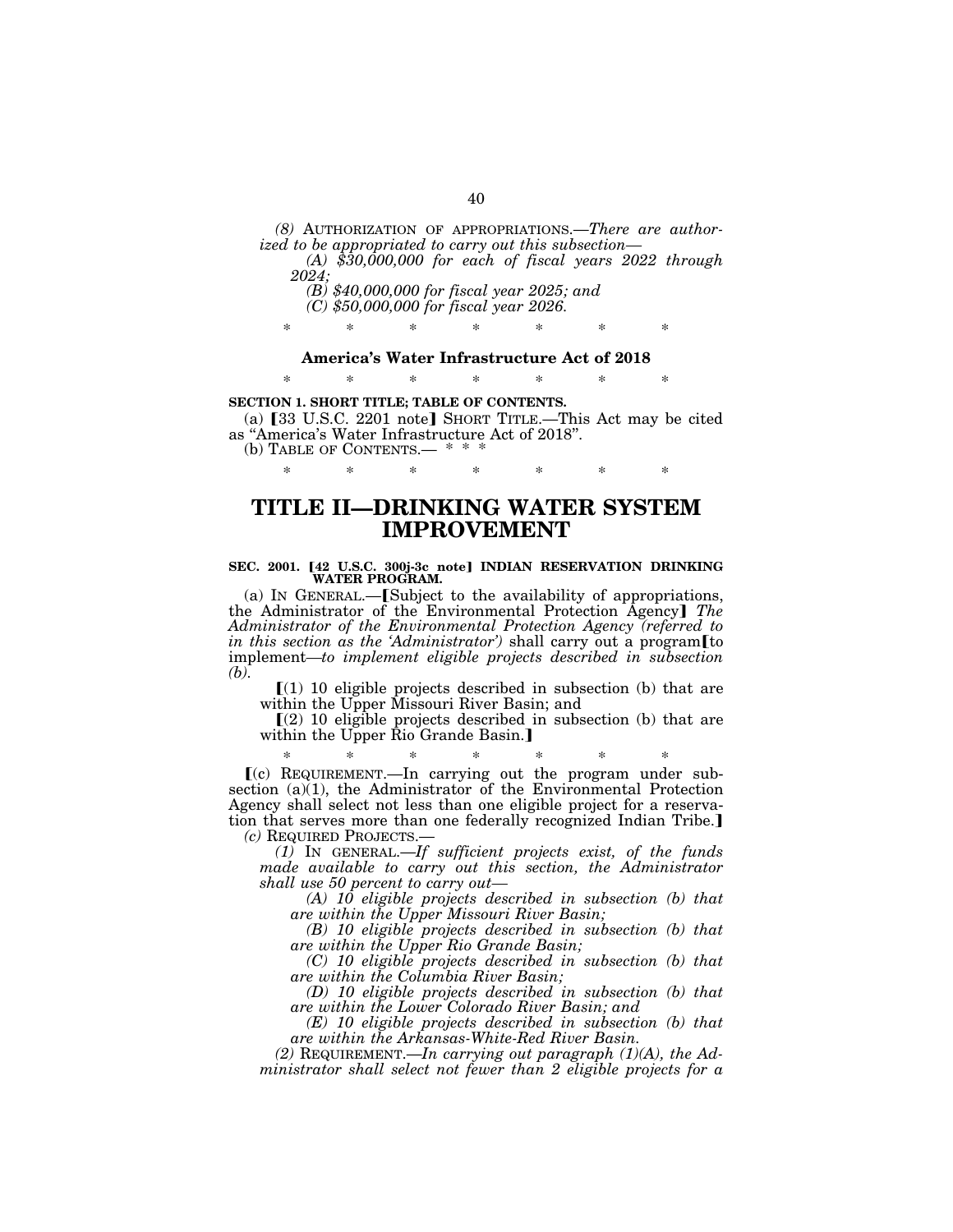*reservation that serves more than 1 federally recognized Indian Tribe.* 

*(d)* FEDERAL SHARE.—*The Federal share of the cost of a project carried out under this section shall be 100 percent.* 

*(e)* REPORT.—*Not later than 2 years after the date of enactment of the Drinking Water and Wastewater Infrastructure Act of 2021, the Administrator shall submit to Congress a report that describes the implementation of the program established under subsection (a), which shall include a description of the use and deployment of amounts made available under that program.* 

[(d)] (f) AUTHORIZATION OF APPROPRIATIONS.—**[There is]** There *are* authorized to be appropriated to carry out the program under  $[subsection (a) $20,000,000]$  *subsection* (a)

 $(1)$  \$20,000,000 for each of fiscal years 2019 through  $[2022]$ *2021; and* 

*(2) \$50,000,000 for each of fiscal years 2022 through 2026.* 

\* \* \* \* \* \* \*

## **TITLE IV—OTHER MATTERS**

## **Subtitle A—Clean Water**

#### **SEC. 4101. STORMWATER INFRASTRUCTURE FUNDING TASK FORCE.**

(a) IN GENERAL.—  $* * *$ 

\* \* \* \* \* \* \*

## **SEC. 4304. WATER INFRASTRUCTURE AND WORKFORCE INVESTMENT.**

*(a)* DEFINITION OF PUBLIC WORKS DEPARTMENT OR AGENCY.—*In this section, the term 'public works department or agency' means a political subdivision of a local, county, or regional government that designs, builds, operates, and maintains water infrastructure, sewage and refuse disposal systems, and other public water systems and facilities.* 

 $[(a)]$   $(b)$  SENSE OF CONGRESS.—It is the sense of Congress that—

 $(1)$  \* \* \*

## \* \* \* \* \* \* \* (3) to further the goal of ensuring a strong pipeline of skilled

and diverse workers in the water and wastewater utilities sector, Congress urges—

(A) increased collaboration among Federal, State, *Tribal,*  and local governments; and

(B) institutions of higher education, apprentice programs, high schools, and other [community-based organizations to align workforce training programs and community resources with water and wastewater utilities to accelerate career pipelines and provide access to workforce opportunities.¿ *community-based organizations and public works departments or agencies to align water and wastewater utility workforce recruitment efforts, training programs, retention efforts, and community resources with water and wastewater utilities—* 

*(i) to accelerate career pipelines;*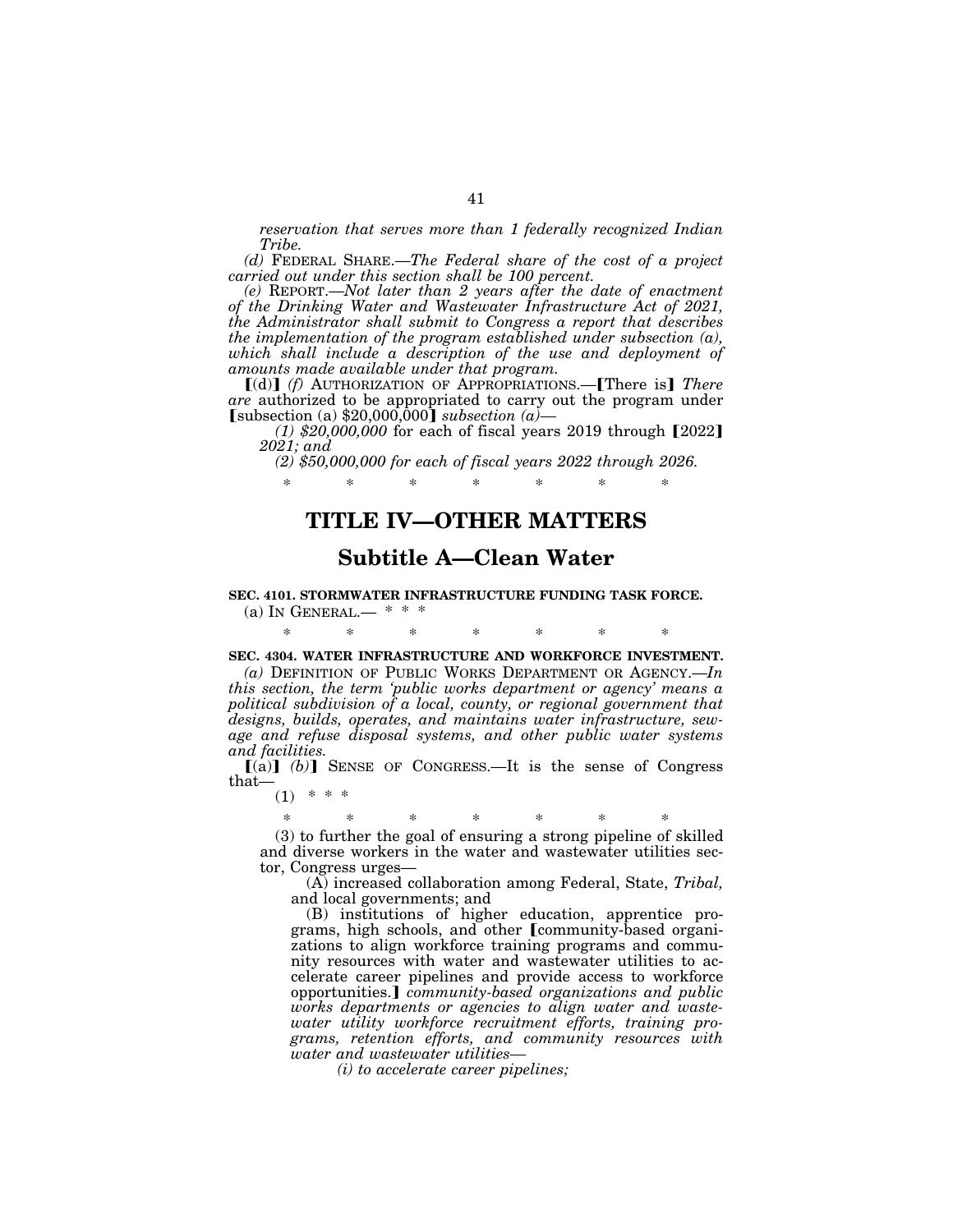*(ii) to ensure the sustainability of the water and wastewater utility workforce; and* 

*(iii) to provide access to workforce opportunities.* 

[(b)] (c) INNOVATIVE WATER INFRASTRUCTURE WORKFORCE DEVELOPMENT PROGRAM.—

 $(1)$  GRANTS AUTHORIZED.—The Administrator of the Environmental Protection Agency (referred to in this section as the "Administrator"), in consultation with the Secretary of Agriculture, shall establish a competitive grant [program-

ø(A) to assist¿ *program to assist* the development and utilization of innovative activities relating to workforce development and career opportunities in the water utility sector**[**; and**]**, which may include–

*(A) expanding the use and availability of activities and resources that relate to the recruitment, including the promotion of diversity within that recruitment, of individuals to careers in the water and wastewater utility sector;* 

*(B) expanding the availability of training opportunities for—* 

*(i) individuals entering into the water and wastewater utility sector; and* 

*(ii) individuals seeking to advance careers within the water and wastewater utility sector; and* 

*(C) expanding the use and availability of activities and strategies, including the development of innovative activities and strategies, that relate to the maintenance and retention of a sustainable workforce in the water and wastewater utility sector.* 

 $($ B $)$  to expand public awareness about water utilities and connect individuals to careers in the water utility sector.

(2) SELECTION OF GRANT RECIPIENTS.—In awarding grants under paragraph (1), the Administrator shall, to the extent practicable, select nonprofit professional or service organizations, labor organizations, community colleges, institutions of higher education, or other training and educational [institutions—] *institutions, or public works departments and agencies—* 

(A) that have qualifications and experience—

*(i) in the development of educational or recruitment materials and activities, including those materials and activities that specifically promote diversity within recruitment, for the water and wastewater utility workforce;* 

 $[(i)]$   $(ii)$  in the development of training programs and curricula relevant to workforce needs of water utilities; *or* 

ø(ii) working in cooperation with water utilities; or ø(iii) developing public education materials appropriate for communicating with groups of different ages and educational backgrounds; and

*(iii) developing activities and strategies that relate to the maintenance and retention of a sustainable workforce in the water and wastewater utility sector; and*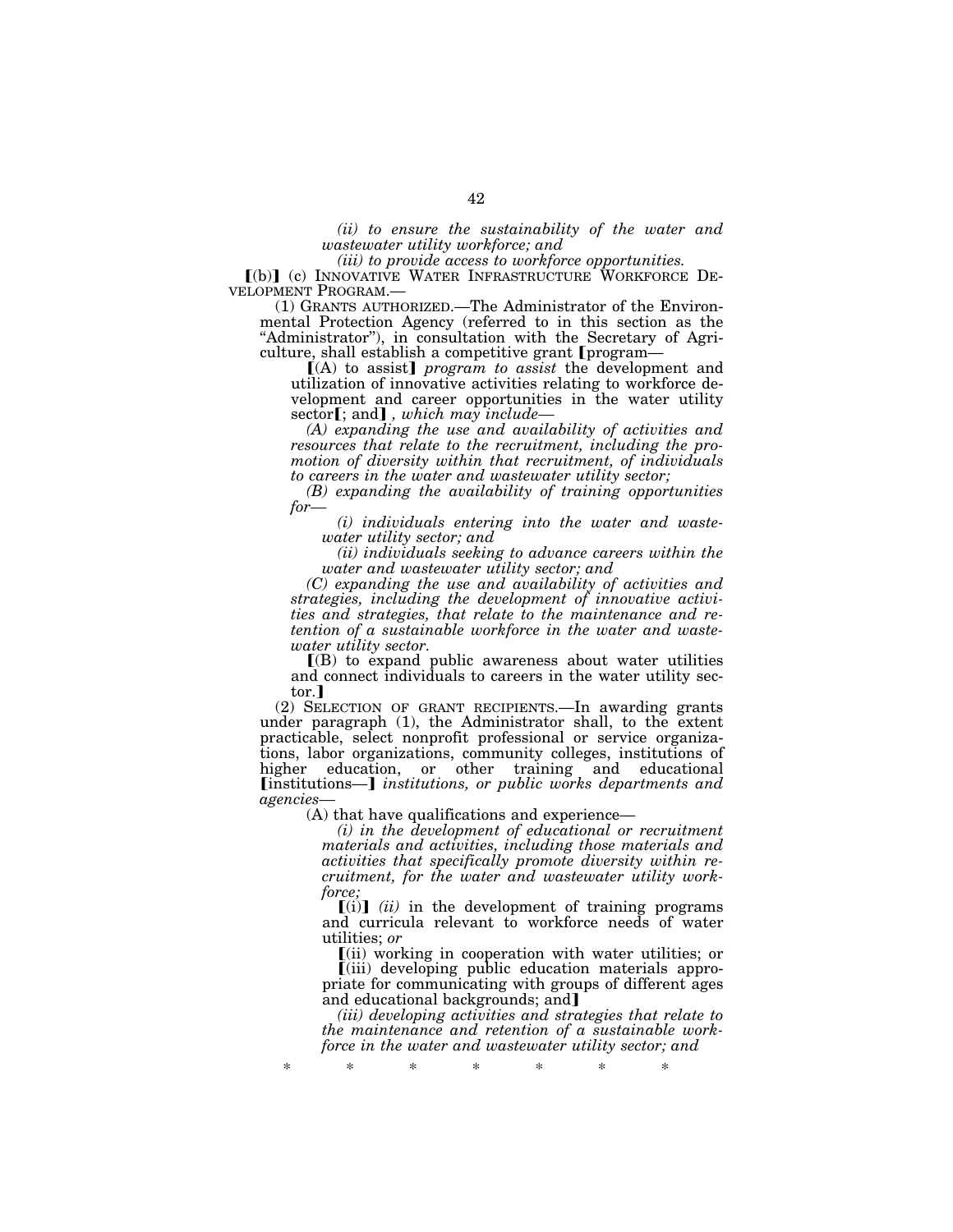(3) USE OF FUNDS.—Grants awarded under paragraph (1) may be used for activities such as—

(A) targeted internship, apprenticeship, pre-apprenticeship, and post-secondary bridge programs for skilled water utility trades that provide—  $(i) * * *$ 

\* \* \* \* \* \* \* (D) integrated learning laboratories in secondary educational institutions that provide students with—

(i) hands-on, contextualized learning opportunities;

(ii) dual enrollment credit for post-secondary education and training *or certification* programs; and

(E) leadership development, occupational training, mentoring, or cross-training programs that [ensure that incumbent water and waste water utilities workers] are de*signed to retain incumbent water and wastewater utility workforce workers by ensuring that those workers* are prepared for higher level supervisory or management-level positions.

 $(4)$  AUTHORIZATION OF APPROPRIATIONS.—There is authorized to be appropriated to carry out this subsection \$1,000,000 for each of fiscal years  $2019$  and  $2020$ .

*(4)* WORKING GROUP; REPORT.—

*(A)* IN GENERAL.—*The Administrator shall establish and coordinate a Federal interagency working group to address recruitment, training, and retention challenges in the water and wastewater utility workforce, which shall include representatives from—* 

*(i) the Department of Education;* 

*(ii) the Department of Labor;* 

*(iii) the Department of Agriculture;* 

*(iv) the Department of Veterans Affairs; and* 

*(v) other Federal agencies, as determined to be appropriate by the Administrator.* 

*(B)* REPORT.—*Not later than 2 years after the date of enactment of the Drinking Water and Wastewater Infrastructure Act of 2021, the Administrator, in coordination with the working group established under subparagraph (A), shall submit to Congress a report describing potential solutions to recruitment, training, and retention challenges in the water and wastewater utility workforce.* 

*(C)* CONSULTATION.—*In carrying out the duties of the working group established under subparagraph (A), the working group shall consult with State operator certification programs.* 

*(5)* AUTHORIZATION OF APPROPRIATIONS.—*There is authorized to be appropriated to carry out this subsection \$5,000,000 for each of fiscal years 2022 through 2026.* 

\* \* \* \* \* \* \*

#### **Federal Water Pollution Control Act**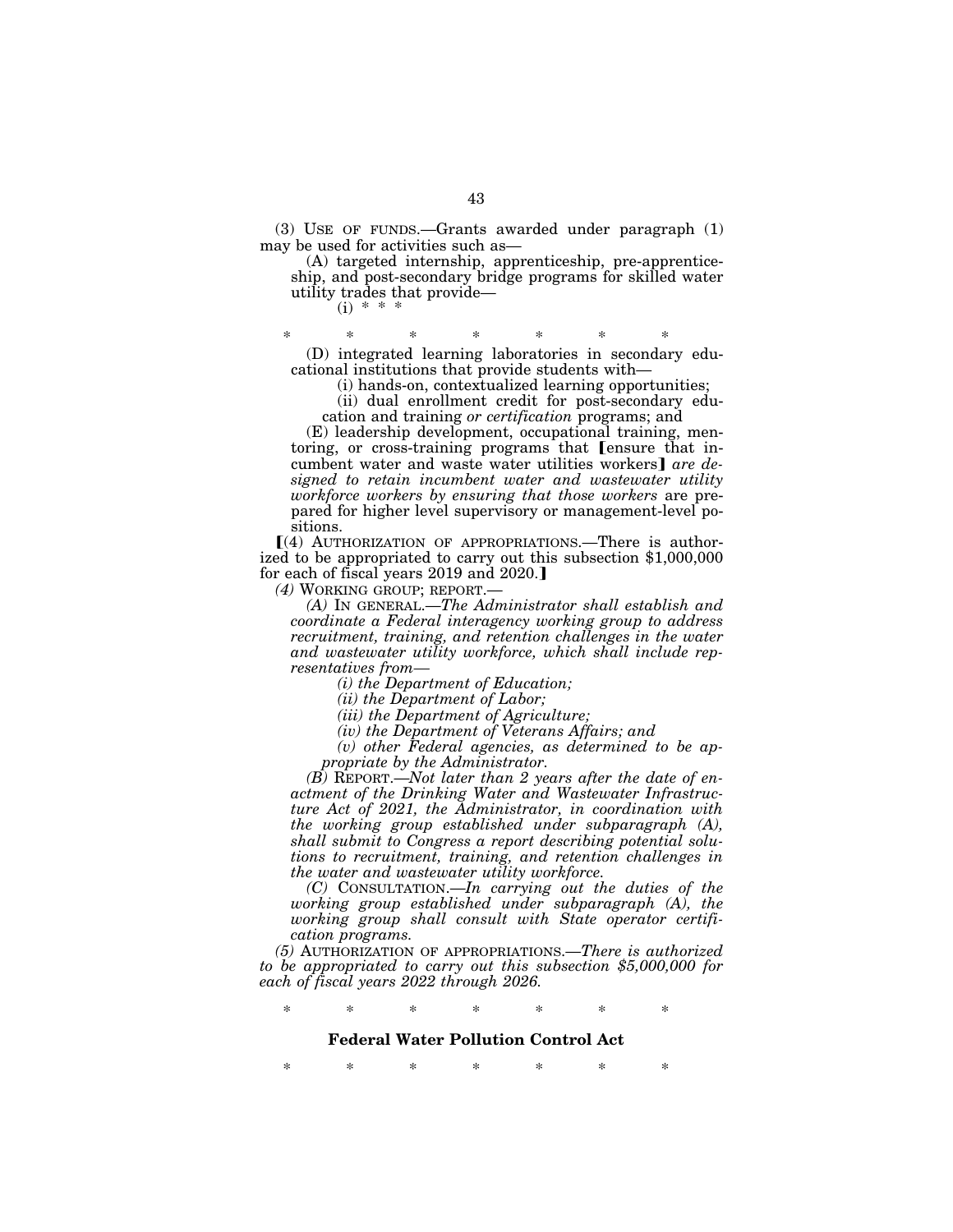#### TITLE I—RESEARCH AND RELATED PROGRAMS

#### DECLARATION OF GOALS AND POLICY

SEC. 101. (a)  $* * *$ 

\* \* \* \* \* \* \*

#### RESEARCH, INVESTIGATIONS, TRAINING, AND INFORMATION

SEC. 104. (a) The Administrator shall establish national programs for the prevention, reduction, and elimination of pollution and as part of such programs shall—  $(\overline{1})$  \* \* \*

\* \* \* \* \* \* \* (u) There is authorized to be appropriated (1) not to exceed \$100,000,000 per fiscal year for the fiscal year ending June 30, 1973, the fiscal year ending June 30, 1974, and the fiscal year ending June 30, 1975, not to exceed  $$14,039,000$  for the fiscal year ending September 30, 1980, not to exceed \$20,697,000 for the fiscal year ending September 30, 1981, not to exceed \$22,770,000 for the fiscal year ending September 30, 1982, such sums as may be necessary for fiscal years 1983 through 1985, and not to exceed \$22,770,000 per fiscal year for each of the fiscal years 1986 through 1990, for carrying out the provisions of this section, other than subsections  $(g)(1)$  and  $(2)$ ,  $(p)$ ,  $(r)$ , and  $(t)$ , except that such authorizations are not for any research, development, or demonstration activity pursuant to such provisions; (2) not to exceed \$7,500,000 for fiscal years 1973, 1974, and 1975, \$2,000,000 for fiscal year 1977, \$3,000,000 for fiscal year 1978, \$3,000,000 for fiscal year 1979, \$3,000,000 for fiscal year 1980, \$3,000,000 for fiscal year 1981, \$3,000,000 for fiscal year 1982, such sums as may be necessary for fiscal years 1983 through 1985, and \$3,000,000 per fiscal year for each of the fiscal years 1986 through 1990, for carrying out the provisions of subsection  $(g)(1)$ ; (3) not to exceed \$2,500,000 for fiscal years 1973, 1974, and 1975, \$1,000,000 for fiscal year 1977, \$1,500,000 for fiscal year 1978, \$1,500,000 for fiscal year 1979, \$1,500,000 for fiscal year 1980, \$1,500,000 for fiscal year 1981, \$1,500,000 for fiscal year 1982, such sums as may be necessary for fiscal years 1983 through 1985, and \$1,500,000 per fiscal year for each of the fiscal years 1986 through 1990, for carrying out the provisions of subsection  $(g)(2)$ ; (4) not to exceed \$10,000,000 for each of the fiscal years ending June 30, 1973, June 30, 1974, and June 30, 1975, for carrying out the provisions of subsection (p); (5) not to exceed \$15,000,000 per fiscal year for the fiscal years ending June 30, 1973, June 30, 1974, and June 30, 1975, for carrying out the provisions of subsection (r); (6) not to exceed \$10,000,000 per fiscal year for the fiscal years ending June 30, 1973, June 30, 1974, and June 30, 1975, for carrying out the provisions of subsection (t); [and  $(7)$ ]  $(7)$  not to exceed \$25,000,000 for each of fiscal years 2019 through  $[2023]$  *2021* for carrying out subsections (b)(3), (b)(8), and  $(g)[.]$ ; and  $(8)$  not to exceed  $$75,000,000$  for each of fiscal years *2022 through 2026 for carrying out subsections (b)(3), (b)(8), and (g), of which not less than \$50,000,000 each fiscal year shall be used to carry out subsection (b)(8).*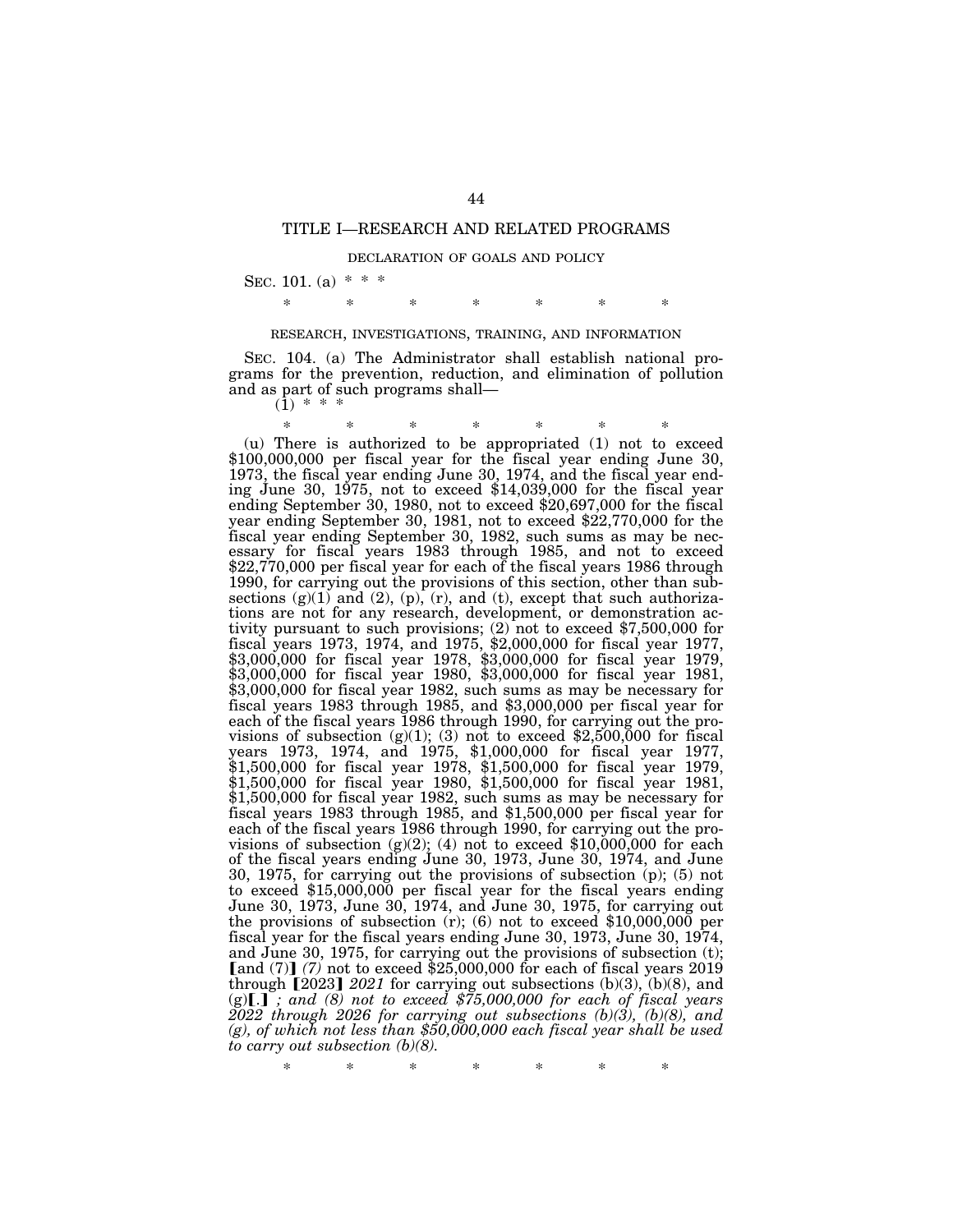(w) NONPROFIT ORGANIZATION.—For purposes of subsection (b)(8), the term ''nonprofit organization'' means a nonprofit organization that the Administrator determines, after consultation with the States regarding what small publicly owned [treatments works] *treatment works* in the State find to be most beneficial and effective, is qualified and experienced in providing on-site training and technical assistance to small publicly owned treatment works.

\* \* \* \* \* \* \*

#### TITLE II—GRANTS FOR CONSTRUCTION OF TREATMENT WORKS

#### PURPOSE

SEC. 201. (a)  $* * *$ 

\* \* \* \* \* \* \* **SEC. 220. PILOT PROGRAM FOR ALTERNATIVE WATER SOURCE PROJECTS.** 

(a) POLICY $-$  \* \* \*

\* \* \* \* \* \* \*  $[(i)]$  *(b)* DEFINITIONS.—In this section *m*, the following definitions apply**]**:

(1) ALTERNATIVE WATER SOURCE PROJECT.—The term ''alternative water source project'' means a project designed to provide municipal, industrial, and agricultural water supplies in an environmentally sustainable manner by conserving, managing, reclaiming, or reusing [water or wastewater or by treating wastewater] *water, wastewater, or stormwater or by treating wastewater or stormwater*. Such term does not include water treatment or distribution facilities.

(2) CRITICAL WATER SUPPLY NEEDS.—The term ''critical water supply needs'' means existing or reasonably anticipated future water supply needs that cannot be met by existing water supplies, as identified in a comprehensive statewide or regional water supply plan or assessment projected over a planning period of at least 20 years.

[(b)] (c) [In General]ESTABLISHMENT.—The Administrator may establish a pilot program to make grants to State, interstate, and intrastate water resource development agencies (including water management districts and water supply authorities), local government agencies, private utilities, and nonprofit entities for alternative water source projects to meet critical water supply needs.

 $(c)$  $(d)$  ELIGIBLE ENTITY.—The Administrator may make grants under this section to an entity only if the entity has authority under State law to develop or provide water for municipal, industrial, and agricultural uses in an area of the State that is experiencing critical water supply needs.

[(d)] (e) SELECTION OF PROJECTS.

(1) LIMITATION.—A project that has received funds under the reclamation and reuse program conducted under the Reclamation Projects Authorization and Adjustment Act of 1992 (43 U.S.C. 390h et seq.) shall not be eligible for grant assistance under this section.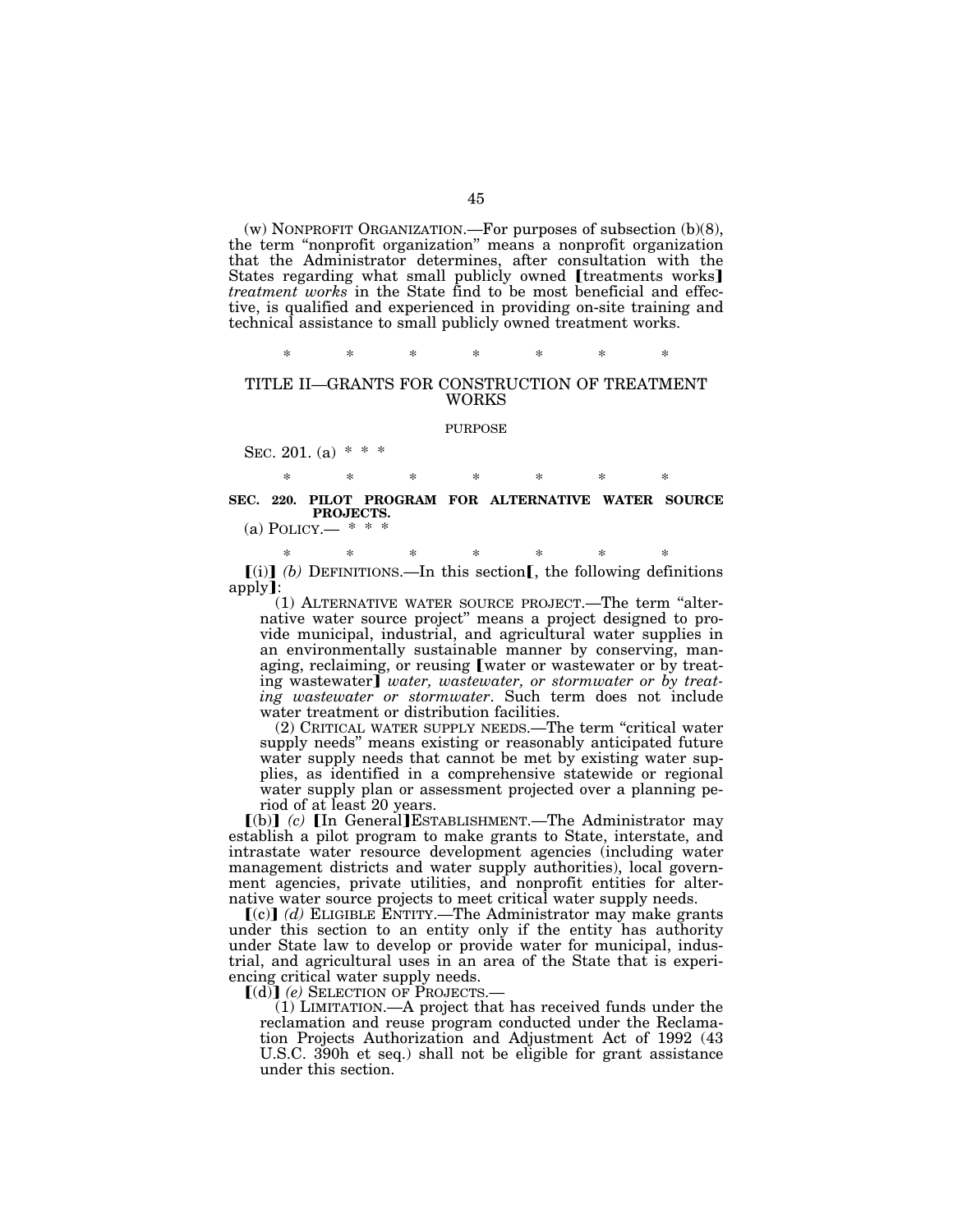ø(2) ADDITIONAL CONSIDERATION.—In making grants under this section, the Administrator shall consider whether the project is located within the boundaries of a State or area referred to in section 1 of the Reclamation Act of June 17, 1902 (32 Stat. 385), and within the geographic scope of the reclamation and reuse program conducted under the Reclamation Projects Authorization and Adjustment Act of 1992 (43 U.S.C.  $390h$  et seq.).

 $(3)$   $(2)$  GEOGRAPHICAL DISTRIBUTION.—Alternative water source projects selected by the Administrator under this section shall reflect a variety of geographical and environmental conditions.<br>
[(e) COMMITTEE RESOLUTION PROCEDURE.—

 $\llbracket (1)$  In GENERAL.—No appropriation shall be made for any alternative water source project under this section, the total Federal cost of which exceeds \$3,000,000, if such project has not been approved by a resolution adopted by the Committee on Transportation and Infrastructure of the House of Representatives or the Committee on Environment and Public Works of the Senate.

 $(2)$  REQUIREMENTS FOR SECURING CONSIDERATION.—For purposes of securing consideration of approval under paragraph (1), the Administrator shall provide to a committee referred to in paragraph (1) such information as the committee requests and the non-Federal sponsor shall provide to the committee information on the costs and relative needs for the alternative water source project.]

\* \* \* \* \* \* \* ø(j)¿ *(i)* AUTHORIZATION OF APPROPRIATIONS.—øThere is¿

*(1)* IN GENERAL—THERE IS authorized to be appropriated to carry out this section  $a$  total of \$75,000,000 for fiscal years 2002 through 2004. Such sums shall¿ *\$25,000,000 for each of fiscal years 2022 through 2026, to* remain available until expended.

*(2)* LIMITATION ON USE OF FUNDS.—*Of the amounts made available for grants under paragraph (1), not more than 2 percent may be used to pay the administrative costs of the Administrator.* 

#### \* \* \* \* \* \* \*

#### **SEC. 221. SEWER OVERFLOW AND STORMWATER REUSE MUNICIPAL GRANTS.**

(a) IN GENERAL.—

(1) GRANTS TO STATES.—The Administrator may make grants to States for the purpose of providing grants to a municipality or municipal entity for planning, design, and construction of—

(A) treatment works to intercept, transport, control, treat, or reuse municipal combined sewer overflows, sanitary sewer overflows, or stormwater; [and]

*(B) notification systems to inform the public of combined sewer or sanitary overflows that result in sewage being released into rivers and other waters; and* 

 $\Gamma(B)$  *(C)* any other measures to manage, reduce, treat, or recapture stormwater or subsurface drainage water eligible for assistance under section 603(c).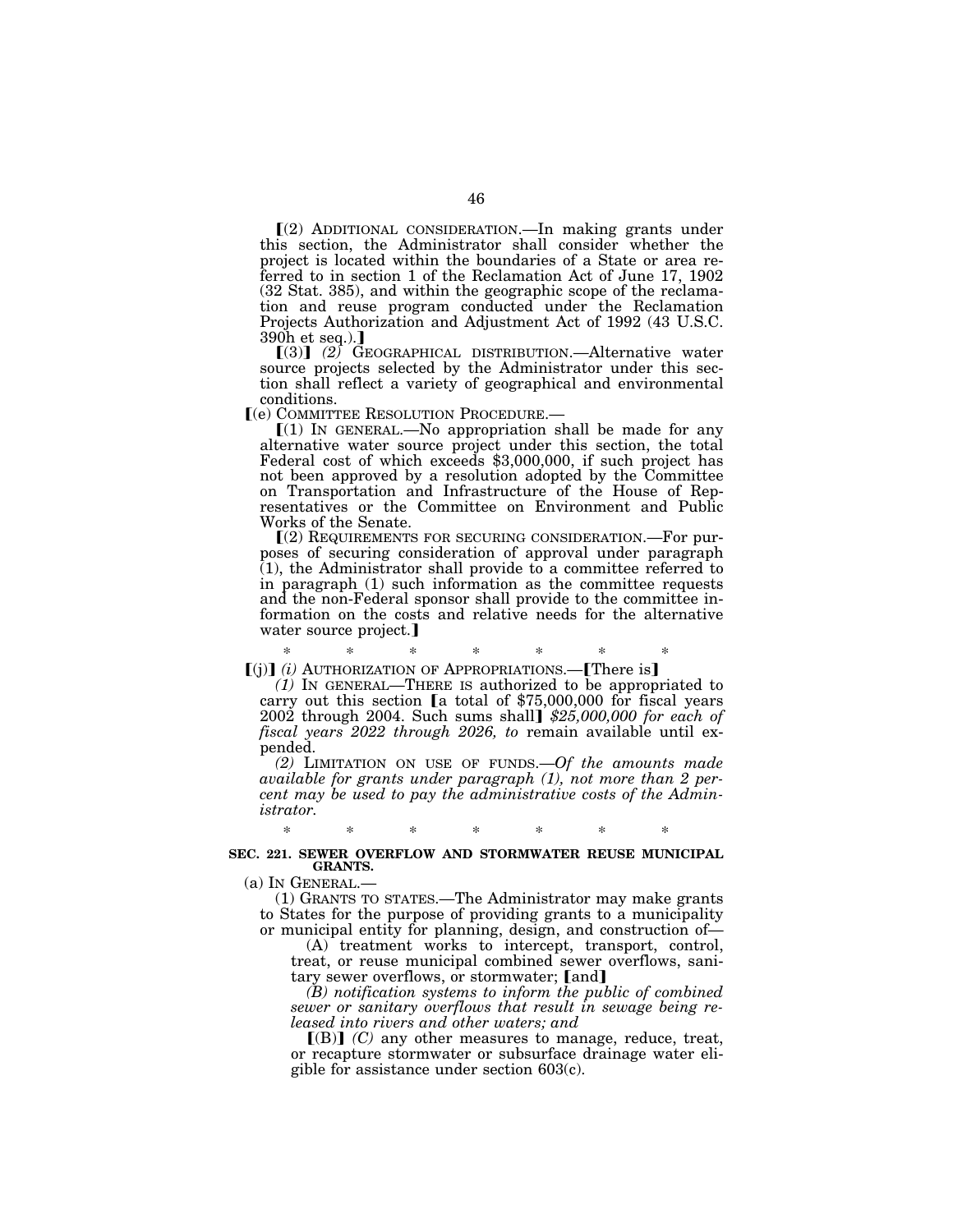(2) DIRECT MUNICIPAL GRANTS.—Subject to subsection (g), the Administrator may make a direct grant to a municipality or municipal entity for the purposes described in paragraph (1).

\* \* \* \* \* \* \* (d) COST-SHARING.-[The Federal]

*(1)* IN GENERAL.—*Subject to paragraph (2), the Federal* share of the cost of activities carried out using amounts from a grant made under subsection (a) shall be not less than 55 percent of the cost. The non-Federal share of the cost $\mathbf I$ 

*(2)* FEDERAL SHARE FOR RURAL OR FINANCIALLY DISTRESSED COMMUNITIES.— *(A)* IN GENERAL.—*Subject to subparagraph (B), the Fed-*

*eral share of the cost of an activity carried out using amounts from a grant under subsection (a) in a rural community or a financially distressed community (as those terms are defined in subsection (f)(2)(B)(i)) shall be 90 percent.* 

*(B)* WAIVER.—*The Administrator may increase the Federal share under subparagraph (A) to 100 percent.* 

*(3)* TYPES OF NON-FEDERAL SHARE.—*The applicable non-Federal share of the cost under this subsection* may include, in any amount, public and private funds and in-kind services, and may include, notwithstanding section 603(h), financial assistance, including loans, from a State water pollution control revolving fund.

\* \* \* \* \* \* \*

(f) AUTHORIZATION OF APPROPRIATIONS.—<br> $[(1)$  IN GENERAL.—There is authorized to be appropriated to carry out this section \$225,000,000 for each of fiscal years 2019 through  $2020$ .

*(1)* IN GENERAL.—*There is authorized to be appropriated to carry out this section \$280,000,000 for each of fiscal years 2022 through 2026.* 

 $(2)$  MINIMUM ALLOCATIONS.—[To the extent]

*(A)* GREEN PROJECTS—*To the extent* there are sufficient eligible project applications, the Administrator shall ensure that a State uses not less than 20 percent of the amount of the grants made to the State under subsection (a) in a fiscal year to carry out projects to intercept, transport, control, treat, or reuse municipal combined sewer overflows, sanitary sewer overflows, or stormwater through the use of green infrastructure, water and energy efficiency improvements, and other environmentally innovative activities.

*(B)* RURAL OR FINANCIALLY DISTRESSED COMMUNITY AL-LOCATION.—

*(i)* DEFINITIONS.—*In this subparagraph:* 

*(I)* FINANCIALLY DISTRESSED COMMUNITY.—*The term 'financially distressed community' has the meaning given the term in subsection (c)(1).* 

*(II)* RURAL COMMUNITY.—*The term 'rural community' means a city, town, or unincorporated area that has a population of not more than 10,000 inhabitants.*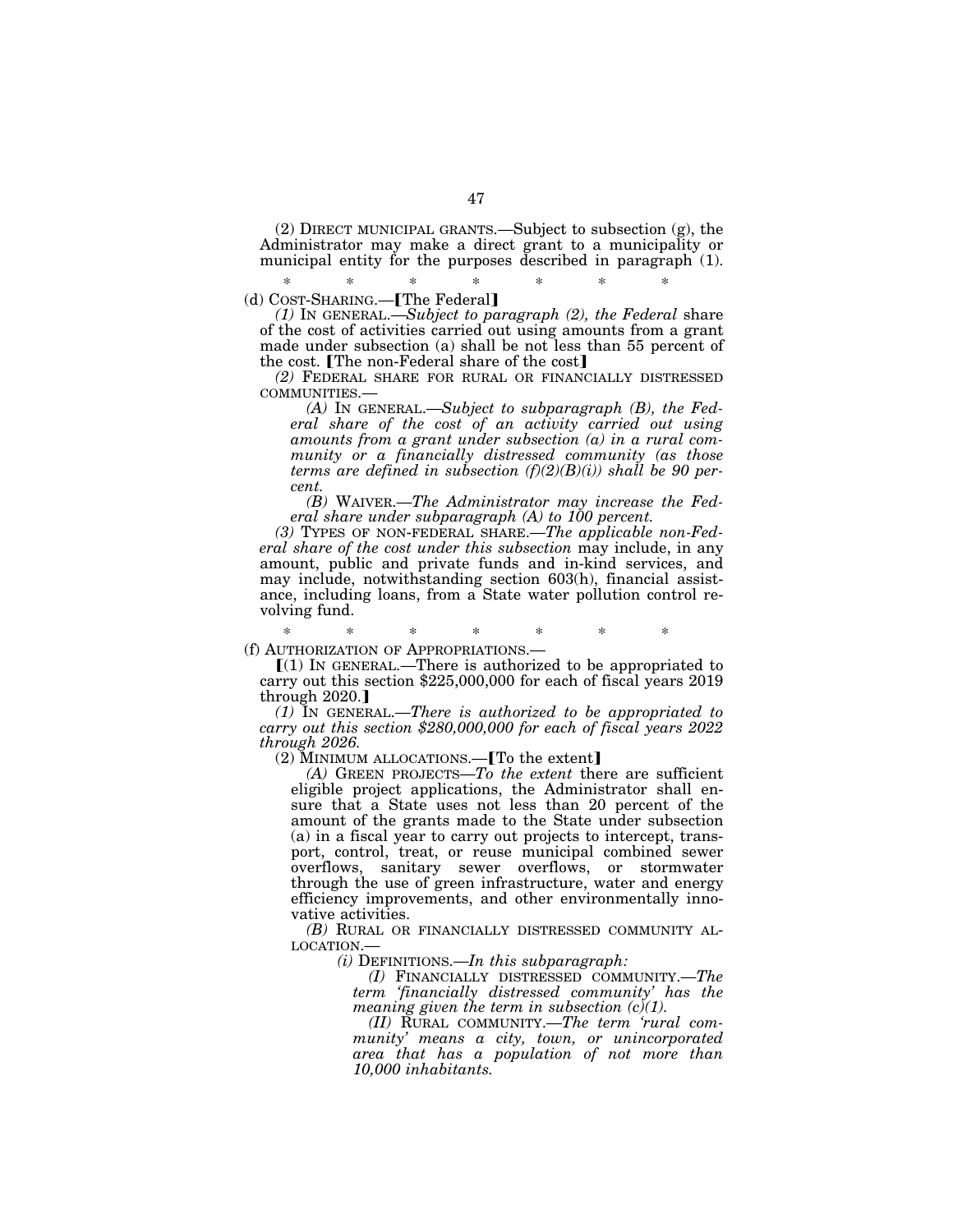*(ii)* ALLOCATION.—

*(I)* IN GENERAL.—*To the extent there are sufficient eligible project applications, the Administrator shall ensure that a State uses not less than 25 percent of the amount of the grants made to the State under subsection (a) in a fiscal year to carry out projects in rural communities or financially distressed communities for the purpose of planning, design, and construction of—* 

*(aa) treatment works to intercept, transport, control, treat, or reuse municipal sewer overflows, sanitary sewer overflows, or stormwater; or* 

*(bb) any other measures to manage, reduce, treat, or recapture stormwater or subsurface drainage water eligible for assistance under section 603(c).* 

*(II)* RURAL COMMUNITIES.—*Of the funds allocated under subclause (I) for the purposes described in that subclause, to the extent there are sufficient eligible project applications, the Administrator shall ensure that a State uses not less than 60 percent to carry out projects in rural communities.* 

\* \* \* \* \* \* \*  $(i)$  REPORTS.— $[Not later]$ 

*(1)* RECOMMENDED FUNDING LEVELS.—

*(A)* IN GENERAL.—*Not later* than December 31, 2003, and periodically thereafter, the Administrator shall transmit to Congress a report containing recommended funding levels for grants under this section. The recommended funding levels<sup>1</sup>

*(B)* REQUIREMENT.—*The funding levels recommended under subparagraph (A)*; shall be sufficient to ensure the continued expeditious implementation of municipal combined sewer overflow and sanitary sewer overflow controls nationwide.

*(2)* USE OF FUNDS.—*Not later than 2 years after the date of enactment of the Drinking Water and Wastewater Infrastructure Act of 2021, the Administrator shall submit to the Committee on Environment and Public Works of the Senate and the Committee on Transportation and Infrastructure of the House of Representatives a report that describes the implementation of the grant program under this section, which shall include a description of the grant recipients and grant amounts made available under the program.* 

*SEC. 222. CLEAN WATER INFRASTRUCTURE RESILIENCY AND SUSTAIN-ABILITY PROGRAM.* 

- *(a)* DEFINITIONS.—*In this section:* 
	- *(1)* ELIGIBLE ENTITY.—*The term 'eligible entity' means— (A) a municipality; or* 
		- *(B) an intermunicipal, interstate, or State agency.*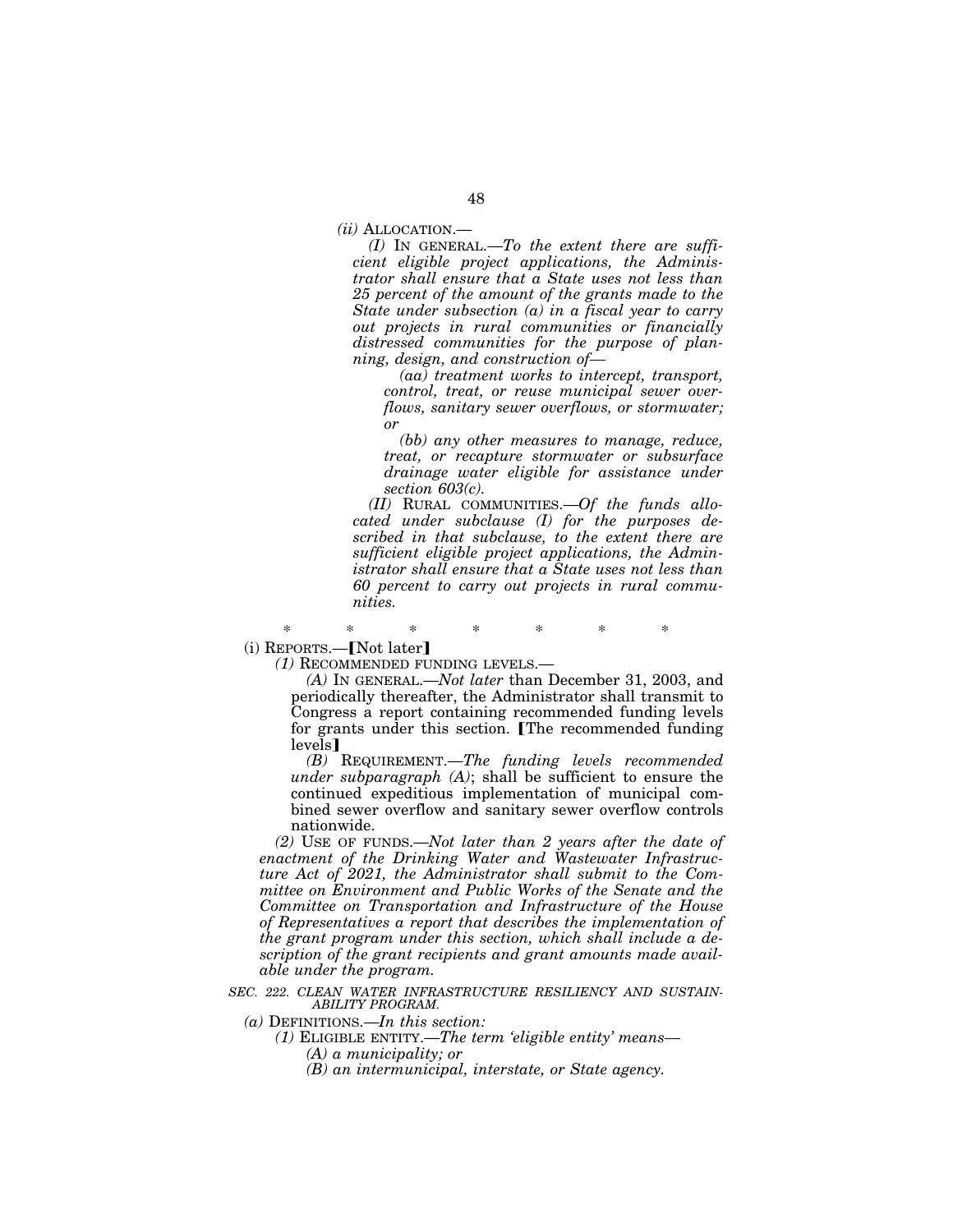*(2)* NATURAL HAZARD.—*The term 'natural hazard' means a hazard caused by natural forces, including extreme weather events, sea-level rise, and extreme drought conditions.* 

*(3)* PROGRAM.—*The term 'program' means the clean water infrastructure resilience and sustainability program established under subsection (b).* 

*(b)* ESTABLISHMENT.—*Subject to the availability of appropriations, the Administrator shall establish a clean water infrastructure resilience and sustainability program under which the Administrator shall award grants to eligible entities for the purpose of increasing the resilience of publicly owned treatment works to a natural hazard or cybersecurity vulnerabilities.* 

*(c)* USE OF FUNDS.—*An eligible entity that receives a grant under the program shall use the grant funds for planning, designing, or constructing projects (on a system-wide or area-wide basis) that increase the resilience of a publicly owned treatment works to a natural hazard or cybersecurity vulnerabilities through—* 

*(1) the conservation of water;* 

*(2) the enhancement of water use efficiency;* 

*(3) the enhancement of wastewater and stormwater management by increasing watershed preservation and protection, including through the use of—* 

*(A) natural and engineered green infrastructure; and* 

*(B) reclamation and reuse of wastewater and stormwater, such as aquifer recharge zones;* 

*(4) the modification or relocation of an existing publicly owned treatment works, conveyance, or discharge system component that is at risk of being significantly impaired or damaged by a natural hazard;* 

*(5) the development and implementation of projects to increase the resilience of publicly owned treatment works to a natural hazard or cybersecurity vulnerabilities, as applicable; or* 

*(6) the enhancement of energy efficiency or the use and generation of recovered or renewable energy in the management, treatment, or conveyance of wastewater or stormwater.* 

*(d)* APPLICATION.—*To be eligible to receive a grant under the program, an eligible entity shall submit to the Administrator an application at such time, in such manner, and containing such information as the Administrator may require, including—* 

*(1) a proposal of the project to be planned, designed, or constructed using funds under the program;* 

*(2) an identification of the natural hazard risk of the area where the proposed project is to be located or potential cybersecurity vulnerability, as applicable, to be addressed by the proposed project;* 

*(3) documentation prepared by a Federal, State, regional, or local government agency of the natural hazard risk of the area where the proposed project is to be located or potential cybersecurity vulnerability, as applicable, of the area where the proposed project is to be located;* 

*(4) a description of any recent natural hazard risk of the area where the proposed project is to be located or potential cybersecurity vulnerabilities that have affected the publicly owned treatment works;*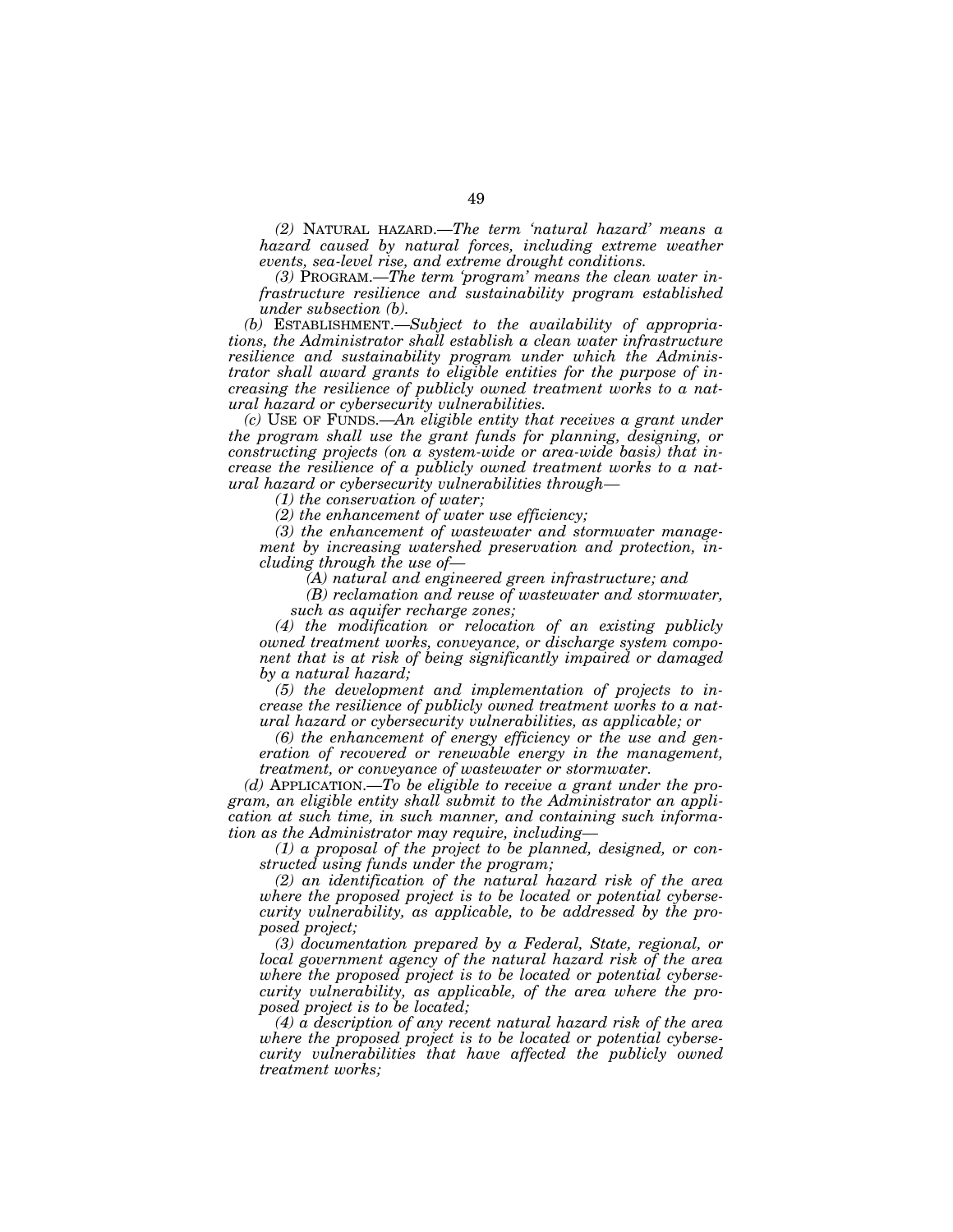*(5) a description of how the proposed project would improve the performance of the publicly owned treatment works under an anticipated natural hazard or natural hazard risk of the area where the proposed project is to be located or a potential cybersecurity vulnerability, as applicable; and* 

*(6) an explanation of how the proposed project is expected to enhance the resilience of the publicly owned treatment works to a natural hazard risk of the area where the proposed project is to be located or a potential cybersecurity vulnerability, as applicable.* 

*(e)* GRANT AMOUNT AND OTHER FEDERAL REQUIREMENTS.—

*(1)* COST SHARE.—*Except as provided in paragraph (2), a grant under the program shall not exceed 75 percent of the total cost of the proposed project.* 

*(2)* EXCEPTION.—

*(A)* IN GENERAL.—*Except as provided in subparagraph (B), a grant under the program shall not exceed 90 percent of the total cost of the proposed project if the project serves a community that—* 

*(i) has a population of fewer than 10,000 individuals; or* 

*(ii) meets the affordability criteria established by the State in which the community is located under section 603(i)(2).* 

*(B)* WAIVER.—*At the discretion of the Administrator, a grant for a project described in subparagraph (A) may cover 100 percent of the total cost of the proposed project.* 

*(3)* REQUIREMENTS.—*The requirements of section 608 shall apply to a project funded with a grant under the program.* 

*(f)* REPORT.—*Not later than 2 years after the date of enactment of the Drinking Water and Wastewater Infrastructure Act of 2021, the Administrator shall submit to Congress a report that describes the implementation of the program, which shall include an accounting of all grants awarded under the program, including a description of each grant recipient and each project funded using a grant under the program.* 

*(g)* AUTHORIZATION OF APPROPRIATIONS.—

*(1)* IN GENERAL.—*There is authorized to be appropriated to carry out this section \$25,000,000 for each of fiscal years 2022 through 2026.* 

*(2)* LIMITATION ON USE OF FUNDS.—*Of the amounts made available for grants under paragraph (1), not more than 2 percent may be used to pay the administrative costs of the Administrator.* 

*SEC. 223. SMALL AND MEDIUM PUBLICLY OWNED TREATMENT WORKS CIRCUIT RIDER PROGRAM.* 

*(a)* ESTABLISHMENT.—*Subject to the availability of appropriations, not later than 180 days after the date of enactment of this section, the Administrator shall establish a circuit rider program (referred to in this section as the 'circuit rider program') under which the Administrator shall award grants to qualified nonprofit entities, as determined by the Administrator, to provide assistance to owners and operators of small and medium publicly owned treatment works to carry out the activities described in section 602(b)(13).*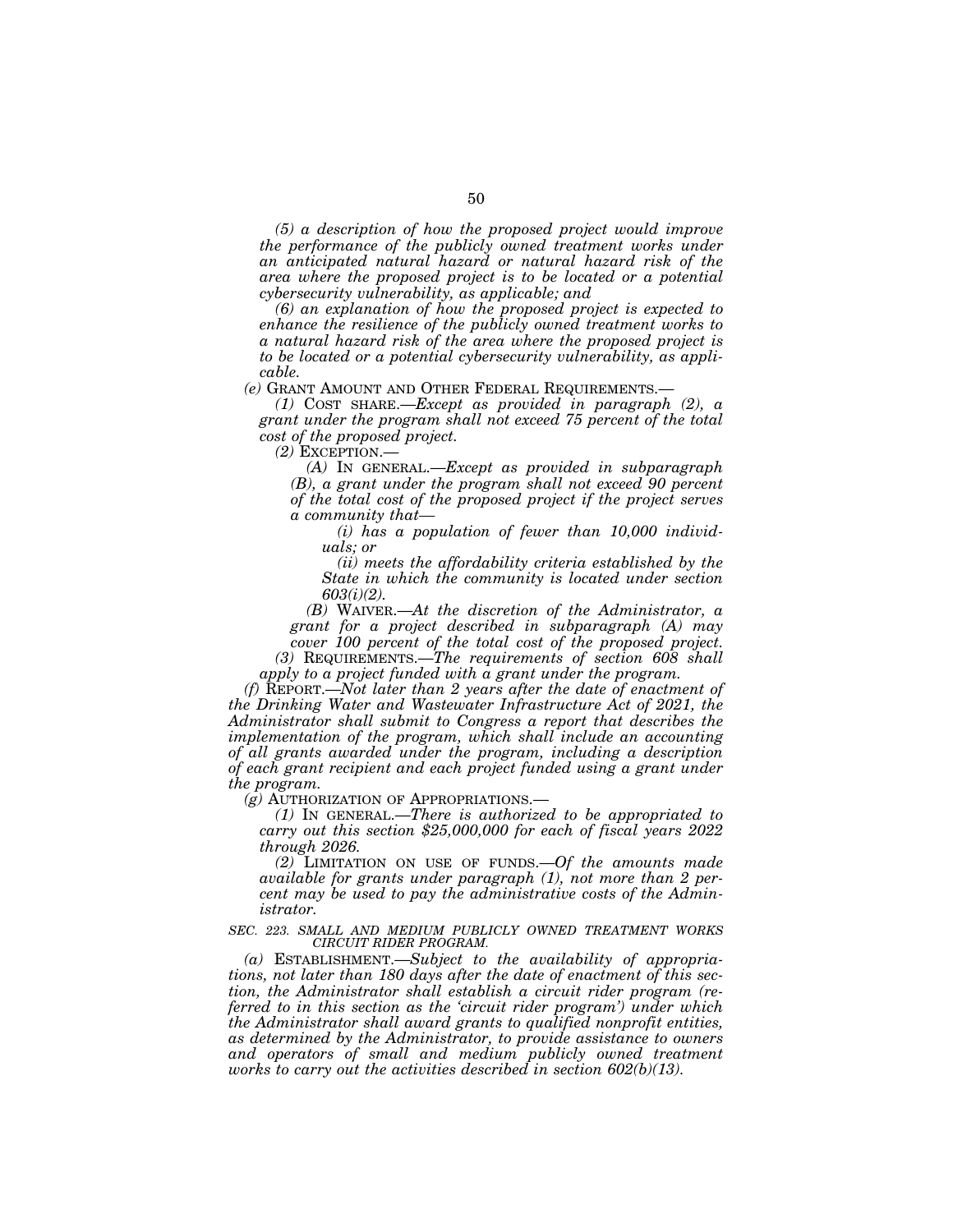*(b)* LIMITATION.—*A grant provided under the circuit rider program shall be in an amount that is not more than \$75,000.* 

*(c)* COMMUNICATION.—*Each qualified nonprofit entity that receives funding under this section shall, before using that funding to undertake activities to carry out this section, consult with the State in which the assistance is to be expended or otherwise made available.* 

*(d)* REPORT.—*Not later than 2 years after the date on which the Administrator establishes the circuit rider program, and every 2 years thereafter, the Administrator shall submit to Congress a report describing—* 

*(1) each recipient of a grant under the circuit rider program; and* 

*(2) a summary of the activities carried out under the circuit rider program.* 

*(e)* AUTHORIZATION OF APPROPRIATIONS.—

*(1)* IN GENERAL.—*There is authorized to be appropriated to carry out this section \$10,000,000 for the period of fiscal years 2022 through 2026.* 

*(2)* LIMITATION ON USE OF FUNDS.—*Of the amounts made available for grants under paragraph (1), not more than 2 percent may be used to pay the administrative costs of the Administrator.* 

*SEC. 224. SMALL PUBLICLY OWNED TREATMENT WORKS EFFICIENCY GRANT PROGRAM.* 

*(a)* ESTABLISHMENT.—*Subject to the availability of appropriations, not later than 180 days after the date of enactment of this section, the Administrator shall establish an efficiency grant program (referred to in this section as the 'efficiency grant program') under which the Administrator shall award grants to eligible entities for the replacement or repair of equipment that improves water or energy efficiency of small publicly owned treatment works, as identified in an efficiency audit.* 

*(b)* ELIGIBLE ENTITIES.—*The Administrator may award a grant under the efficiency grant program to—* 

*(1) an owner or operator of a small publicly owned treatment works that serves—* 

*(A) a population of not more than 10,000 people; or* 

*(B) a disadvantaged community; or* 

*(2) a nonprofit organization that seeks to assist a small publicly owned treatment works described in paragraph (1) to carry out the activities described in subsection (a).* 

*(c)* REPORT.—*Not later than 2 years after the date on which the Administrator establishes the efficiency grant program, and every 2 years thereafter, the Administrator shall submit to Congress a report describing—* 

*(1) each recipient of a grant under the efficiency grant program; and* 

*(2) a summary of the activities carried out under the efficiency grant program.* 

*(d)* USE OF FUNDS.—

*(1)* SMALL SYSTEMS.—*Of the amounts made available for grants under this section, to the extent that there are sufficient applications, not less than 15 percent shall be used for grants*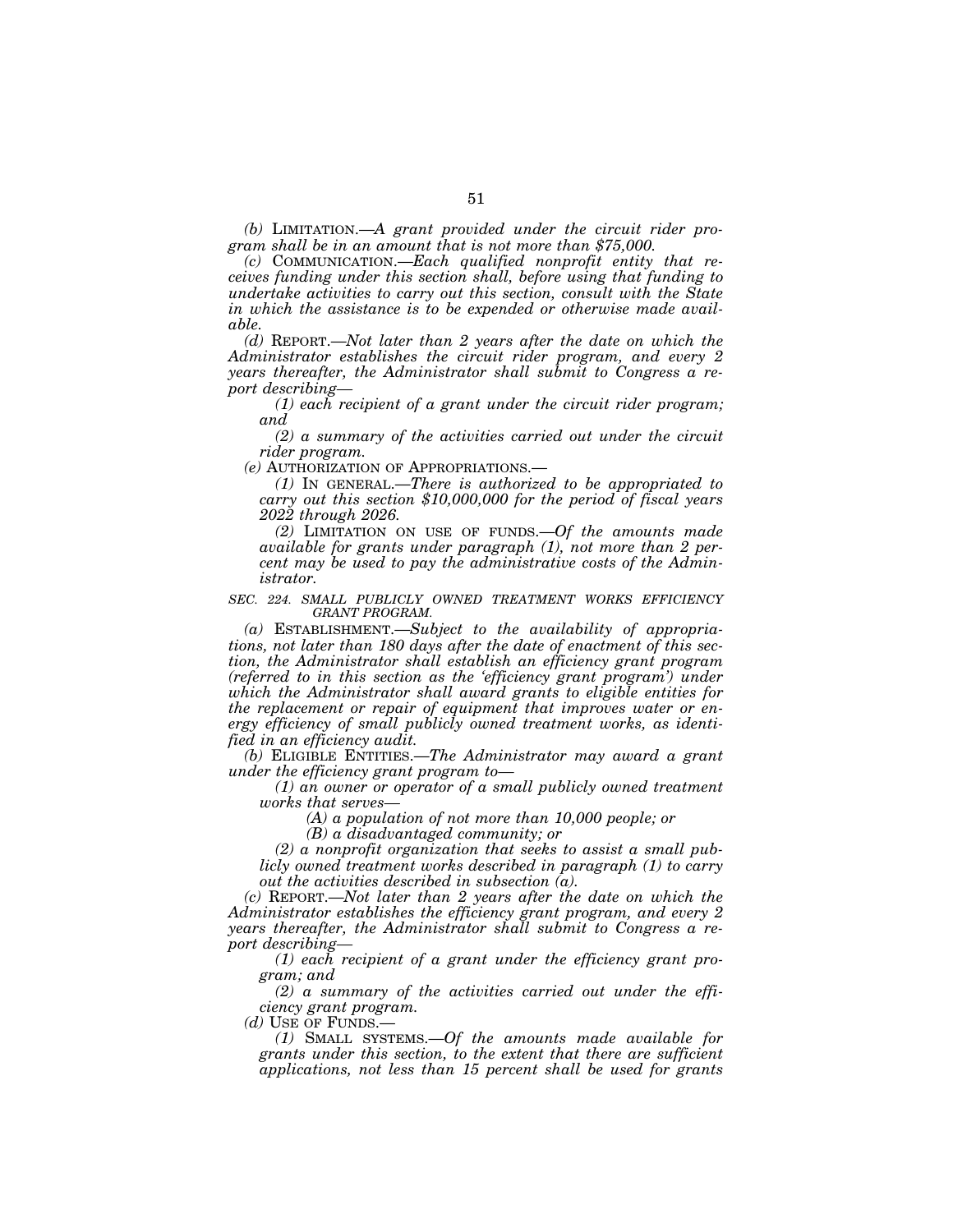*to publicly owned treatment works that serve fewer than 3,300 people.* 

*(2)* LIMITATION ON USE OF FUNDS.—*Of the amounts made available for grants under this section, not more than 2 percent may be used to pay the administrative costs of the Administrator.* 

*SEC. 225. GRANTS FOR CONSTRUCTION AND REFURBISHING OF INDI-VIDUAL HOUSEHOLD DECENTRALIZED WASTEWATER SYS-TEMS FOR INDIVIDUALS WITH LOW OR MODERATE INCOME.* 

*(a)* DEFINITION OF ELIGIBLE INDIVIDUAL.—*In this section, the term 'eligible individual' means a member of a low-income or moderate-income household, the members of which have a combined income (for the most recent 12-month period for which information is available) equal to not more than 50 percent of the median nonmetropolitan household income for the State or territory in which the household is located, according to the most recent decennial census.* 

*(b)* GRANT PROGRAM.—

*(1)* IN GENERAL.—*Subject to the availability of appropriations, the Administrator shall establish a program under which the Administrator shall provide grants to private nonprofit organizations for the purpose of improving general welfare by providing assistance to eligible individuals—* 

*(A) for the construction, repair, or replacement of an individual household decentralized wastewater treatment system; or* 

*(B) for the installation of a larger decentralized wastewater system designed to provide treatment for 2 or more households in which eligible individuals reside, if—* 

*(i) site conditions at the households are unsuitable for the installation of an individually owned decentralized wastewater system;* 

*(ii) multiple examples of unsuitable site conditions exist in close geographic proximity to each other; and* 

*(iii) a larger decentralized wastewater system could be cost-effectively installed.* 

*(2)* APPLICATION.—*To be eligible to receive a grant under this subsection, a private nonprofit organization shall submit to the Administrator an application at such time, in such manner, and containing such information as the Administrator determines to be appropriate.* 

*(3)* PRIORITY.—*In awarding grants under this subsection, the Administrator shall give priority to applicants that have substantial expertise and experience in promoting the safe and effective use of individual household decentralized wastewater systems.* 

*(4)* ADMINISTRATIVE EXPENSES.—*A private nonprofit organization may use amounts provided under this subsection to pay the administrative expenses associated with the provision of the services described in paragraph (1), as the Administrator determines to be appropriate.* 

 $(c)$  GRANTS.

*(1)* IN GENERAL.—*Subject to paragraph (2), a private nonprofit organization shall use a grant provided under subsection*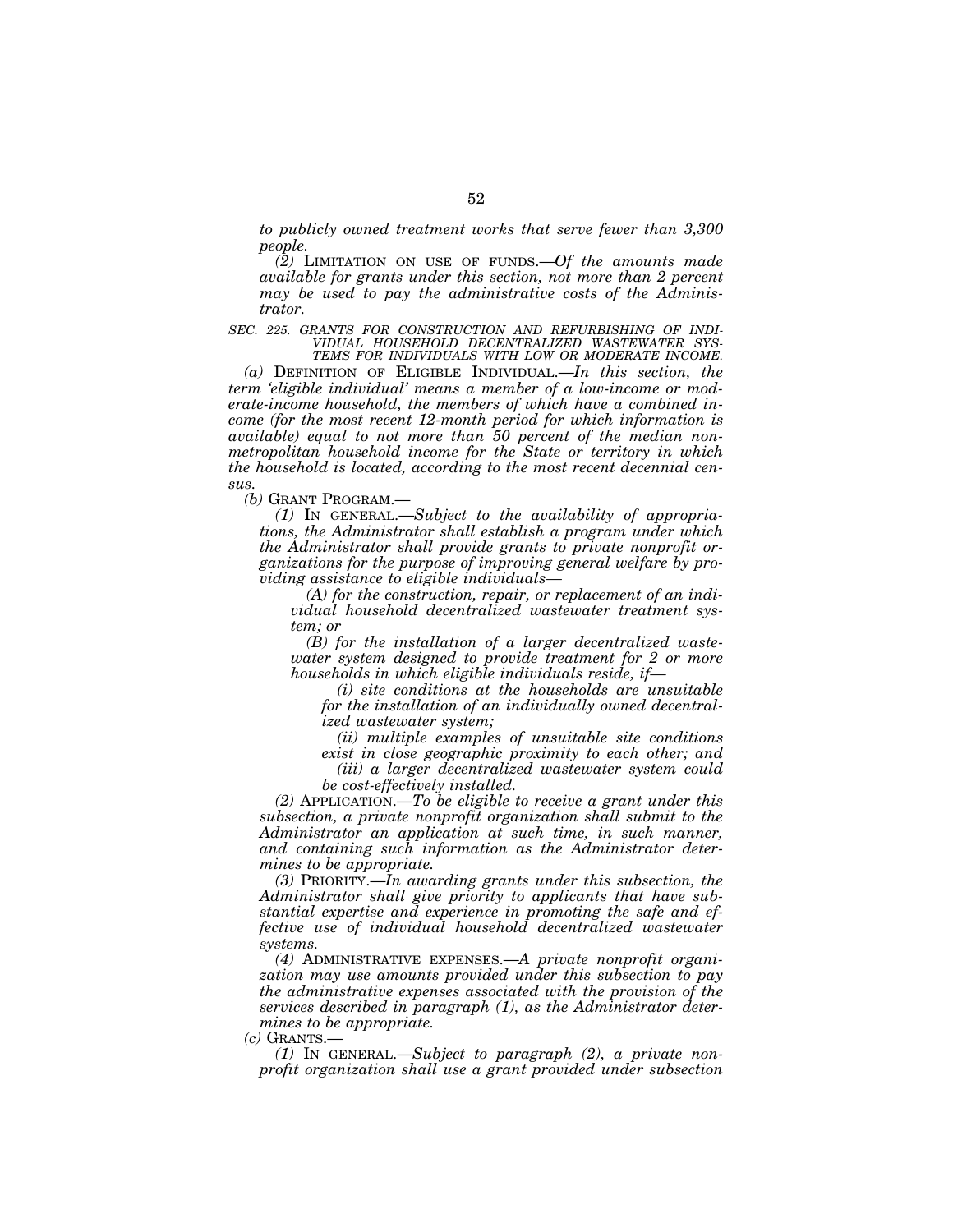*(b) for the services described in paragraph (1) of that subsection.* 

*(2)* APPLICATION.—*To be eligible to receive the services described in subsection (b)(1), an eligible individual shall submit to the private nonprofit organization serving the area in which the individual household decentralized wastewater system of the eligible individuals is, or is proposed to be, located an application at such time, in such manner, and containing such information as the private nonprofit organization determines to be appropriate.* 

*(3)* PRIORITY.—*In awarding grants under this subsection, a private nonprofit organization shall give priority to any eligible individual who does not have access to a sanitary sewage disposal system.* 

*(d)* REPORT.—*Not later than 2 years after the date of enactment of this section, the Administrator shall submit to the Committee on Environment and Public Works of the Senate and the Committee on Transportation and Infrastructure of the House of Representatives a report describing the recipients of grants under the program under this section and the results of the program under this section.* 

*(e)* AUTHORIZATION OF APPROPRIATIONS.— *(1)* IN GENERAL.—*There is authorized to be appropriated to the Administrator to carry out this section \$50,000,000 for each of fiscal years 2022 through 2026.* 

*(2)* LIMITATION ON USE OF FUNDS.—*Of the amounts made available for grants under paragraph (1), not more than 2 percent may be used to pay the administrative costs of the Administrator.* 

*SEC. 226. CONNECTION TO PUBLICLY OWNED TREATMENT WORKS.* 

*(a)* DEFINITIONS.—In this section:

*(1)* ELIGIBLE ENTITY.—*The term 'eligible entity' means—* 

*(A) an owner or operator of a publicly owned treatment works that assists or is seeking to assist low-income or moderate-income individuals with connecting the household of the individual to the publicly owned treatment works; or* 

*(B) a nonprofit entity that assists low-income or moderate-income individuals with the costs associated with connecting the household of the individual to a publicly owned treatment works.* 

*(2)* PROGRAM.—*The term 'program' means the competitive grant program established under subsection (b).* 

*(3)* QUALIFIED INDIVIDUAL.—*The term 'qualified individual' has the meaning given the term 'eligible individual' in section 603(j).* 

*(b)* ESTABLISHMENT.—*Subject to the availability of appropriations, the Administrator shall establish a competitive grant program with the purpose of improving general welfare, under which the Administrator awards grants to eligible entities to provide funds to assist qualified individuals in covering the costs incurred by the qualified individual in connecting the household of the qualified individual to a publicly owned treatment works.* 

*(c)* APPLICATION.—

*(1)* IN GENERAL.—*An eligible entity seeking a grant under the program shall submit to the Administrator an application at*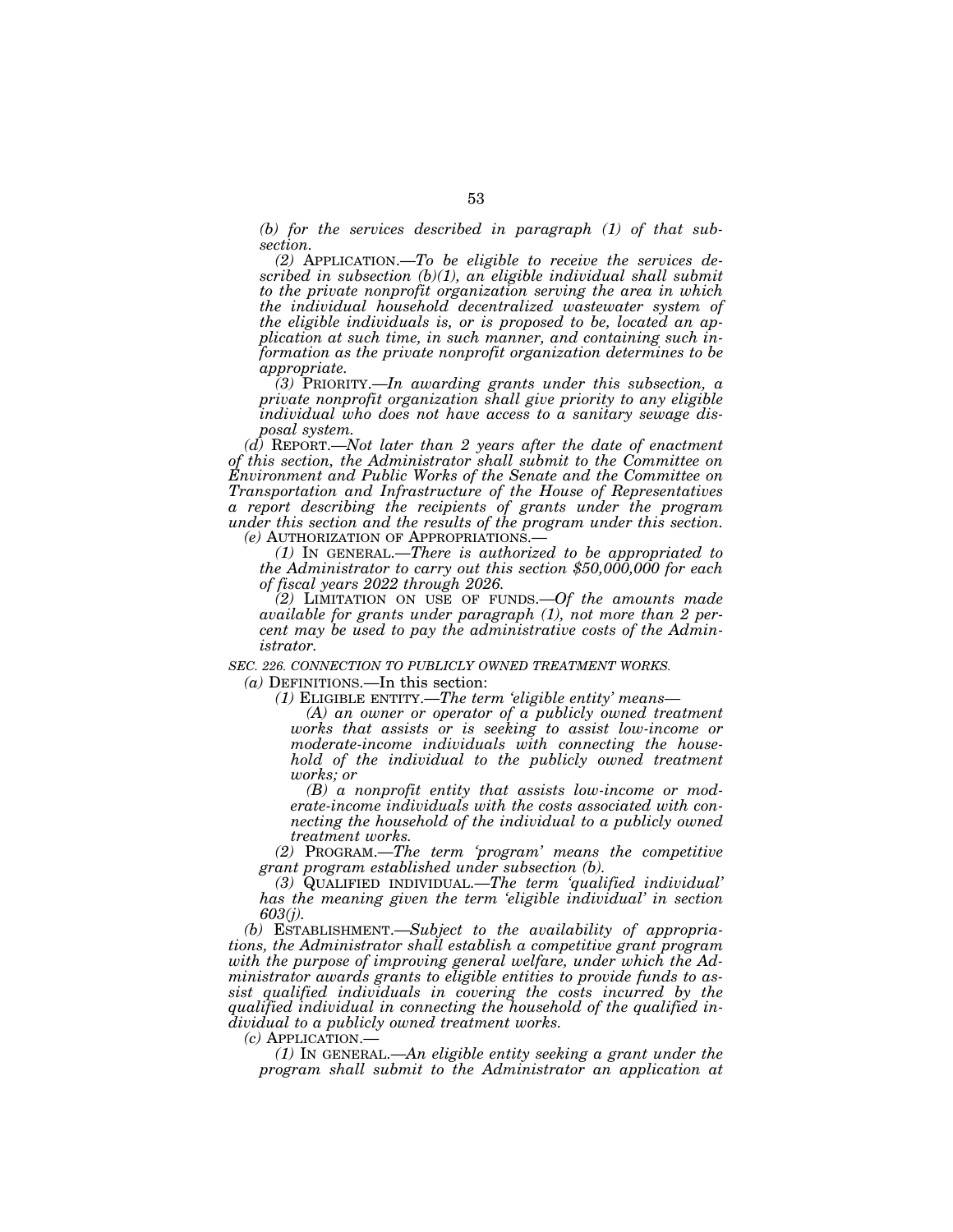*such time, in such manner, and containing such information as the Administrator may by regulation require.* 

*(2)* REQUIREMENT.—*Not later than 90 days after the date on which the Administrator receives an application from an eligible entity under paragraph (1), the Administrator shall notify the eligible entity of whether the Administrator will award a grant to the eligible entity under the program.* 

*(d)* SELECTION CRITERIA.—*In selecting recipients of grants under the program, the Administrator shall use the following criteria:* 

*(1) Whether the eligible entity seeking a grant provides services to, or works directly with, qualified individuals.* 

*(2) Whether the eligible entity seeking a grant—* 

*(A) has an existing program to assist in covering the costs incurred in connecting a household to a publicly owned treatment works; or* 

*(B) seeks to create a program described in subparagraph (A).* 

*(e)* REQUIREMENTS.—

*(1)* VOLUNTARY CONNECTION.—*Before providing funds to a qualified individual for the costs described in subsection (b), an eligible entity shall ensure that—* 

*(A) the qualified individual has connected to the publicly owned treatment works voluntarily; and* 

*(B) if the eligible entity is not the owner or operator of the publicly owned treatment works to which the qualified individual has connected, the publicly owned treatment works to which the qualified individual has connected has agreed to the connection.* 

*(2)* REIMBURSEMENTS FROM PUBLICLY OWNED TREATMENT WORKS.—*An eligible entity that is an owner or operator of a publicly owned treatment works may reimburse a qualified individual that has already incurred the costs described in subsection (b) by—* 

*(A) reducing the amount otherwise owed by the qualified individual to the owner or operator for wastewater or other services provided by the owner or operator; or* 

*(B) providing a direct payment to the qualified individual.* 

*(f)* AUTHORIZATION OF APPROPRIATIONS.—

*(1)* IN GENERAL.—*There is authorized to be appropriated to carry out the program \$40,000,000 for each of fiscal years 2022 through 2026.* 

*(2)* LIMITATIONS ON USE OF FUNDS.—

*(A)* SMALL SYSTEMS.—*Of the amounts made available for grants under paragraph (1), to the extent that there are sufficient applications, not less than 15 percent shall be used to make grants to—* 

*(i) eligible entities described in subsection (a)(1)(A) that are owners and operators of publicly owned treatment works that serve fewer than 3,300 people; and* 

*(ii) eligible entities described in subsection (a)(1)(B) that provide the assistance described in that subsection in areas that are served by publicly owned treatment works that serve fewer than 3,300 people.*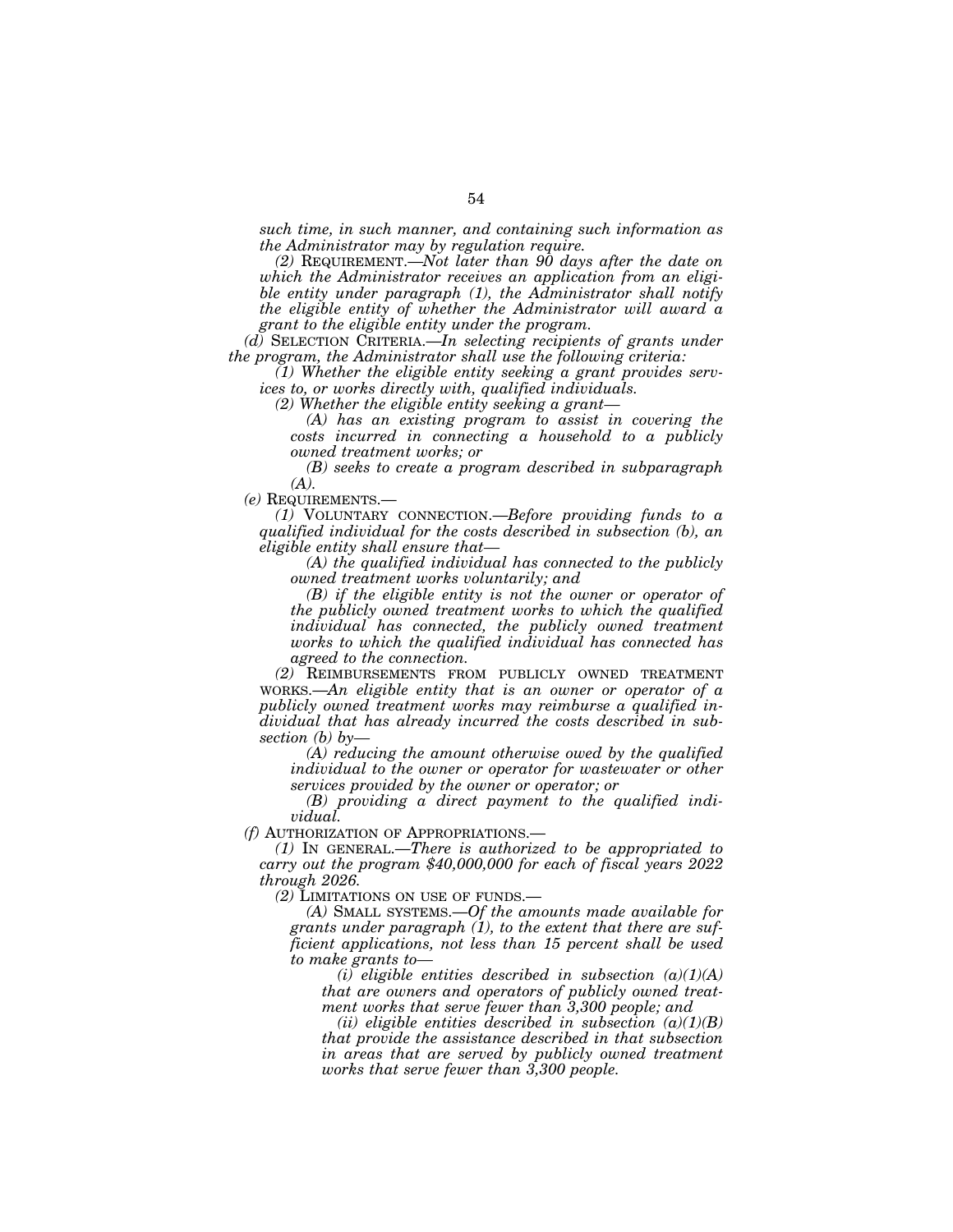*(B)* ADMINISTRATIVE COSTS.—*Of the amounts made available for grants under paragraph (1), not more than 2 percent may be used to pay the administrative costs of the Administrator.* 

\* \* \* \* \* \* \* TITLE VI—STATE WATER POLLUTION CONTROL

#### REVOLVING FUNDS

#### **SEC. 601. GRANTS TO STATES FOR ESTABLISHMENT OF REVOLVING FUNDS.**

(a) GENERAL AUTHORITY.-

\* \* \* \* \* \* \*

## **SEC. 603. WATER POLLUTION CONTROL REVOLVING LOAN FUNDS.**

(a) REQUIREMENTS FOR OBLIGATION OF GRANT FUNDS.— \* \* \*

\* \* \* \* \* \* \* (d) TYPES OF ASSISTANCE.—Except as otherwise limited by State law *and provided in subsection (k)*, a water pollution control revolving fund of a State under this section may be used only- $* * *$ 

\* \* \* \* \* \* \*

(i) ADDITIONAL SUBSIDIZATION.— (1) IN GENERAL.—In any case in which a State provides assistance to an eligible recipient under subsection  $(d)$ , the State

may provide additional subsidization<sub>[,</sub> including forgiveness of principal and negative interest loans] *(including forgiveness of principal, grants, negative interest loans, other loan forgiveness, and through buying, refinancing, or restructuring debt)*—

\* \* \* \* \* \* \*

(3) LIMITATIONS.— (A) IN GENERAL.—A State may provide additional subsidization in a fiscal year under this subsection only if the total amount appropriated for making capitalization grants to all States under this title for the fiscal year exceeds \$1,000,000,000.

ø(B) ADDITIONAL LIMITATION.—

ø(i) GENERAL RULE.—Subject to clause (ii), a State may use not more than 30 percent of the total amount received by the State in capitalization grants under this title for a fiscal year for providing additional subsidization under this subsection.

 $(iii)$  EXCEPTION.—If, in a fiscal year, the amount appropriated for making capitalization grants to all States under this title exceeds \$1,000,000,000 by a percentage that is less than 30 percent, clause (i) shall be applied by substituting that percentage for 30 percent.

*(B) Total amount of subsidization*.—*For each fiscal year, of the amount of the capitalization grant received by the State under this title, the total amount of additional subsidization made available by a State under paragraph*   $(1)$ —

*(i) may not exceed 30 percent; and*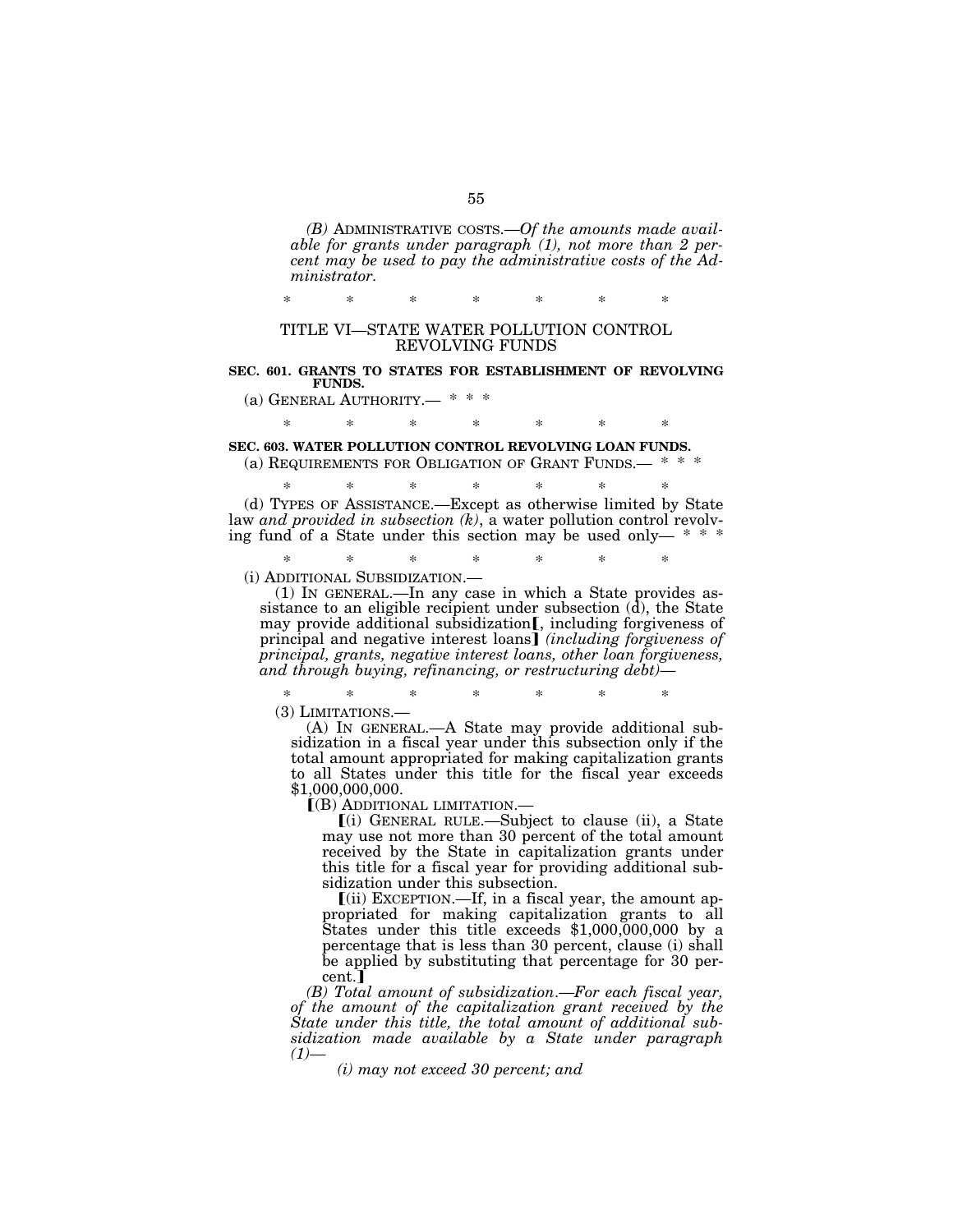*(ii) to the extent that there are sufficient applications for assistance to communities described in that paragraph, may not be less than 10 percent.* 

\* \* \* \* \* \* \* (j) DEFINITION OF ELIGIBLE INDIVIDUAL.

\* \* \* \* \* \* \* *(k) Additional Use of Funds*.—*A State may use an additional 2 percent of the funds annually allotted to each State under this section for nonprofit organizations (as defined in section 104(w)) to provide technical assistance to rural, small, and tribal publicly owned treatment works (within the meaning of section 104(b)(8)(B)) in the State.* 

#### **[SEC. 607. AUTHORIZATION OF APPROPRIATIONS.**

øThere is authorized to be appropriated to carry out the purposes of this title the following sums:

\* \* \* \* \* \* \*

 $(1)$  \$1,200,000,000 per fiscal year for each of fiscal year 1989 and 1990;

 $(2)$  \$2,400,000,000 for fiscal year 1991;

 $(3)$  \$1,800,000,000 for fiscal year 1992;

 $(4)$  \$1,200,000,000 for fiscal year 1993; and

 $(5)$  \$600,000,000 for fiscal year 1994.

#### *SEC. 607. AUTHORIZATION OF APPROPRIATIONS.*

*There are authorized to be appropriated to carry out the purposes of this title—* 

*(1) \$2,400,000,000 for fiscal year 2022;* 

*(2) \$2,750,000,000 for fiscal year 2023;* 

*(3) \$3,000,000,000 for fiscal year 2024; and* 

*(4) \$3,250,000,000 for each of fiscal years 2025 and 2026.* 

\* \* \* \* \* \* \*

*SEC. 609. CLEAN WATERSHEDS NEEDS SURVEY.* 

*(a)* REQUIREMENT.—*Not later than 2 years after the date of enactment of the Drinking Water and Wastewater Infrastructure Act of 2021, and not less frequently than once every 4 years thereafter, the Administrator shall—* 

*(1) conduct and complete an assessment of capital improvement needs for all projects that are eligible under section 603(c) for assistance from State water pollution control revolving funds; and* 

*(2) submit to Congress a report describing the results of the assessment completed under paragraph (1).* 

*(b)* AUTHORIZATION OF APPROPRIATIONS.—*There is authorized to be appropriated to carry out the initial needs survey under subsection (a) \$5,000,000, to remain available until expended.* 

\* \* \* \* \* \* \*

### **SAFE DRINKING WATER ACT AMENDMENTS OF 1996**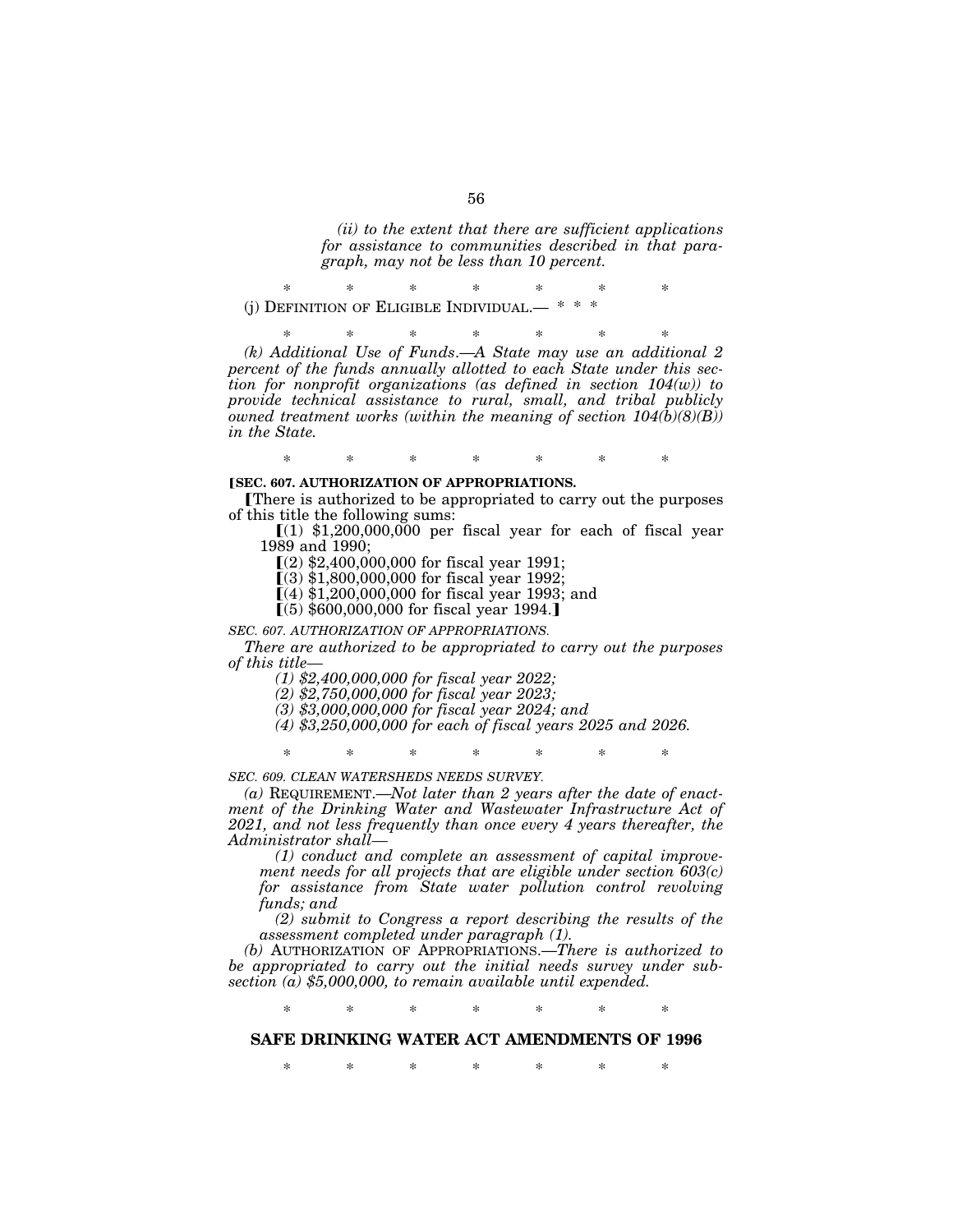#### **SECTION 1. SHORT TITLE; TABLE OF CONTENTS.**  (a) SHORT TITLE.—  $* * *$

\* \* \* \* \* \* \* SEC. 303. [33 U.S.C. 1263a] GRANTS TO ALASKA TO IMPROVE SANITA-**TION IN RURAL AND NATIVE VILLAGES.** 

(a) IN GENERAL.—  $* * *$ 

\* \* \* \* \* \* \*

(e) AUTHORIZATION OF APPROPRIATIONS.—There are authorized to be appropriated to carry out [this section  $$40,000,000$  for each of fiscal years 2001 through 2005.*I this section*—

*(1) \$40,000,000 for each of fiscal years 2022 through 2024; (2) \$50,000,000 for fiscal year 2025; and* 

*(3) \$60,000,000 for fiscal year 2026.* 

\* \* \* \* \* \* \*

#### **Water Resources Reform and Development Act of 2014**

\* \* \* \* \* \* \*

#### **SECTION 1. SHORT TITLE; TABLE OF CONTENTS.**

(a)  $[33 \text{ U.S.C. } 2201 \text{ note}]$  Short Title.—This Act may be cited as the ''Water Resources Reform and Development Act of 2014''.

\* \* \* \* \* \* \*

#### **SEC. 5023. [33 U.S.C. 3902] AUTHORITY TO PROVIDE ASSISTANCE.**

(a) IN GENERAL.—The Secretary and the Administrator may provide financial assistance under this subtitle to carry out projects, which shall be selected to ensure a diversity of project types and geographical locations.

(b) RESPONSIBILITY.— \* \* \*

\* \* \* \* \* \* \* *(c) Budgetary Treatment*.—*If the recipient of financial assistance under this subtitle is an eligible entity other than a Federal entity, agency, or instrumentality and the dedicated sources of repayment of that financial assistance are non-Federal revenue sources, the project or asset for which financial assistance is being provided shall, for purposes of budgetary treatment under the Federal Credit Reform Act of 1990 (2 U.S.C. 661 et seq.)—* 

*(1) be deemed to be non-Federal; and* 

*(2) be treated as a direct loan or loan guarantee.* 

#### \* \* \* \* \* \* \* SEC. 5028. [33 U.S.C. 3907] DETERMINATION OF ELIGIBILITY AND **PROJECT SELECTION.**

(a) ELIGIBILITY REQUIREMENTS.—To be eligible to receive financial assistance under this subtitle, a project shall meet the following criteria, as determined by the Secretary or Administrator, as applicable:

(1) CREDITWORTHINESS.—<br>(A) IN GENERAL.— \* \* \*

\* \* \* \* \* \* \* (D) RATING OPINION LETTERS.—